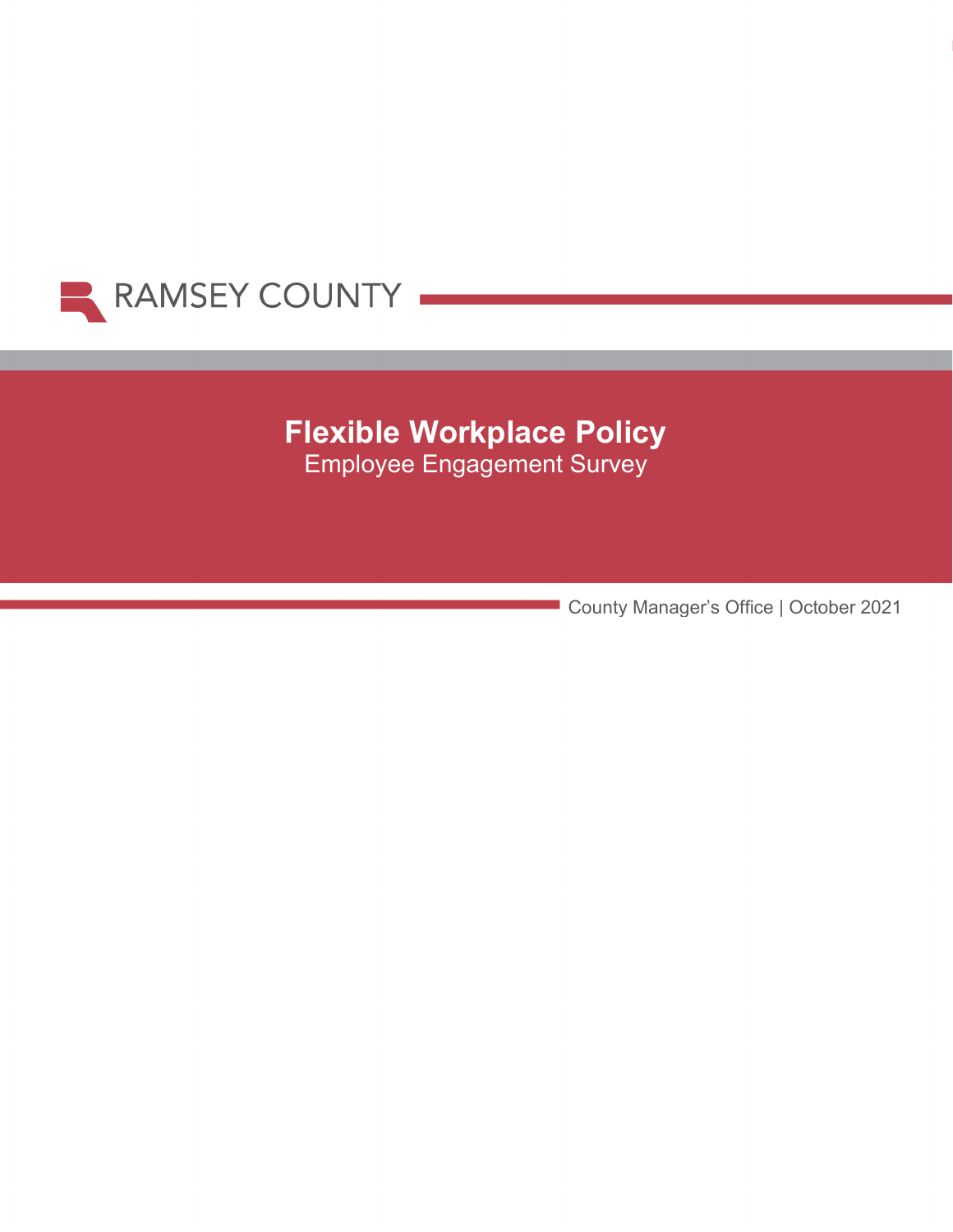

## **TABLE OF CONTENTS**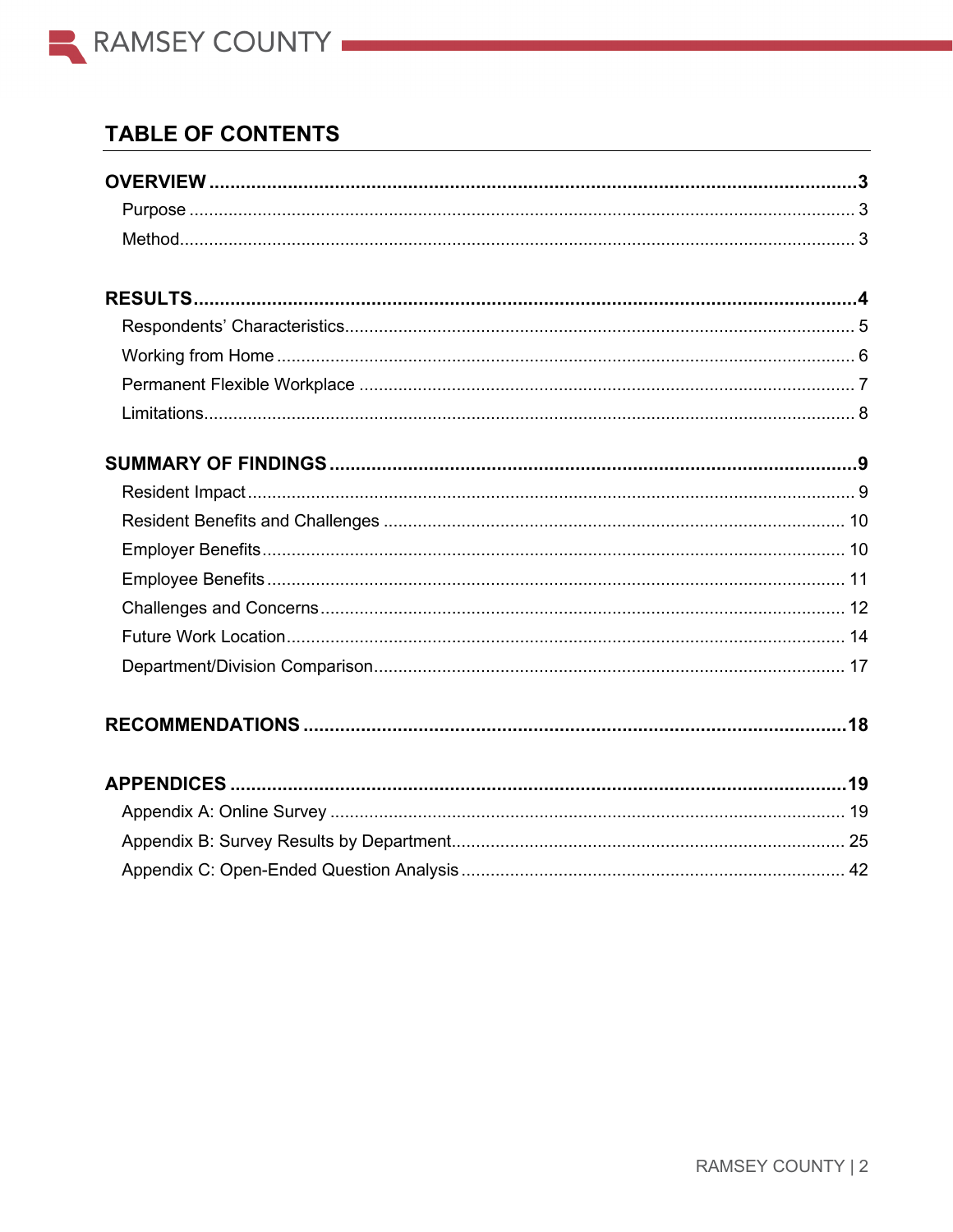

## **OVERVIEW**

In March 2020, the COVID-19 pandemic created barriers that challenged the county to reimagine service delivery and provide employees innovative ways to continue to conduct business. A temporary [Ad Hoc Telecommuting Policy](https://ramseynet.us/content/covid-19-ad-hoc-telecommuting-policy) was quickly authorized to eligible employees to perform some or all of their work in an alternate work location, including an employee's home. A Flexible Workplace Policy Team was convened in February 2021 to lead in building a permanent flexible workplace environment. The Flexible Workplace Policy Team focused on building a permanent flexible workplace environment while also ensuring alignment with the county's [Residents First Strategic Priority;](https://www.ramseycounty.us/your-government/projects-initiatives/strategic-priorities/residents-first-effective-efficient-and-accessible-operations) Mission, Vision, [Values, and Goals;](https://ramseynet.us/sites/default/files/County%20Governance/County%20Manager/Vision%2C%20Mission%20and%20Goals_OrgChart%20final_2020_With%20Values.pdf) service delivery framework, [Strategic Facilities Plan,](https://ramseynet.us/service-teams-departments/economic-growth-and-community-investment/property-management/department-info/accessible-service-delivery-and-facilities) and continued [Talent](https://ramseynet.us/county-governance/county-manager/talent-attraction-retention-and-promotion)  [Attraction, Retention, and Promotion](https://ramseynet.us/county-governance/county-manager/talent-attraction-retention-and-promotion) (TARP) efforts.

The process toward a permanent flexible workplace environment included a countywide survey available for all employees, employee focus group conversations, and a multitude of communications. This report focuses on the countywide employee engagement survey.

## **Purpose**

Employee engagement is critical in reimaging and creating a permanent flexible workplace environment and policy for its employees. Throughout the year, despite the challenges that the COVID-19 pandemic brought, the county showed the continued efficiency and effectiveness of service delivery countywide even when working remotely or in an alternate work location. This survey was developed to collect and identify, from an employee perspective, if the Ad Hoc Telecommuting Policy and adjusted service delivery options were beneficial, successful, and to learn more about any barriers or challenges.

Although not all employee responses and preferences were met, majority of the results from the countywide employee engagement survey was used to shape future related countywide policies and guidelines. The survey included questions around the following:

- Experience working remotely over the past year;
- Benefits and concerns of a flexible workplace environment;
- Preferred work arrangements, including location, technology, and schedule;
- Impact on residents; and
- Barriers and resources needed.

### **Method**

The Flexible Workplace Policy Team were key leaders in creating the survey and analyzing the results. In May 2021, the survey was created and launched live onto the internal RamseyNet website. Responses remained anonymous and employees at all levels were encouraged to fill out the survey and given up to three weeks to submit their responses. Reminders to complete the survey were also posted internally through emails, RamseyNews, and reiterated by leadership.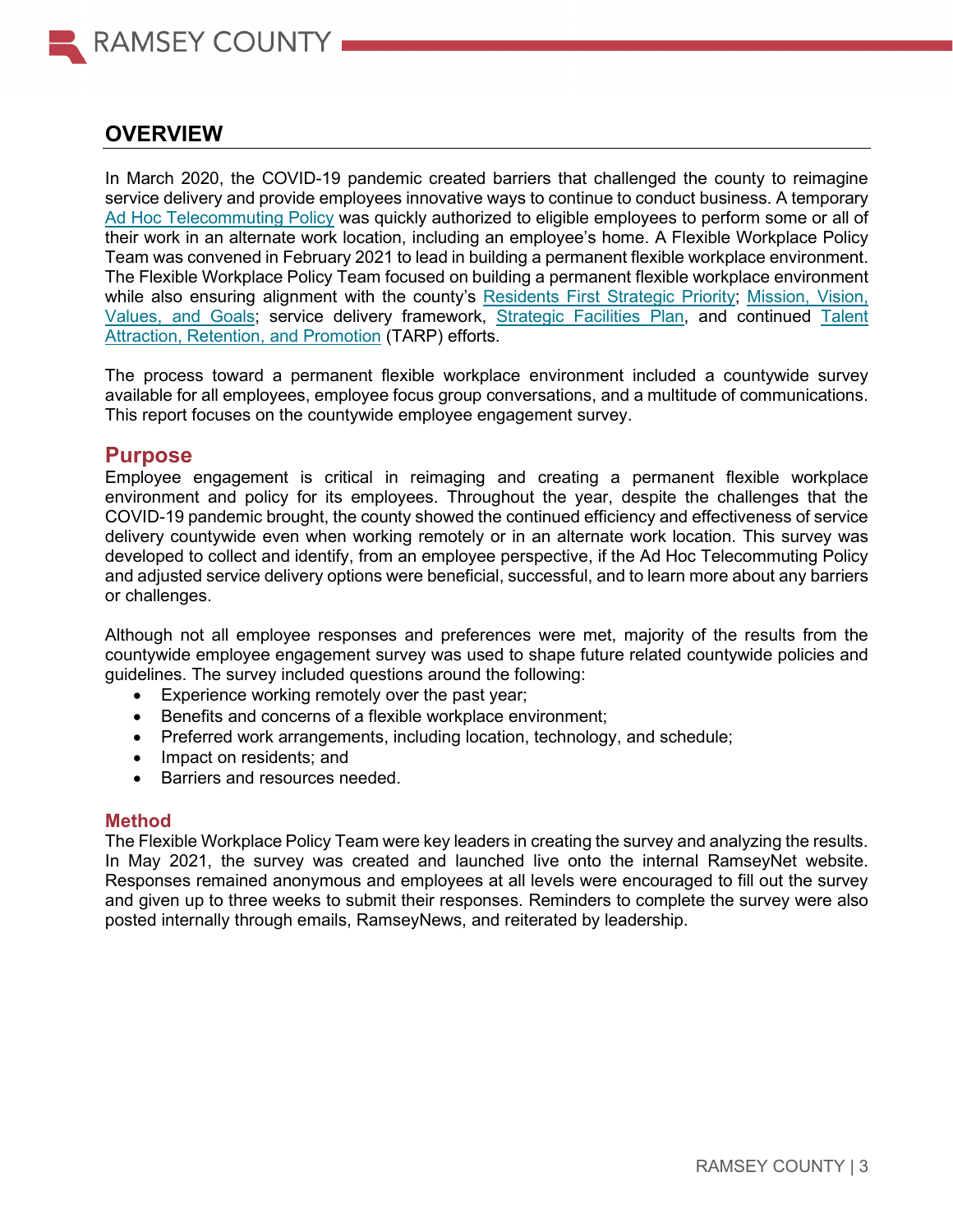## **RESULTS**

A total of 1,990 employees participated in the survey, bringing the response rate to nearly 49%. Table 1 breaks down the response rates by service team and department/division. The lowest response rate was 3%, with a few departments/divisions at 100%.

| <b>Service</b>      | <b>Department/Division</b>                   | No. of                  | <b>Respondents</b> | <b>Response</b>   |
|---------------------|----------------------------------------------|-------------------------|--------------------|-------------------|
| <b>Team</b>         |                                              | Employees <sup>1</sup>  |                    | Rate <sup>2</sup> |
| <b>Economic</b>     | <b>Public Works</b>                          | 111                     | 61                 | 55%               |
| <b>Growth and</b>   | <b>Workforce Solutions</b>                   | 80                      | 54                 | 68%               |
| <b>Community</b>    | Library                                      | 118                     | 47                 | 40%               |
| Investment          | Parks & Recreation                           | 93                      | 40                 | 43%               |
|                     | <b>Property Management</b>                   | 72                      | 23                 | 32%               |
|                     | <b>Housing Stability</b>                     | 19                      | 15                 | 79%               |
|                     | Community & Economic Development             | 17                      | $\overline{7}$     | 41%               |
| <b>Health and</b>   | <b>Social Services</b>                       | 631                     | 394                | 62%               |
| <b>Wellness</b>     | <b>Financial Assistance Services</b>         | 369                     | 275                | 75%               |
|                     | <b>Community Corrections</b>                 | 435                     | 241                | 55%               |
|                     | <b>Public Health</b>                         | 308                     | 157                | 51%               |
|                     | <b>Health and Wellness Administration</b>    | 318                     | 106                | 33%               |
|                     | <b>Ramsey County Care Center</b>             | 175                     | $\overline{7}$     | 4%                |
|                     | Lake Owasso Residence                        | 113                     | 6                  | 5%                |
|                     | <b>Veteran's Services</b>                    | 6                       | $\overline{5}$     |                   |
| <b>Information</b>  | <b>Information Services</b>                  | 67                      | 70                 | 104%              |
| and Public          | <b>County Assessor</b>                       | 45                      | 36                 | 80%               |
| <b>Records</b>      | Property Tax & Election Services             | $\overline{22}$         | 26                 | 118%              |
|                     | <b>IPR Administration</b>                    | 50                      | 24                 | 48%               |
|                     | <b>Communications &amp; Public Relations</b> | 13                      | 14                 | 108%              |
|                     | <b>Enterprise Project Management Office</b>  | $\overline{4}$          | $\mathbf{1}$       | 25%               |
| Safety and          | County Attorney's Office                     | 321                     | 220                | 69%               |
| <b>Justice</b>      | <b>Sheriff's Office</b>                      | 411                     | 14                 | 3%                |
|                     | <b>Emergency Communications</b>              | 127                     | 13                 | 10%               |
|                     | <b>Emergency Management &amp; Homeland</b>   | $\overline{7}$          | 5                  | 71%               |
|                     | Security                                     |                         |                    |                   |
|                     | <b>Medical Examiner</b>                      | 17                      | $\overline{3}$     | 18%               |
| <b>Strategic</b>    | <b>Human Resources</b>                       | 52                      | 56                 | 108%              |
| <b>Team</b>         | Finance                                      | 33                      | 43                 | 130%              |
|                     | County Manager's Office <sup>3</sup>         | 26                      | 26                 | 100%              |
| <b>Related Org.</b> | Law Library                                  | $\overline{\mathbf{4}}$ | 1                  | 25%               |
|                     | <b>Total</b>                                 | 4,024                   | 1,990              | 49%               |

**Table 1.** Survey response rate by department/division.

<sup>1</sup> Employee counts are based on the 2020 Human Resources report.

 $2$  Response rates are approximate since the number of employees may have changed between 2020 and the survey.

<sup>3</sup> Includes the Chief Clerk; Administration; Policy and Planning; Compliance and Ethics Office; and Transforming Systems Together divisions.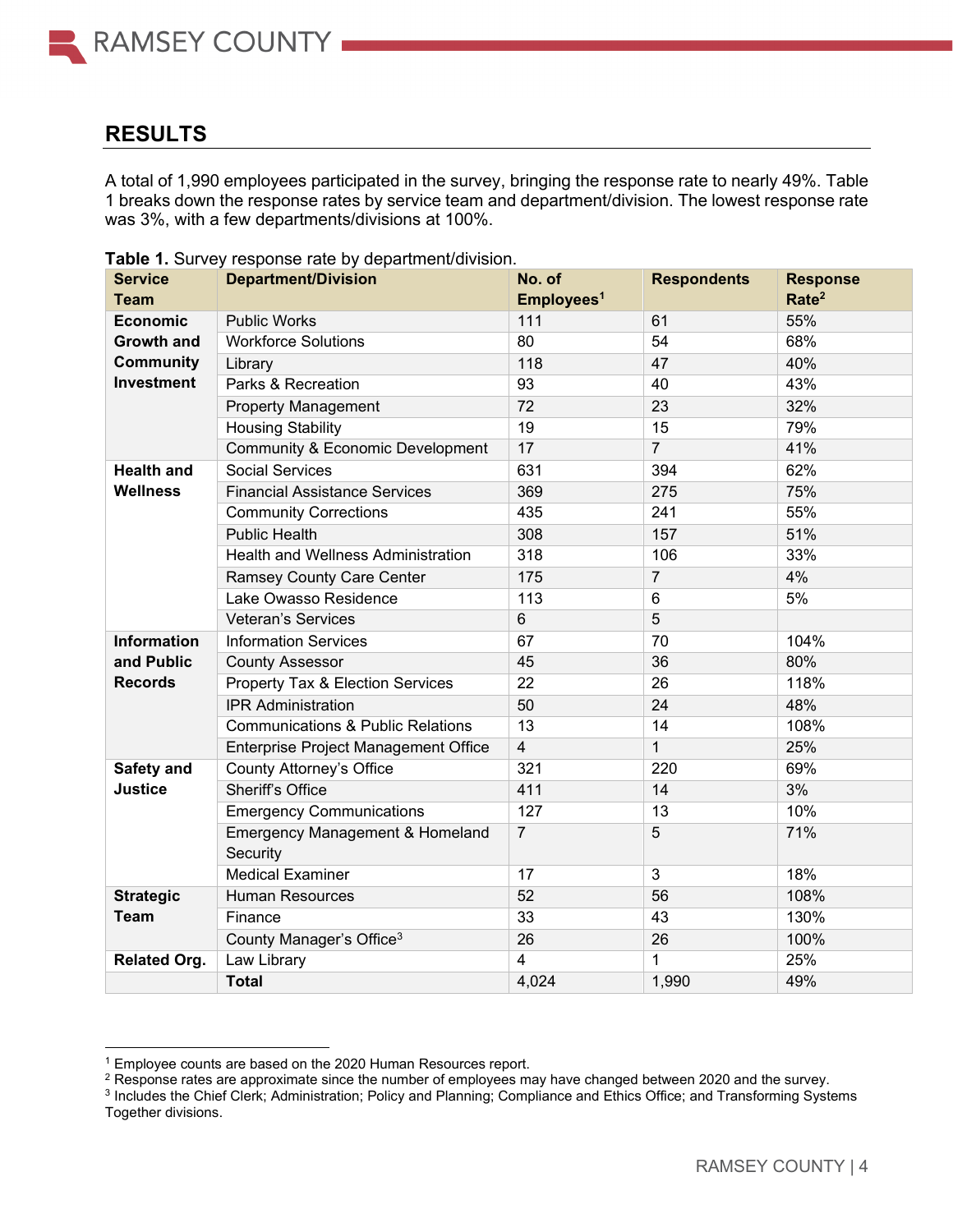

## **Respondents' Characteristics**

Employees at all levels were encouraged to complete the survey. Levels of management were identified with 53% of respondents identifying as frontline staff (Table 2). Although 24% of respondents declined to answer race/ethnicity, 49% identified as White/Caucasian and 27% of respondents were under American Indian, Asian, Black/African American, Latinx/Hispanic, or Multiple (Table 3). About 24% of respondents declined to identify their gender. Majority of respondents who did identify their gender were female at 55%. Males made up 20% and non-binary respondents at 1% (Table 4).

#### **Table 2.** Self-identified employee management level.

| Level of Management                      | <b>Respondents</b> | <b>Percent</b> |
|------------------------------------------|--------------------|----------------|
| Executive team member                    | 27                 | 1%             |
| Department director or senior management | 49                 | 2%             |
| Manager                                  | 119                | 6%             |
| Supervisor                               | 212                | 11%            |
| Frontline staff                          | 1062               | 53%            |
| None of the above                        | 521                | 26%            |
| <b>Total</b>                             | 1,990              | 100%           |

#### **Table 3.** Self-identified employee race/ethnicity breakdown.

| With which racial/ethnic categories do you identify? | <b>Respondents</b> | <b>Percent</b> |
|------------------------------------------------------|--------------------|----------------|
| Declined to answer                                   | 483                | 24%            |
| American Indian                                      | 15                 | $1\%$          |
| Asian                                                | 228                | 11%            |
| <b>Black/African American</b>                        | 195                | 10%            |
| Latinx/Hispanic                                      | 71                 | 4%             |
| <b>Multiple</b>                                      | 26                 | $1\%$          |
| White/Caucasian                                      | 972                | 49%            |
| Total                                                | 1,990              | 100%           |

### **Table 4.** Self-identified employee gender.

| With which gender do you identify? | <b>Respondents</b> | <b>Percent</b> |
|------------------------------------|--------------------|----------------|
| Decline to answer                  | 472                | 24%            |
| Female                             | 1099               | 55%            |
| Male                               | 404                | 20%            |
| Non-binary                         | 15                 | 1%             |
| <b>Total</b>                       | .990               | 100%           |

#### **Table 5.** Self-identified employee age range.

| What is your age?  | <b>Respondents</b> | <b>Percent</b> |
|--------------------|--------------------|----------------|
| Declined to answer | 392                | 20%            |
| 16-20              |                    | $0\%$          |
| 21-29              | 101                | 5%             |
| 30-39              | 406                | 20%            |
| 40-49              | 491                | 25%            |
| 50-59              | 434                | 22%            |
| 60 or older        | 165                | 8%             |
| Total              | 1,990              | 100%           |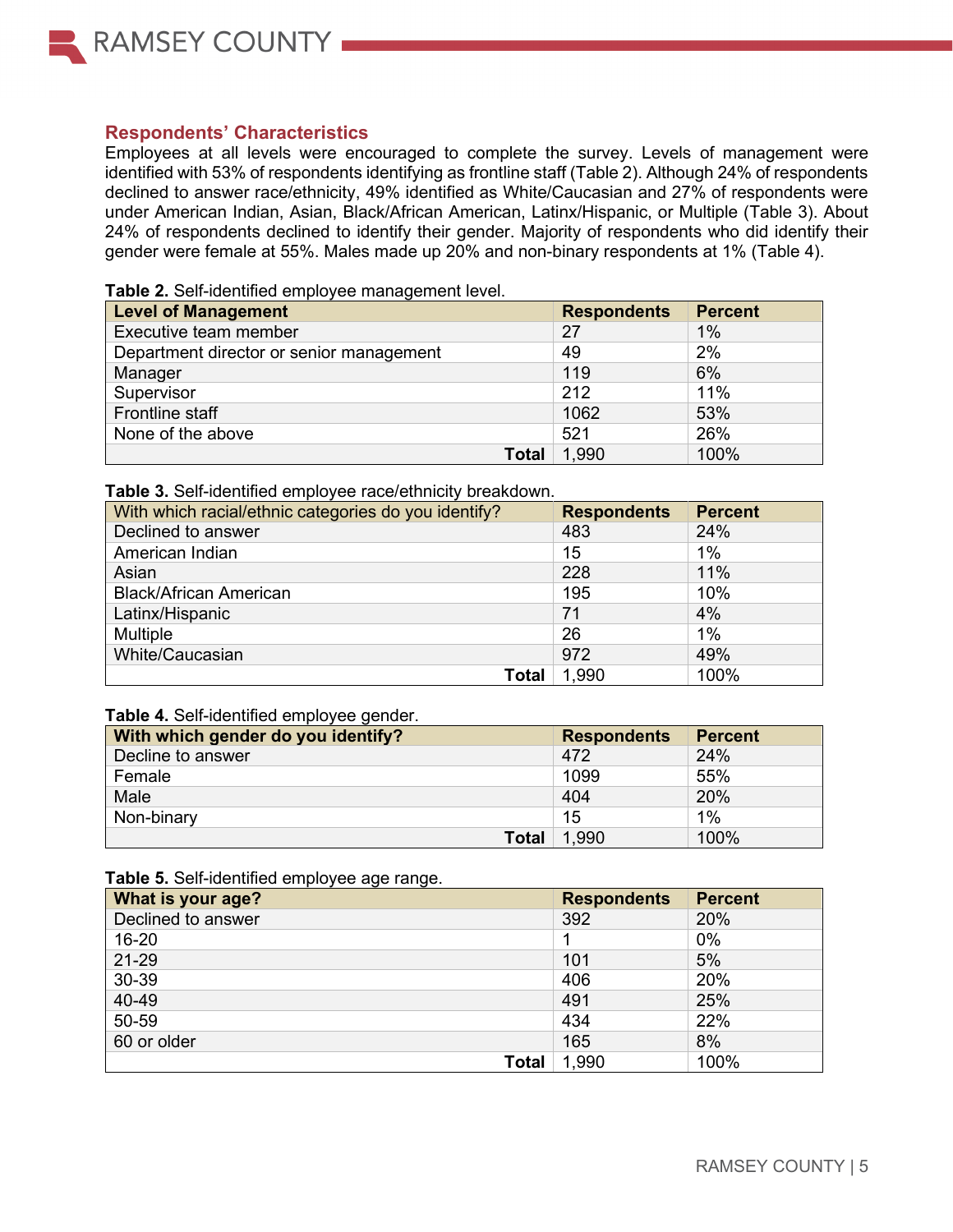

## **Working from Home**

In order to capture the current and past year work environment, the survey included questions around employees' work location, specifically working from home frequency. It was revealed that 74% of respondents were working from home at least 30 hours a week. Only 8% of respondents stated that they never worked from home in the past year (Figure 1). Overall, a total of 92% of respondents were working from home at least once a week in the past year.



**Figure 1.** Frequency of employees working from home.

An additional question was asked to better understand reasons why employees did not work from home, which revealed that 64% of respondents did not work from home at all because of their specific job function and its requirement for in-office work (Table 6). About 13% of respondents selected the "does not apply" option. Other responses included employees who did not work virtually because of their own choice (18%), their home environment was not conducive to their work (14%), or another reason not listed (15%).

Table 6. Reasons why employees are not working virtually.

| If you have not been working virtually, please<br>provide the reasons why (check all that apply). | <b>Respondents</b> | <b>Percent</b> |
|---------------------------------------------------------------------------------------------------|--------------------|----------------|
| Job function requires in-office work                                                              | 105                | 64%            |
| By choice                                                                                         | 29                 | 18%            |
| Home environment is not conducive to my work                                                      | 23                 | 14%            |
| Other                                                                                             | 25                 | 15%            |
| Does not apply                                                                                    | 21                 | 13%            |
| Total                                                                                             | 164                | 100%           |

## **Permanent Flexible Workplace**

When asked if an employee was interested in a permanent flexible workplace environment, nearly all respondents (94%) marked "yes", with only 3% marking "no" (Figure 2).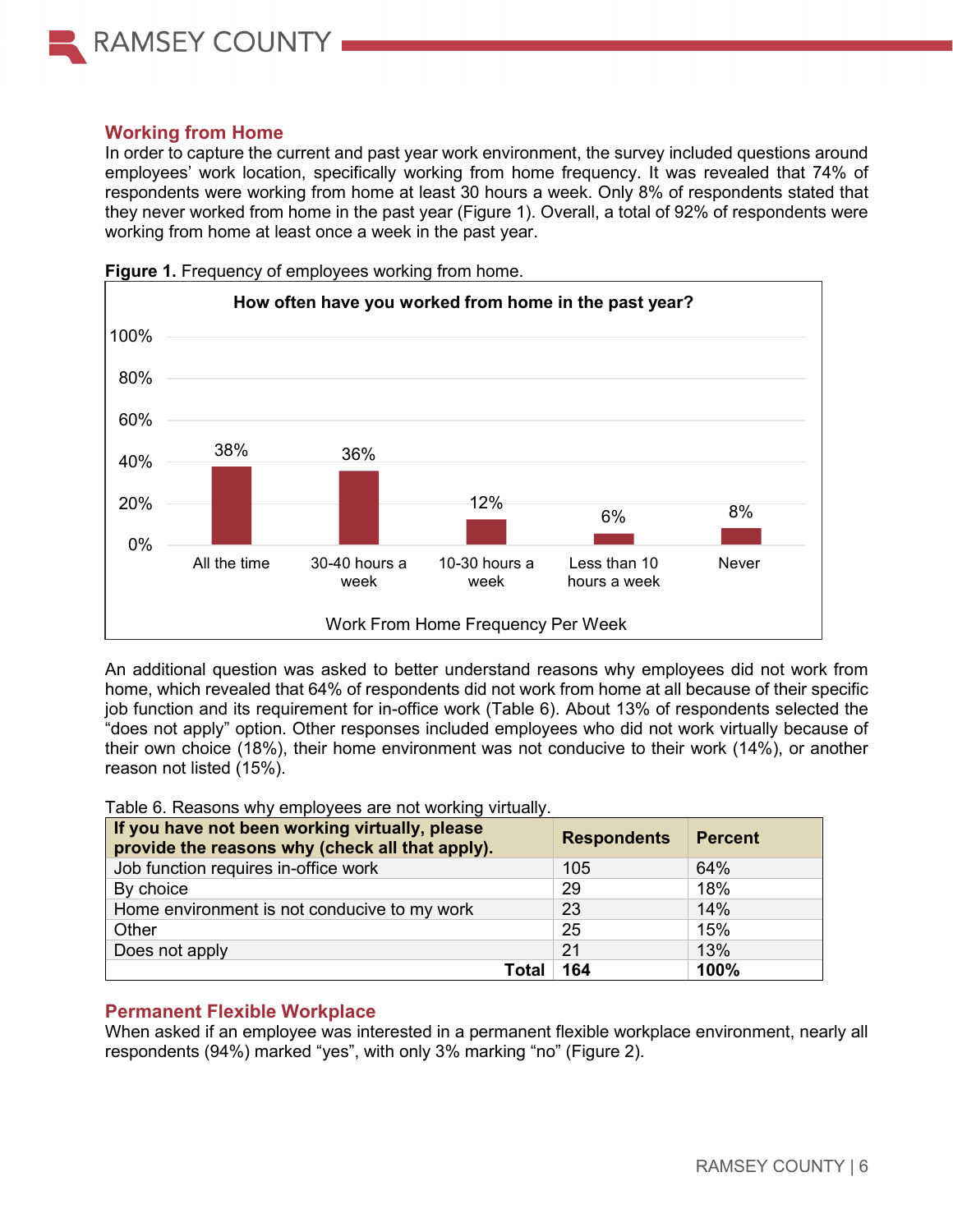



#### **Figure 2.** Employee preference on a flexible work environment.

After comparisons, regardless of the different categories (work from home time, management level, race/ethnicity, gender, and age range), majority supported a flexible workplace (Table 7).

| Do you think Ramsey County should move to a flexible work | <b>Percent "Yes"</b> |
|-----------------------------------------------------------|----------------------|
| environment post-pandemic?                                |                      |
| <b>Frequency of Employees Working from Home</b>           |                      |
| 10 or more hours                                          | 99%                  |
| 1-10 hours                                                | 80%                  |
| No telework                                               | 62%                  |
| <b>Level of Management</b>                                |                      |
| Executive team member                                     | 93%                  |
| Department director or senior management                  | 98%                  |
| Manager                                                   | 95%                  |
| Supervisor                                                | 93%                  |
| Frontline staff                                           | 95%                  |
| None of the above                                         | 94%                  |
| Gender                                                    |                      |
| Female                                                    | 96%                  |
| Male                                                      | 93%                  |
| Declined to answer <sup>4</sup>                           | 94%                  |
| <b>Age Group</b>                                          |                      |
| 49 and under                                              | 96%                  |
| 50-59                                                     | 94%                  |
| 60 or older                                               | 88%                  |
| Declined to answer <sup>5</sup>                           | 93%                  |
| <b>Race/Ethnicity</b>                                     |                      |
| White                                                     | 94%                  |
| Non-white                                                 | 96%                  |
| Declined to answer <sup>6</sup>                           | 93%                  |

|  | Table 7. Flexible workplace preference by respondents' characteristics. |  |  |  |  |
|--|-------------------------------------------------------------------------|--|--|--|--|
|--|-------------------------------------------------------------------------|--|--|--|--|

<sup>4</sup> 472 (24%) of employees who declined to select a gender and 15 employees identified as non-binary.

<sup>5</sup> 392 (20%) of employees who declined to select an age group.

 $6483$  (24%) of employees who declined to select a race/ethnicity.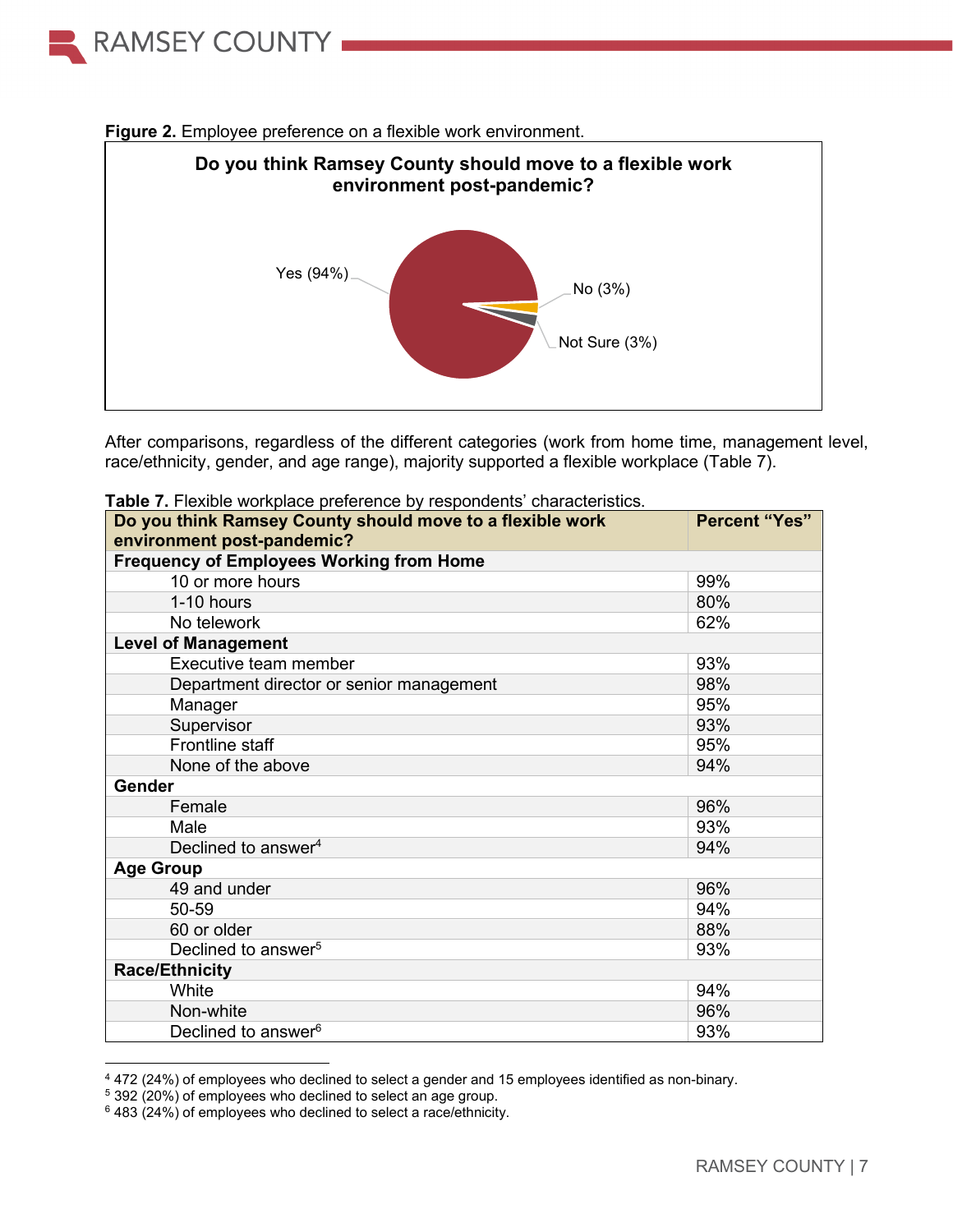

## **Limitations**

Although there was a 49% response rate, there were limitations that may have impacted the analysis and interpretation of the overall survey data. Potential limitations include:

#### **Lower response rates among some departments/divisions.**

Data values and summary of findings may be different if departments/divisions with a lower response rate were able to complete the survey. It can be difficult to reach every single employee regardless of the communication type and number of reminders sent out. Additionally, the survey was voluntary, so employees who were not interested in a flexible workplace may not have found value in completing the survey.

#### **Employees whose job function requires being on-site.**

There is an underrepresentation of employees who tend to work more on-site or at Ramsey County facilities in order to perform their work. These employee perspectives were low in the data collection.

#### **Declined to answer.**

Around 25% of employees who submitted a response to the survey did not identify their race/ethnicity, gender, and/or age group. This creates gaps in fully capturing representation from these categories. It also prevents further analysis on whether there may have been any significant populations that may have led in survey responses.

#### **Ongoing pandemic.**

Although the survey had employees respond to questions based on their workplace environment in the past year, it leaned toward comparing their concerns during a pandemic. Since some employees were able to work from home and continued to do so during the time of the survey, it is hard to distinguish if the preference for a flexible workplace was because of employee safety concerns or nonrelated COVID-19 reasons.

### **Definitions.**

Employees were not provided standard definitions or term descriptions regarding a flexible workplace environment. Each employee responding to questions around a flexible workplace and remote work, or scheduling may interpret each term differently. If definitions and clarity were initially shared, it may shift some responses.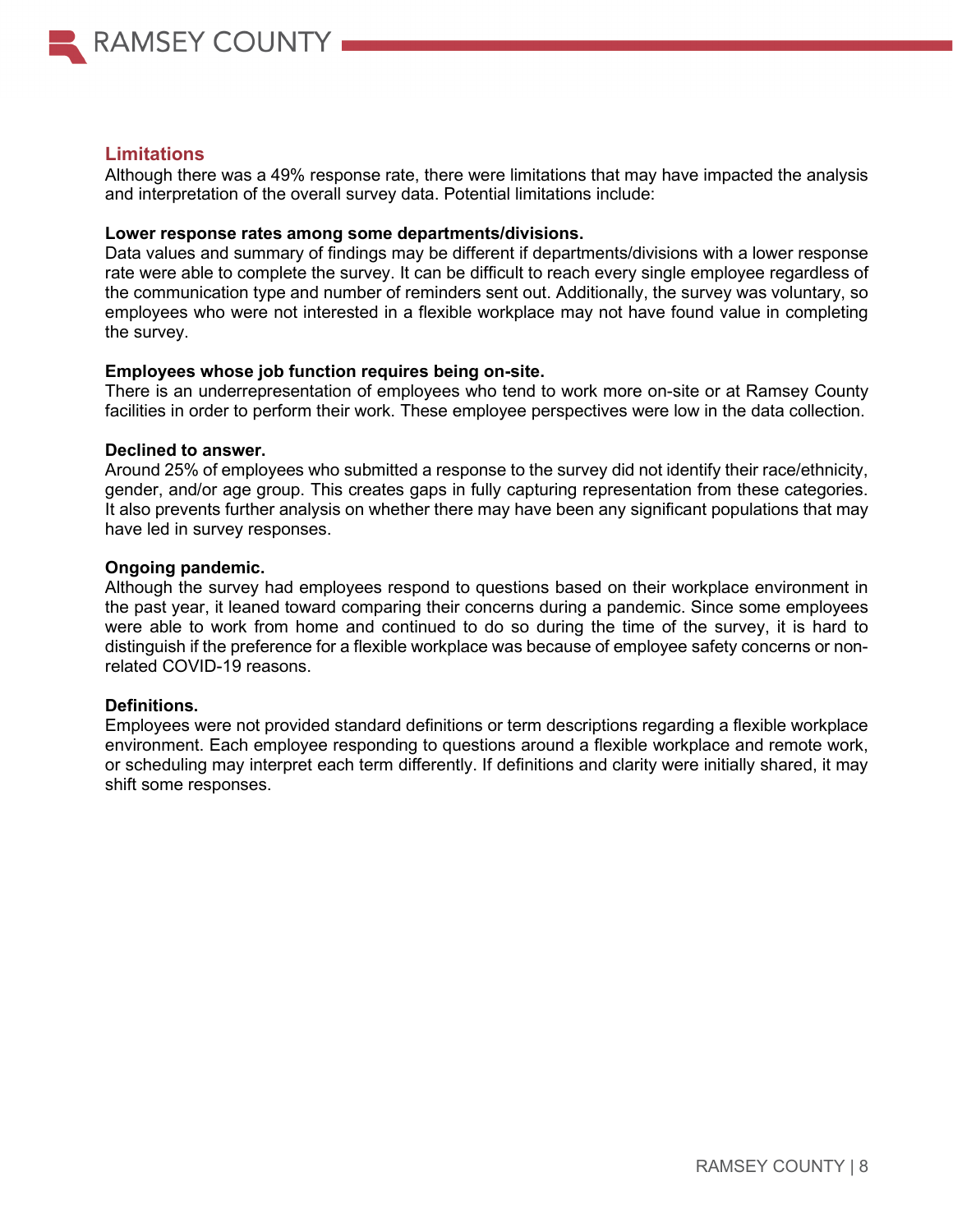

## **SUMMARY OF FINDINGS**

Employees were also given an opportunity to provide more details related to advantages and challenges of working from home in the past year. A total of 1,818 employees provided a response in this area and major themes were pulled under each category: Resident Impact, Employer Benefits, Employee Benefits, Challenges from Working from Home, and Resources and Barriers.

## **Resident Impact**

About 60% of respondents provided resident-facing services or had interactions with community members and organizations outside of internal employees. Table 8 captures the estimated amount of time an employee interacted with a resident or other non-Ramsey County employee for work. Close to almost half of the respondents selected "does not apply", with 24% responding with only one to two hours a day.

| If you work directly with residents or other<br>individuals who are not Ramsey County employees,<br>how much of the day do you spend interacting with<br>them (virtually or by phone) on average? | <b>Respondents</b> | <b>Percent</b> |
|---------------------------------------------------------------------------------------------------------------------------------------------------------------------------------------------------|--------------------|----------------|
| 1 to 2 hours                                                                                                                                                                                      | 484                | 24%            |
| 3 to 4 hours                                                                                                                                                                                      | 381                | 19%            |
| 5 to 6 hours                                                                                                                                                                                      | 220                | 11%            |
| 8 to 10 hours                                                                                                                                                                                     | 79                 | 4%             |
| Does not apply                                                                                                                                                                                    | 804                | 40%            |
| Invalid $7$                                                                                                                                                                                       | 22                 | 1%             |
| Total                                                                                                                                                                                             | 1,990              | 100%           |

**Table 8.** Employee time spent interacting with residents.

Of those employees who have spent at least some time interacting with residents virtually or by phone, 83% shared that the quality of service remained the same or improved a little or very much. About 17% or respondents believed that quality of service to residents decreased.



**Figure 3.** Quality of service to residents virtually or on the phone.

<sup>7</sup> Some respondents selected more than one answer.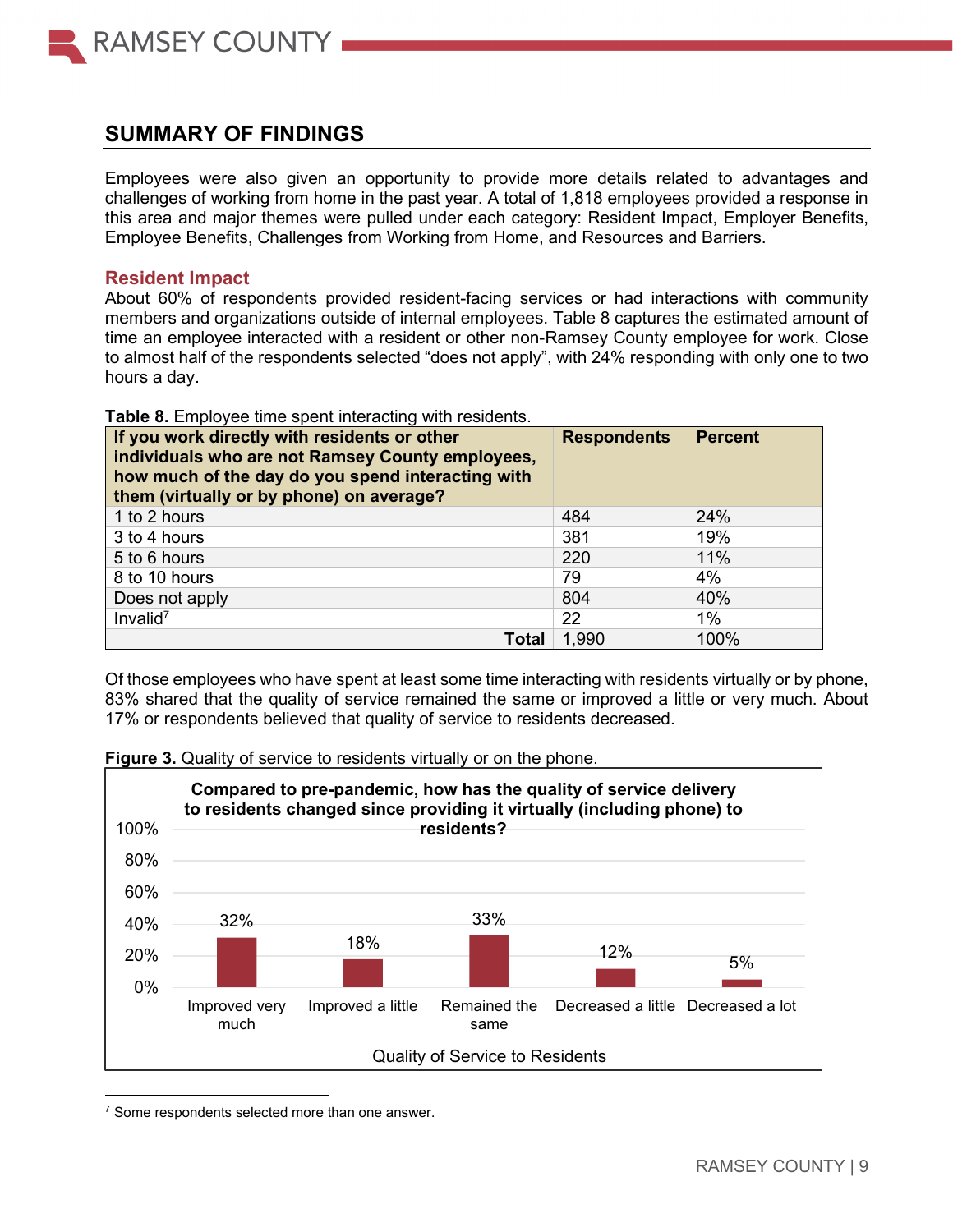

### **Resident Benefits and Challenges**

A total of 1,397 employees provided feedback and responses regarding general experience working from home in the past year. One of the largest common themes heard revolved around the improvement of resident-facing services for employees working from home. Additional themes that occurred throughout employees' experiences included:

#### **Employee productivity and availability for residents.**

Many respondents shared that because of the flexibility to work from home, they were able to be more efficient when it came to connecting with residents, responding to resident inquiries, and had more time available to address resident questions and respond appropriately. This seemed to have come from the saved time that was previously spent traveling for work, such as between meetings to different locations or facilities. Additionally, with more time, respondents found that they were able to provide more flexibility to residents when scheduling times to meet, appointments, or reaching residents, especially if it was during an evening time.

#### **Virtual options for residents.**

Since working from home, employees have been meeting and providing online or virtual options to residents who need direct facing servicing, such as those who utilize county applications and participate in appointments or check-ins. Virtual options brought convenience, since employees did not have to schedule for travel time, which would include for some: parking, finding the right meeting location or building, having to take time off of work, arranging childcare, and/or taking transit and paying for any additional or related travel costs. Many employees felt more comfortable meeting with peers virtually, especially because of the current pandemic and protection concerns from other illnesses as well. There were reports of increased engagement and reduced rescheduling needs. Resident complaints were also reported as decreased since employees were able to work from home. eel more comfortable meeting with their worker from their own home rather than in county offices.

### **Quality of service for residents.**

Employees also recognized that although virtual meetings worked as an advantage for many residents, there were still situations where face-to-face and in-person meetings would be best for continued excellent quality of service. Some listed job functions and work that would be best performed in-person included: developing rapport, observing home environment, utilizing signs of body language, and more. During virtual meetings, quality may have been reduced from barriers on the resident end if they had limited access to internet to meet online, if technology equipment caused a barrier, if a resident did not speak English fluently, and challenges with the different variety of devices being used.

The concern regarding the reduction of residents for walk-in services was also expressed from employees. A request of more available in-person locations for residents was brought up, especially for residents who had hard copy documents or were needed to return appropriate and private paperwork to an employee. This addresses the respondents that responded the decrease of quality of service to residents in their specific department/division.

### **Employer Benefits**

There were several reasons why a permanent flexible workplace environment was beneficial for Ramsey County as an employer. This focuses on major themes respondents reiterated on why it was important to continue providing flexible workplace options. Instead of focusing on the resident, these benefits focus on Ramsey County as an employer.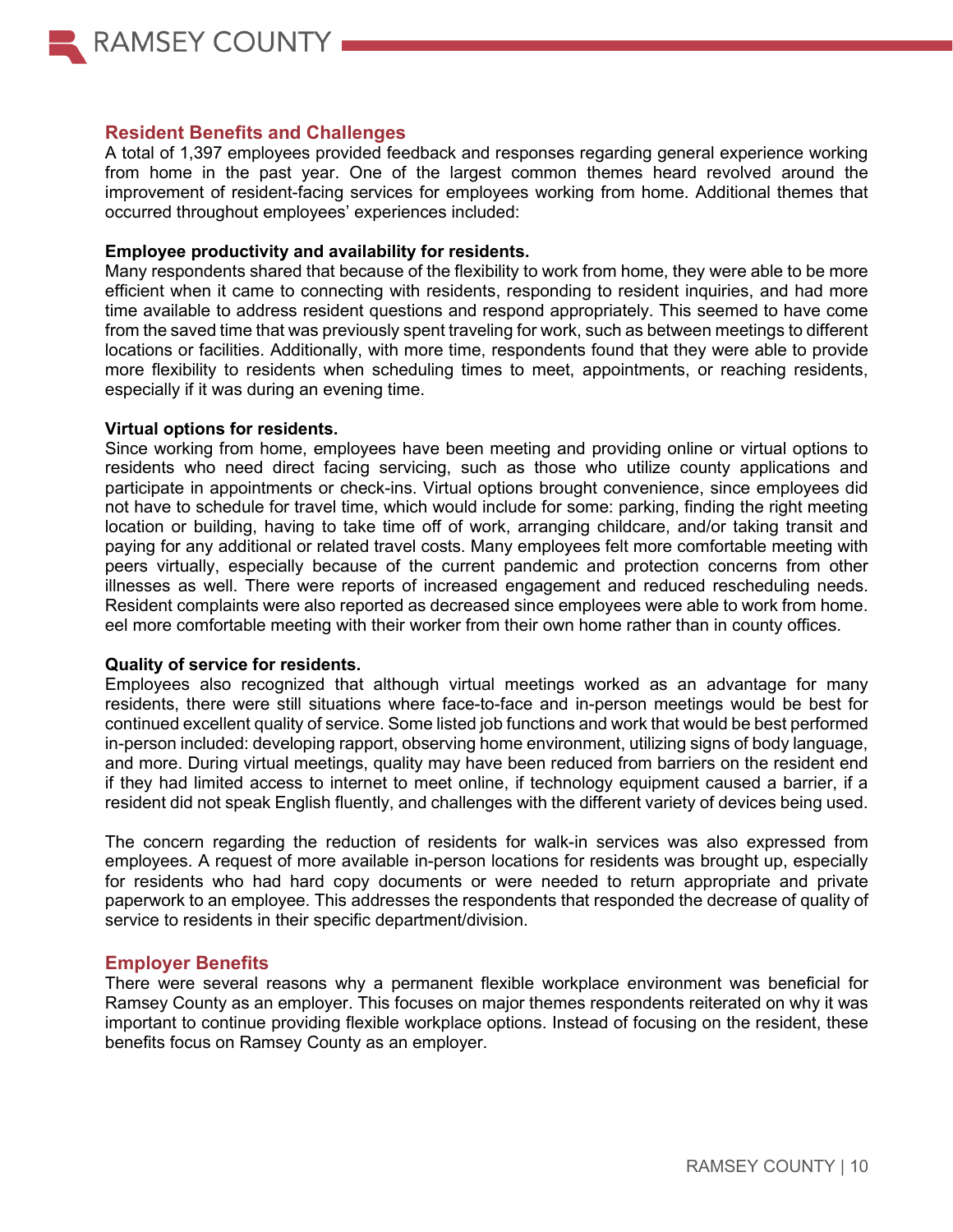

#### **Increased productivity.**

By far the most common benefit reported by employees is increased productivity. Many employees reported that they are able to be more efficient and productive while working from home, which improves the county's overall progress. Employees shared that being at home increased their focus and reduced the amount of distractions from being in the office. Overall, there was a feeling of having accomplished more during each workday.

#### **Time saving.**

Similar to the residents saving time, employees also saved time from offering and having virtual meetings. This emphasizes the dramatic reduction of travel time, finding parking, and going to various locations. Since employees have more time working compared to traveling, it allows them to serve more residents and be more available for specific clients or peers. Responding to emails and phone calls were much easier to get to as well.

#### **Attendance, morale, and cost savings.**

With employees being at home, attendance for work was much easier and less use of leave time was needed. There was also mention of the overall employee morale, retention, and attraction pieces which improve the county culture. Additionally, flexibility to work from home is a huge savings cost. Less office spaces needed, reduced number of running facilities, and lower leasing or utility bills.

### **Employee Benefits**

Although there are a few overlapping themes between employer and employee benefits, these major themes focus more on the employee as their work and life balance. Reasons why a permanent flexible workplace environment is beneficial for employees shared were:

### **Quality of life.**

Employees reported having an improved work-life balance, including have more time and flexibility to attend to family and personal matters. Many employees have seen a reduction in overall stress and improvements in health, including more exercise, healthy-eating and general well-being.

Employees also noted:

- Not experiencing the stress of commuting to work and, for some, stressors in the workplace.
- Protection from COVID-19 and other illnesses.
- Employees reported being sick less.
- Having a more comfortable work environment where they can control factors such as office/desk set-up, lighting, noise levels and temperature.
- More control and independence over how they do their work day-to-day.

### **Time and cost savings.**

Employees also frequently discussed how working from home saved time and money. Not having to commute to work allows them to have extra time in their day to dedicate to either work or personal use. Some reported how minimized commuting created savings in the areas of gas, parking, car maintenance, and going out to purchase lunch or meals during a workday.

### **Workplace culture and safety.**

It was also noted that working from home helped avoid gossip amongst peers, experiences with microaggressions, and general other negative workplace experiences. There were some reports of being able to avoid unsafe conditions in and near the workplace or if an employee had to previously meet a resident or client in-person. The risk of auto accidents was also shared, with appreciation of not having to commute in extreme or dangerous weather days.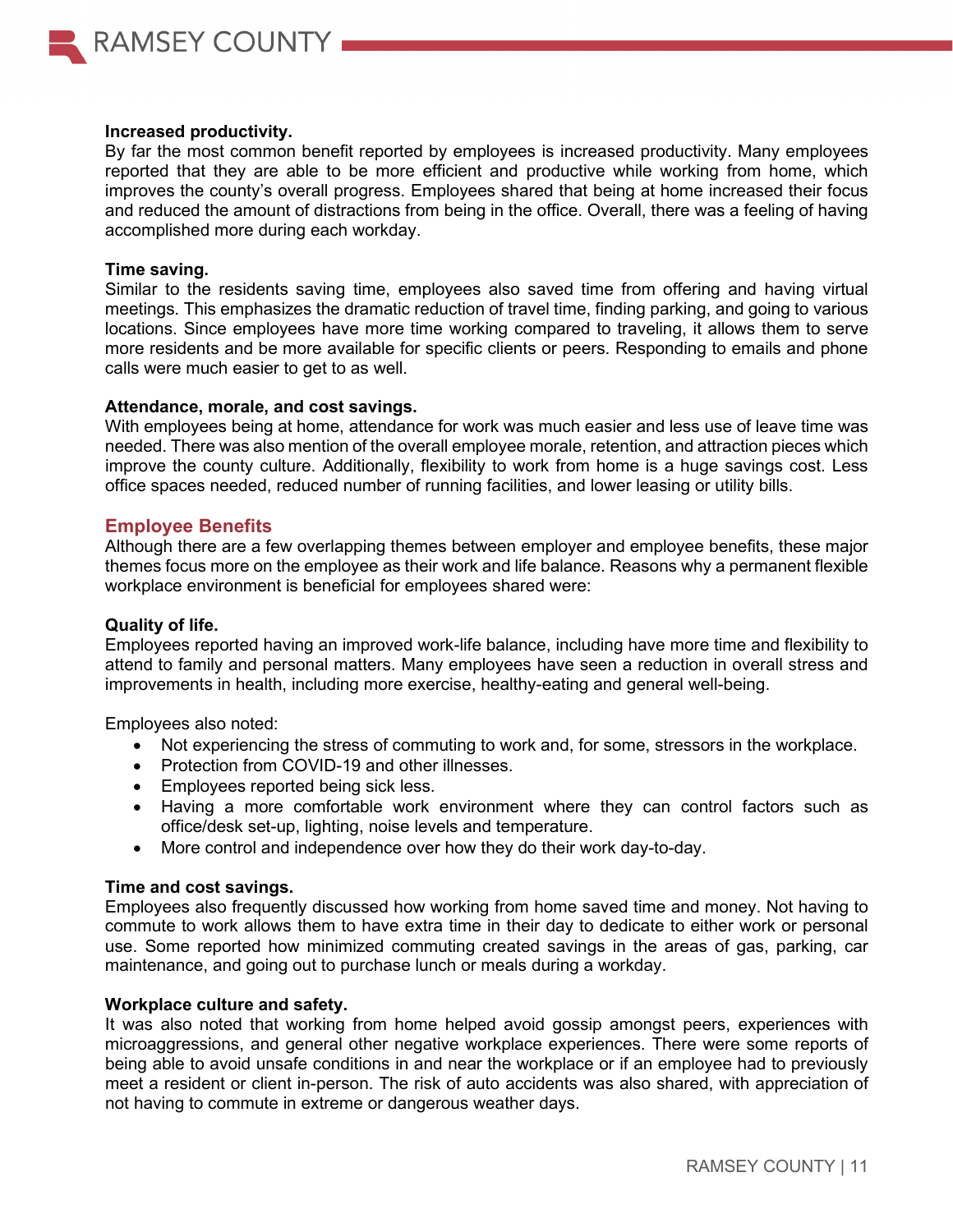

### **Challenges and Concerns**

Employees were asked to identify concerns about extended flexwork opportunities in an open-ended question. The most common response to this question was that staff did not have any concerns about flexwork and expressed their support for being able to work from home throughout the pandemic and would like this arrangement to continue. Among the remaining responses that identified specific challenges, some identified more than one across four areas: being at home, being in the office, maintaining connections with colleagues and residents in-person and virtually, and creating a fair flexible work policy. These concerns were coded and available in appendix C. Employees whose role required being in the office, however, expressed their concern that their opportunities for flexwork were limited, and that County policies would not take their needs into consideration.

#### **Supportive workforce with appropriate technology access.**

When working from home, some employees shared concerns with maintaining accountability and productivity. Some felt that they did not have enough work to do, while others expressed that their colleagues' work quality had suffered while working from home during the pandemic. The number of employees who expressed this is small, as a far larger number of staff expressed their improved productivity when working from home as a benefit. Alternatively, there were also concerns about maintaining a work-life balance, as work hours can easily extend beyond the normal working day for some staff. Many employees also discussed the need for additional technology and phone support at home. Technology needs ranged broadly across a number of areas, including: wi-fi and internet and follow-up time for technical support questions. A number of employees also indicated the need to setup a supportive, ergonomic home office space and its associated costs as a concern.

### **Flexibility and safety precautions on-site at Ramsey County facilities or offices.**

Exposure to COVID-19 was specifically noted by a number of employees as a concern related to returning to the office and sharing workspaces with others. Some employees also had concerns about having spaces for locked file and equipment storage, having access to small meeting rooms, the need for technology in meeting rooms that would accommodate virtual attendance and the need for improved wi-fi in county buildings.

### **Maintaining and continued interpersonal connections with residents and peers.**

Employees most commonly indicated they miss connecting with colleagues at the office and being around other people during the workday. Some employees discussed their difficulties with contacting colleagues and supervisors while working from home, noting an increase in the amount of time it takes to receive responses. A number of staff identified the ability to meet with residents in-person as a concern, due to client preference to meet in-person, lack of technology among some residents that prevents connecting virtually with staff, or due to staff perception that meeting clients in-person was beneficial towards building a relationship with them. These themes are also addressed in the next section. Some employees also noted the return to the office would require additional commuting time and a return to paying for parking.

### **Flexible workplace policy that is fair.**

Staff who work primarily from home were concerned that the flexible work policy would not apply to their work situation. Some staff noted that some Ramsey County roles required them to be in the office, where opportunities to work from home were limited. Some staff expressed their concern that a flexible work policy would not adequately address the unique needs of staff with disabilities and/or at increased risk of contracting COVID-19, such as require returning to work. A number of staff expressed concern at being required to return to the office full time and losing flexibility all together. There is a concern among some staff that flexible work policies would not take employee input and feedback into account at all.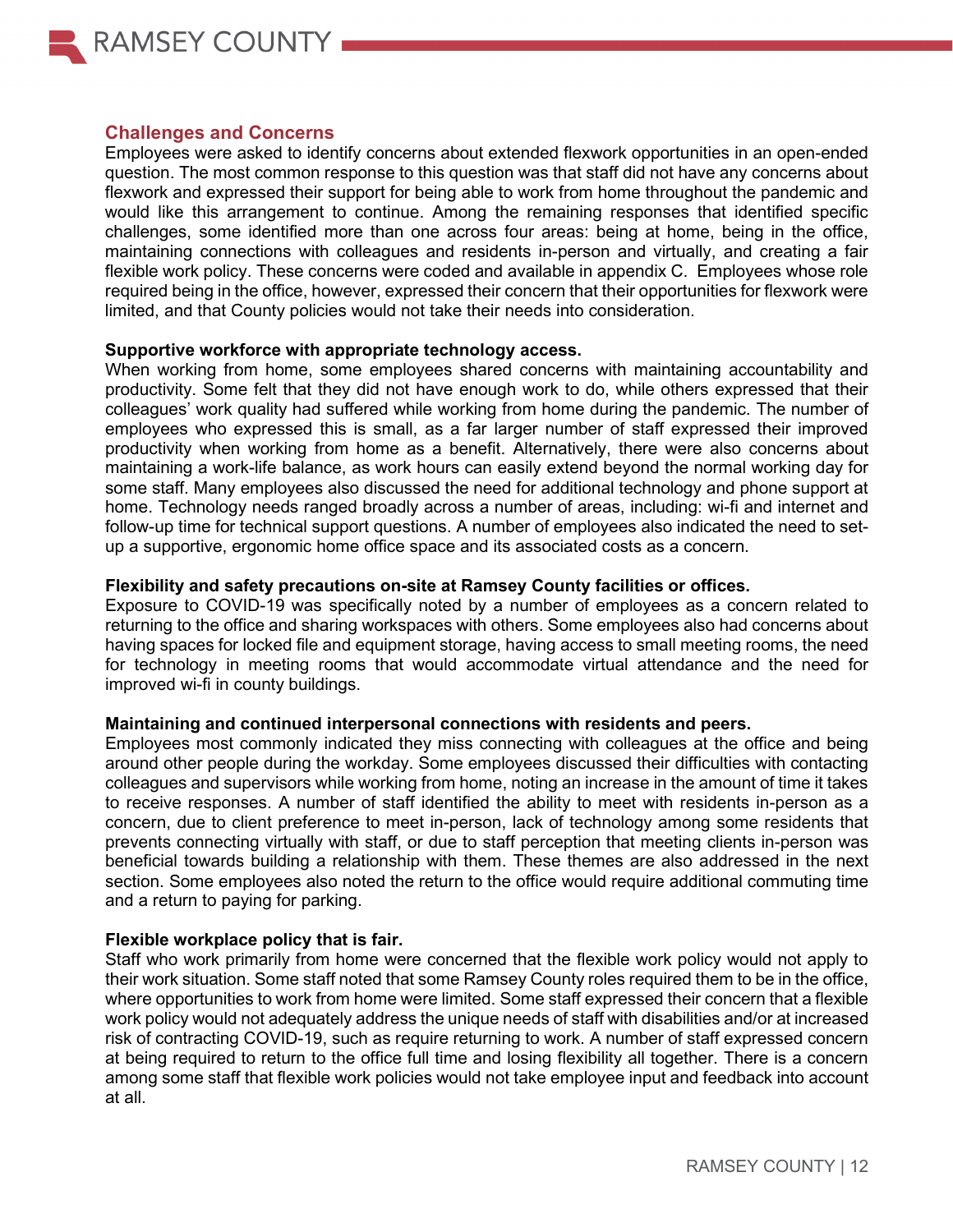

## **Resources and Barriers**

Employees were asked to identify resources that would improve their work experience, barriers while working virtually, and their preference for virtual meeting platforms.

## **Over half of Ramsey County staff identified enhanced technology access (62%) and ergonomics (50%) would improve their work-from-home experience.**

Over a third of employees identified expanded technology training resources (35%) and formal interactions with co-workers (34%) would improve their work-from-home experience. Over one quarter of staff identified a county-provided phone (25%), informal interactions (29%) and wi-fi internet access (30%) would improve their experience working from home. Less than one out of five respondents identified designated meeting space for resident interactions (19%), virtual meeting guidelines (19%), or other concerns. Other concerns primarily included scanning/printing or more detailed examples of technology-related concerns [\(Table 3\)](#page-12-0).

| What are some of the things that would improve                    | <b>Respondents</b> | <b>Percent</b> |
|-------------------------------------------------------------------|--------------------|----------------|
| your work experience working from home<br>(check all that apply)? |                    |                |
|                                                                   |                    |                |
| <b>Enhanced Technology Access</b>                                 | 1141               | 62%            |
| Ergonomics                                                        | 913                | 50%            |
| Virtual work tools (Teams, Zoom, AdobeSign)                       | 722                | 40%            |
| Expanded technology training resources (department-               | 647                | 35%            |
| based and countywide)                                             |                    |                |
| Formal interactions with co-workers (occasional in-               | 628                | 34%            |
| person meetings)                                                  |                    |                |
| <b>Wi-fi Internet Access</b>                                      | 555                | 30%            |
| Informal interaction or casual conversations with co-             | 530                | 29%            |
| workers                                                           |                    |                |
| Phone Access (County Provided Phone)                              | 460                | 25%            |
| Designated meeting space for resident interactions                | 352                | 19%            |
| <b>Virtual Meeting Guidelines</b>                                 | 347                | 19%            |
| Other                                                             | 315                | 17%            |
| Total                                                             | 1,826              |                |

<span id="page-12-0"></span>**Table 9.** Potential improvements from home.

**Three out of four employees (73%) identified barriers with working virtually.** Over a third of staff (35%) identified technology-software as a barrier. Two out of five staff identified internet (22%) and wifi (18%) as challenges to virtual work. One out of four staff (25%) identified an inadequate home workspace set-up as a barrier. Other concerns among one out of five staff (23%) were primarily around having access to a scanner/printer or more detailed technology examples (Table 4).

| <b>Table 10.</b> Barriers and challenges working virtually.<br>What are some of the barriers or challenges<br>you've experienced working virtually (check all<br>that apply)? | <b>Respondents</b> | <b>Percent</b> |
|-------------------------------------------------------------------------------------------------------------------------------------------------------------------------------|--------------------|----------------|
| Technology software                                                                                                                                                           | 692                | 35%            |
| Inadequate home workspace set up                                                                                                                                              | 490                | 25%            |
| Internet                                                                                                                                                                      | 438                | 22%            |
| Wi-fi                                                                                                                                                                         | 352                | 18%            |
| Does not apply                                                                                                                                                                | 543                | 27%            |

**Table 10.** Barriers and challenges working virtually.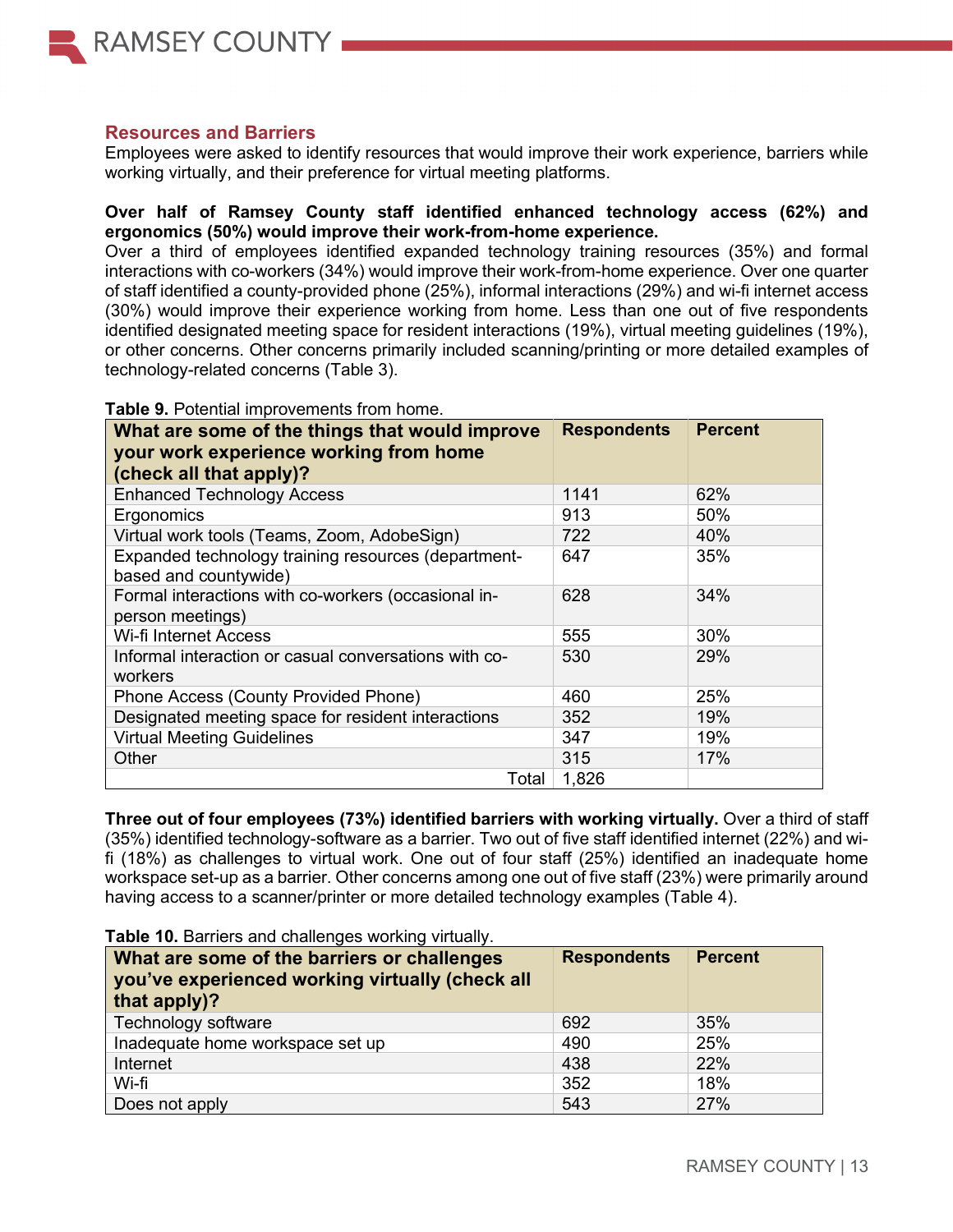| What are some of the barriers or challenges<br>you've experienced working virtually (check all<br>that apply)? | <b>Respondents</b> | <b>Percent</b> |
|----------------------------------------------------------------------------------------------------------------|--------------------|----------------|
| Other                                                                                                          | 456                | 23%            |
| <b>Total</b>                                                                                                   | 1.990              | 100%           |

**Over half of Ramsey County staff identified Zoom (73%) and Microsoft Teams (62%) as working best for meetings.** A small percentage of staff felt WebEx works best for meetings (7%). Other responses (4%) included more detailed explanations on using Zoom and Microsoft Teams as virtual platforms (Table 5).

#### **Table 11.** Preferred virtual platforms.

RAMSEY COUNTY

| (check all that apply)? | Which virtual platforms work best for meetings | <b>Respondents</b> | <b>Percent</b> |
|-------------------------|------------------------------------------------|--------------------|----------------|
| Zoom                    |                                                | 1452               | 73%            |
| <b>Microsoft Teams</b>  |                                                | 1231               | 62%            |
| WebEx                   |                                                | 146                | 7%             |
| Other                   |                                                | 89                 | 4%             |
|                         | <b>Total</b>                                   | 1,990              | 100%           |

## **Future Work Location Preferences**

Employees were asked about their preferences around flexible work schedule, work location and workspace configuration preferences. Employees overwhelmingly prefer to work from home [\(Table 6\)](#page-13-0) and most want to work from home as much as possible [\(Table 7\)](#page-13-1).

#### <span id="page-13-0"></span>**Table 12.** Primary work location preference.

| If your job allows you to flexwork, where do you<br>primarily prefer to work?           | <b>Respondents</b> | <b>Percent</b> |
|-----------------------------------------------------------------------------------------|--------------------|----------------|
| Work from home                                                                          | 1,591              | 85%            |
| Work where my unit is assigned to work (if different from<br>the county location above) | 151                | 8%             |
| Work in a county location close to home or close to work<br>assignments                 | 97                 | 5%             |
| Work from a Ramsey County Service Center, such as a<br><b>Ramsey County library</b>     | 18                 | 1%             |
| Work from a contracted coworking or shared space (e.g.<br>We Work)                      | 10                 | $< 1\%$        |
| Total <sup>8</sup>                                                                      | 1,867              | 100%           |

Over half of employees (54%) prefer to work virtually four days a week, with an additional 34% wanting to work virtually three or two days a week.

### <span id="page-13-1"></span>**Table 13.** Work location preference.

| Please indicate your work location preference.       | <b>Respondents</b> | Percent |
|------------------------------------------------------|--------------------|---------|
| Virtually four days a week and remainder in a shared | 1,068              | 54%     |
| drop-in space at a Ramsey County facility or office. |                    |         |

<sup>8 123</sup> employees indicated this question does not apply.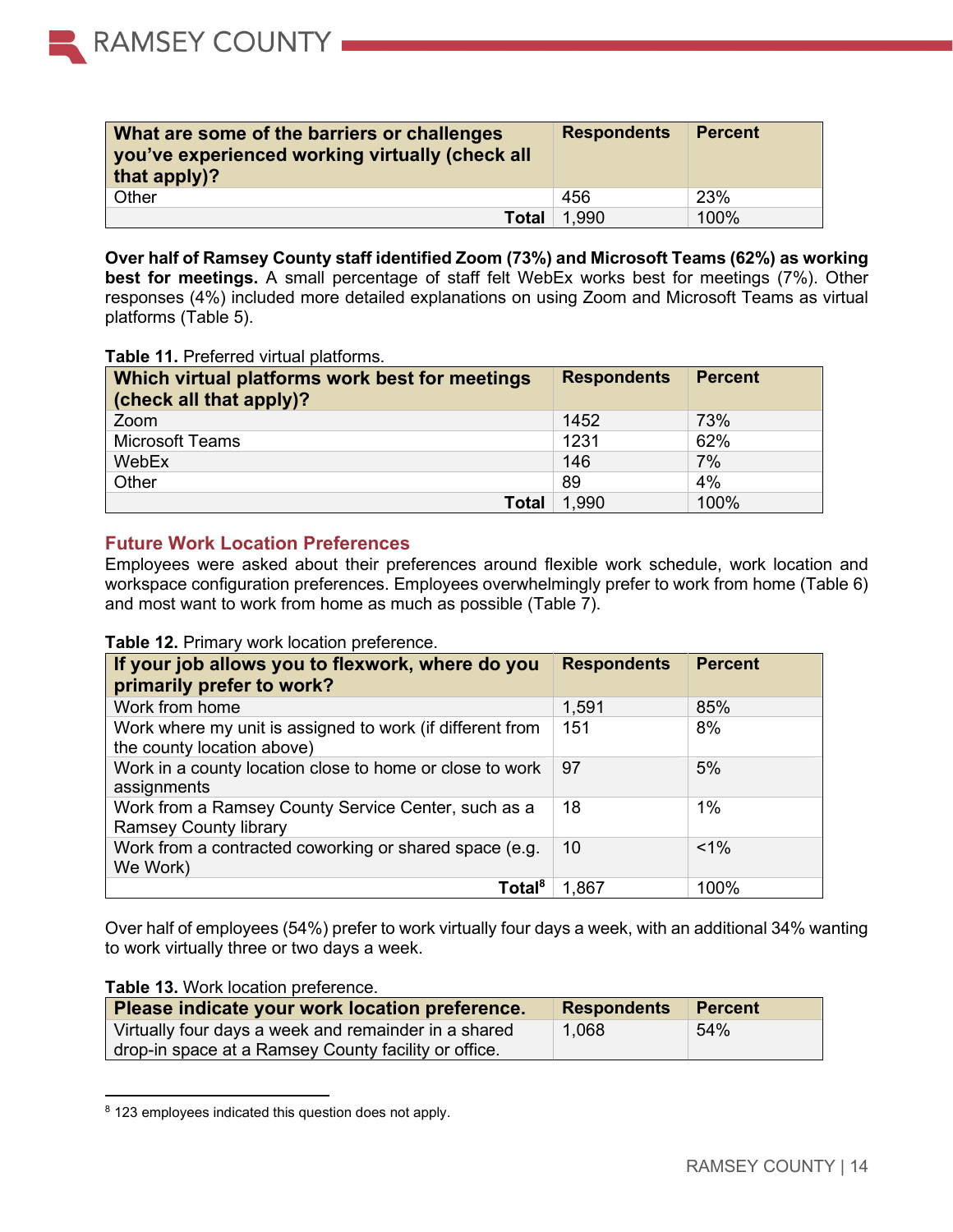| Please indicate your work location preference.                                                                | <b>Respondents</b> | <b>Percent</b> |
|---------------------------------------------------------------------------------------------------------------|--------------------|----------------|
| Virtually three days a week and remainder in a shared<br>drop-in space at a Ramsey County facility or office. | 321                | 16%            |
| Virtually two days a week and remainder at dedicated<br>space at a Ramsey County facility or office.          | 353                | 18%            |
| Virtually one day a week and remainder at dedicated<br>space at a Ramsey County facility or office.           | 88                 | 4%             |
| Full time with a dedicated space at a Ramsey County<br>facility or office and no consistent virtual work.     | 160                | 8%             |
| Total                                                                                                         | 1.990              | 100%           |

For the employees who would prefer to work virtually three or more days a week, two out of five indicated they would not need a physical workspace in the office, as they would only come to Ramsey County office on an as-needed basis, such as for meetings or trainings (42%). When they do want a physical workspace, employees are equally interested in an unassigned workstation (35%) or desk (30%) and small private rooms that can be reserved (34%). Open co-working spaces is of lowest interest (20%).

**Table 14.** Physical workspace preference.

| If you prefer to work virtually three or more days<br>a week, please indicate your preference for<br>types of physical workspace you would use<br>while in the office (check all that apply)? | <b>Respondents</b> | <b>Percent</b> |
|-----------------------------------------------------------------------------------------------------------------------------------------------------------------------------------------------|--------------------|----------------|
| Not applicable <sup>9</sup>                                                                                                                                                                   | 578                | 42%            |
| Unassigned workstation <sup>10</sup>                                                                                                                                                          | 484                | 35%            |
| Small, private room that can be reserved <sup>11</sup>                                                                                                                                        | 476                | 34%            |
| Unassigned desk or work surface <sup>12</sup>                                                                                                                                                 | 419                | 30%            |
| Open co-working space <sup>13</sup>                                                                                                                                                           | 278                | 20%            |
| Total                                                                                                                                                                                         | 1,389              |                |

<span id="page-14-0"></span>Two-thirds of employees are somewhat or very interested in drop-in workstations [\(Table 9\)](#page-14-0) and 55% of employees are somewhat or very comfortable with using a drop-in workstation with other staff [\(Table](#page-15-0)  [10\)](#page-15-0).

| <b>Assuming that data privacy and personal</b><br>security have been addressed by the county,<br>how interested are you in drop-in workstations. | <b>Respondents</b> | <b>Percent</b> |
|--------------------------------------------------------------------------------------------------------------------------------------------------|--------------------|----------------|
| Very interested                                                                                                                                  | 656                | 33%            |
| Somewhat interested                                                                                                                              | 647                | 33%            |
| Not at all interested                                                                                                                            | 515                | 26%            |
| Does not apply                                                                                                                                   | 172                | 9%             |
| <b>Total</b>                                                                                                                                     | 1,990              | 100%           |

**Table 15.** Drop-in workstation preference.

<sup>9</sup> Employee would only come to Ramsey County offices for team meetings, trainings, etc. on an as-needed basis.

<sup>10</sup> E.g. drop-in and find a workstation that is available.

<sup>&</sup>lt;sup>11</sup> A 1-2 person capacity room.

<sup>&</sup>lt;sup>12</sup> E.g. drop-in space and/or find a desk that is available.

<sup>&</sup>lt;sup>13</sup> E.g. tables, chairs and sofas available.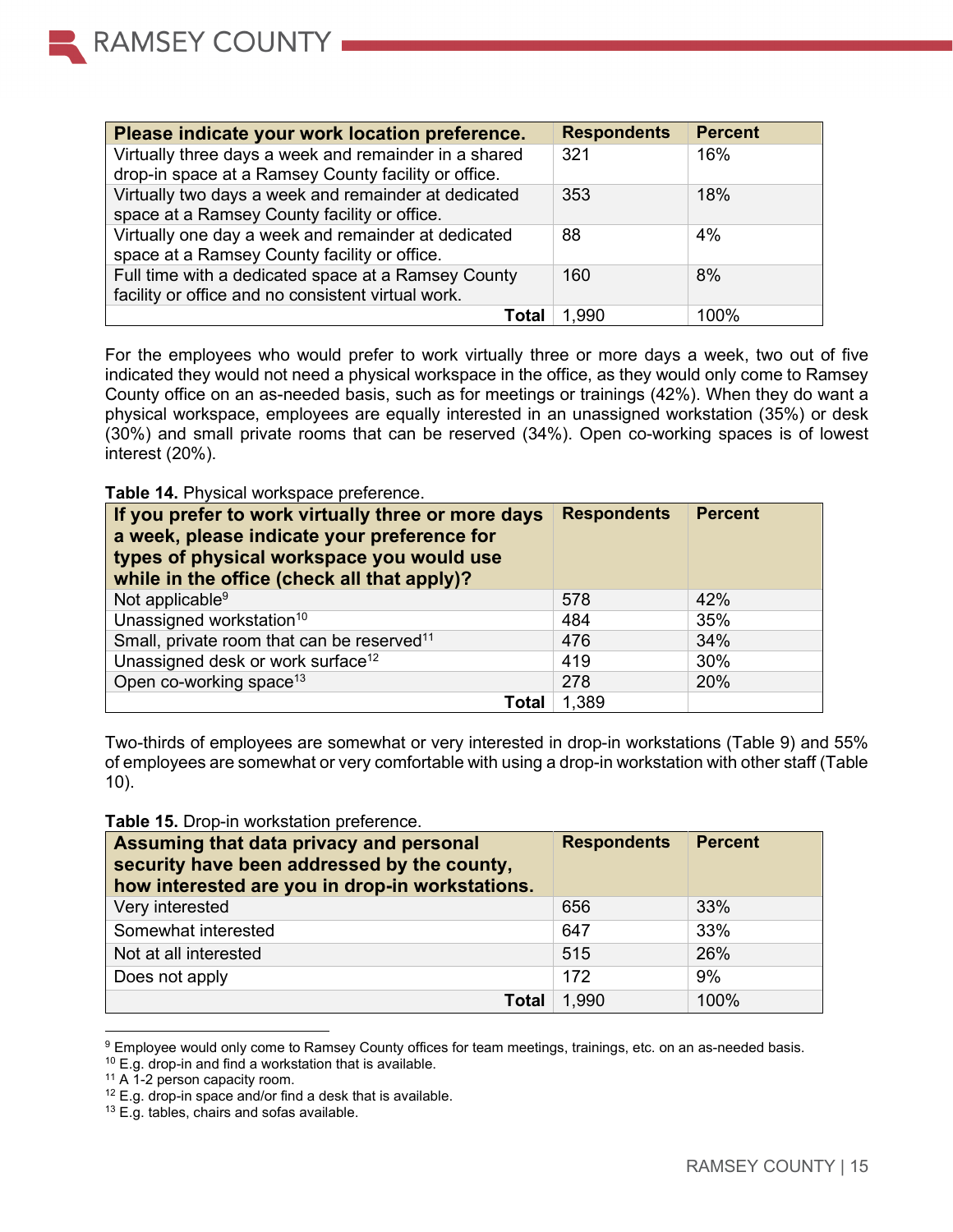

## <span id="page-15-0"></span>**Table 16.** Comfortability with a drop-in workstation.

| How comfortable are you using a drop-in<br>workstation (cubicle/office) with other staff (with<br>scheduled times and regular cleaning? | <b>Respondents</b> | <b>Percent</b> |
|-----------------------------------------------------------------------------------------------------------------------------------------|--------------------|----------------|
| Very comfortable                                                                                                                        | 679                | 34%            |
| Somewhat comfortable                                                                                                                    | 422                | 21%            |
| Neither comfortable or uncomfortable                                                                                                    | 349                | 18%            |
| Somewhat uncomfortable                                                                                                                  | 244                | 12%            |
| Very uncomfortable                                                                                                                      | 296                | 15%            |
| Total                                                                                                                                   | 1.990              | 100%           |



### **Figure 3.** Weekday preferences.

**Ramsey County employees work regularly with private data and are more than comfortable storing material electronically.** Over three out of four (77%) employees work with private or confidential data often or very often [\(Table 11\)](#page-15-1). Most employees (92%) are somewhat or very comfortable using electronic storage of materials and records and relying less on paper [\(Table 12\)](#page-16-0).

| How often do you work with private or<br>confidential data? | <b>Respondents</b> | <b>Percent</b> |
|-------------------------------------------------------------|--------------------|----------------|
| Very often                                                  | 1,189              | 60%            |
| Often                                                       | 347                | 17%            |
| Sometimes                                                   | 271                | 14%            |
| Hardly ever                                                 | 147                | 7%             |
| <b>Never</b>                                                | 36                 | 2%             |
| <b>Total</b>                                                | 1,990              | 100%           |

### <span id="page-15-1"></span>**Table 17.** Private or confidential data frequency.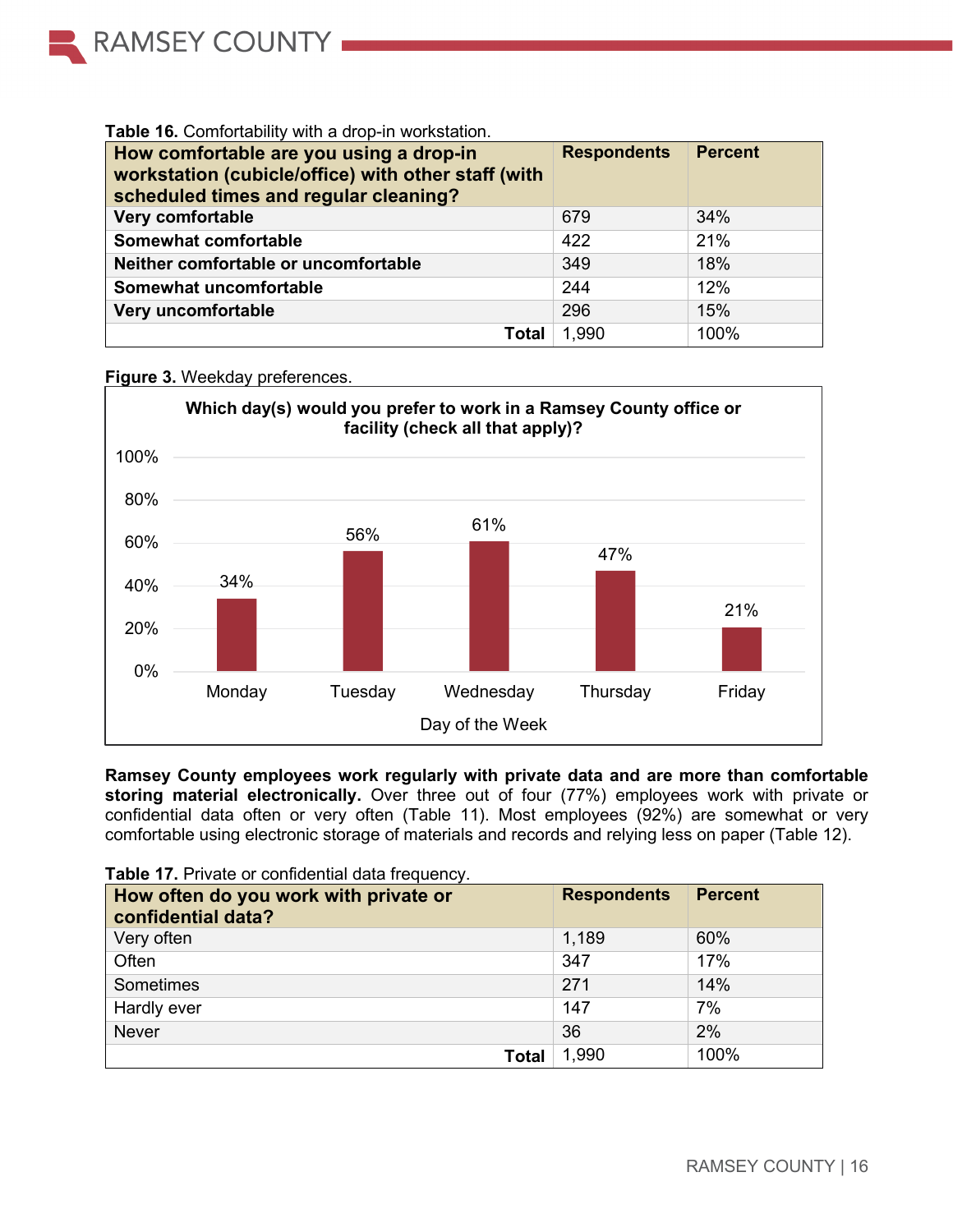

<span id="page-16-0"></span>

| Table 18. Electronic storage and record comfortability. |  |
|---------------------------------------------------------|--|
|---------------------------------------------------------|--|

| Please indicate your level of comfort using<br>electronic storage of materials and records and<br>relying less on paper. | <b>Respondents</b> | Percent |
|--------------------------------------------------------------------------------------------------------------------------|--------------------|---------|
| Very comfortable                                                                                                         | 1,463              | 74%     |
| Somewhat comfortable                                                                                                     | 362                | 18%     |
| Neither comfortable or uncomfortable                                                                                     | 83                 | 4%      |
| Somewhat uncomfortable                                                                                                   | 57                 | 3%      |
| Very uncomfortable                                                                                                       | 25                 | 1%      |
| Total                                                                                                                    | 1,990              | 100%    |

## **Department/Division Comparison**

Responses to key survey questions were broken out by employee department/division. [Tables 21](#page-31-0) to [29](#page-40-0) in Appendix B show the responses by department/division for several areas. There are key differences in experiences, needs and preferences by department/division that should be considered in developing flexwork practices for the county. Examples of differences between department/division included:

- Opinion that Ramsey County should move to a flexible work environment ranged from 78% to 100%.
- Working from home in the past year at least some of the time ranged from 55% to 100%
- Preference to work from home three or more days a week ranged from 21% to 86%.
- Interest in open co-working spaces (e.g.. tables, chairs and sofas available) ranged from 10% to 40%.
- Perception that the quality-of-service delivery to residents has remained the same or improved ranged from 55% to 100%.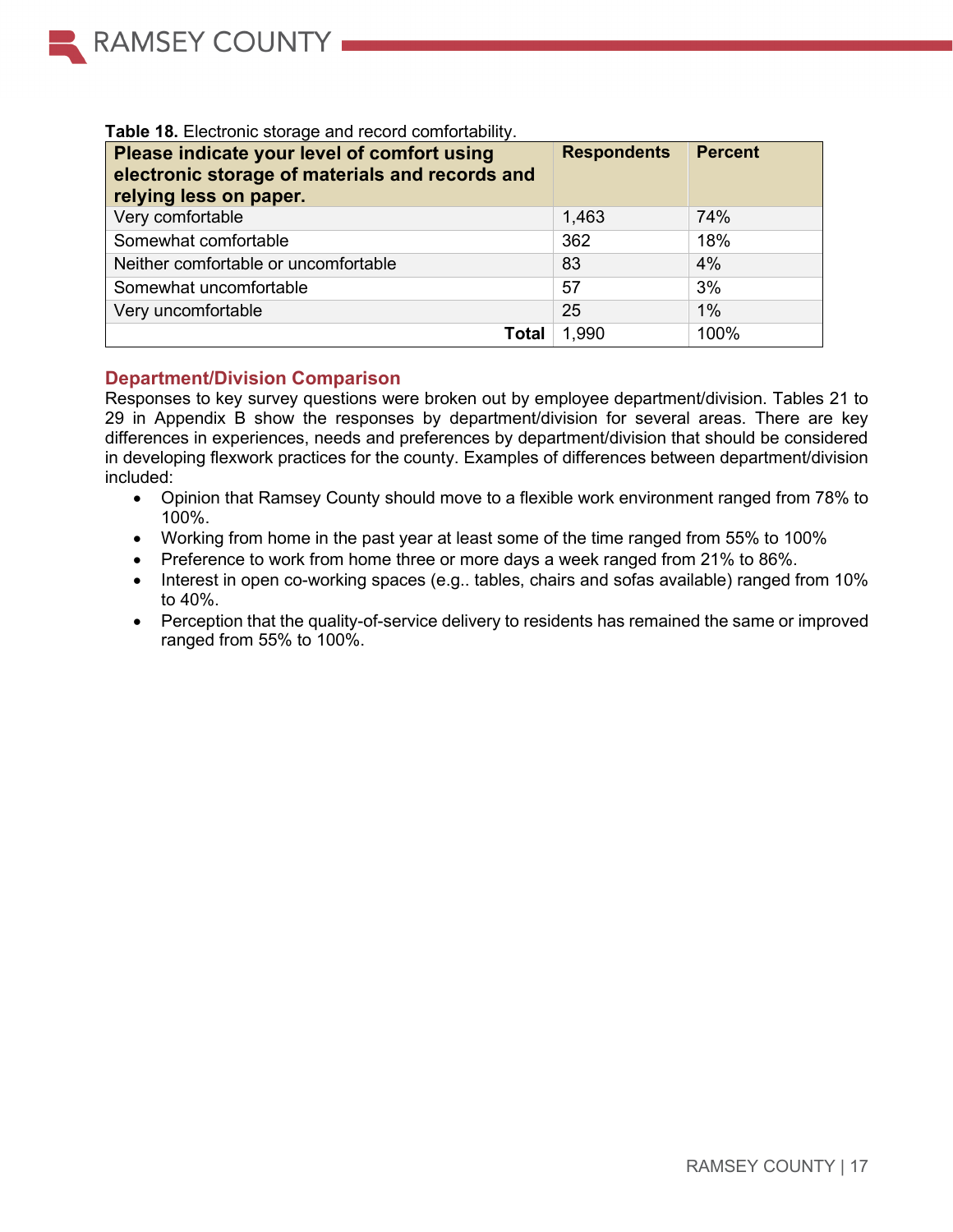

## **RECOMMENDATIONS**

Below are recommendations for Ramsey County as it continues planning for moving to a flexible work environment.

**Continue to support employees working from home as much as possible while providing adequate supports for both at home and in-office needs.** Many employees would like to continue working from home as much as possible and believe that working from home has many benefits for Ramsey County as an employer, residents and employees. Employees did identify the need for more support in the area of technology and ergonomics/home office set up.

**Continue to invest in more options for how residents can virtually access services and complete their business with Ramsey County.** Many areas of Ramsey County have made a number of changes to allow for more ways for residents and clients to complete applications, submit documents and participate in meetings. These options are beneficial regardless of where employees are physically located. Even as employees return to in-office work, offering virtual options will be of benefit to residents. However, there does continue to be a need for in-person services in order to provide quality services and mitigate barriers experienced by residents (lack of access to technology, language barriers). Options should be reviewed based on the needs of each type of program/service and to assess any potential equity impact.

### **Ensure in-office workspaces accommodate needs to work with employees who are in different locations.**

Employees would like to make sure that when they are in the office, there is a workspace available and that the workspace configuration for individual work include sit/stand desks, docking stations and monitors, ability to access preferred office chairs, and areas for equipment and file storage. Collaboration spaces should have technology provided to allow effective interaction with on-site and remote employees. Workspaces should be available on a reservation basis and some for drop in use.

**Understand how employee needs and preferences vary by division/department and implement plans that account for the unique needs of each division.** As discussed in this report, responses to the survey did vary widely by department/division.

**Collect more info from employees about technology needs.** The survey identified technology as a top area of concern for employees. However, the survey responses did not always provide enough detail on the various types of needs in this area. Ramsey County would benefit from further data collection from employees in order to adequately plan for technology needs.

**Understanding needs of staff that have job responsibilities that require them to be in the office or when there is a shared team responsibility for in-office work.** Employees who are not able to work from home often reported concerns about how applicable any flexible work policy would be for them. Considerations for flexwork opportunities among staff whose roles require them to be in the office requires further understanding.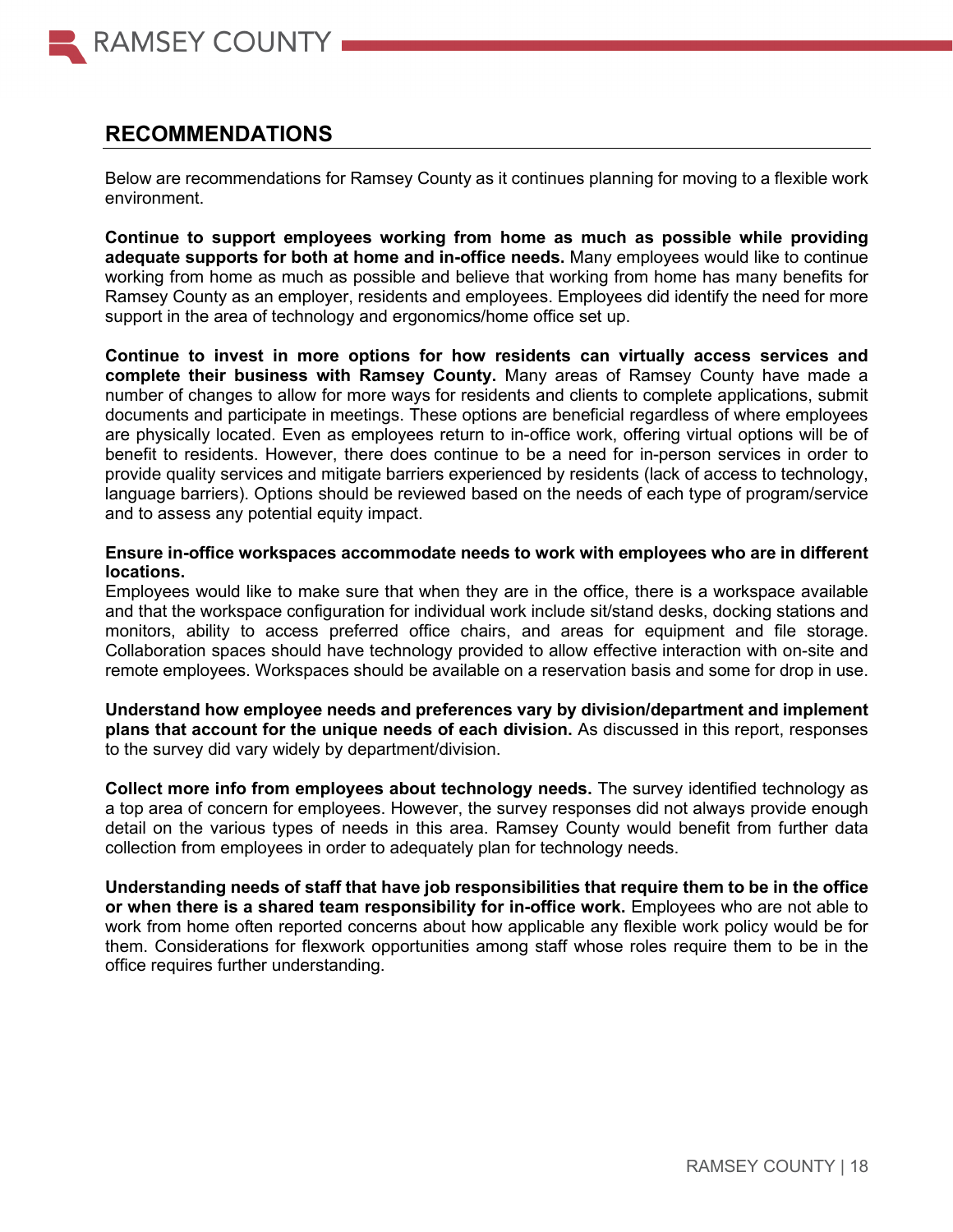

## **APPENDIX A: ONLINE SURVEY**

#### **Flexible Workplace Policy Survey**

Ramsey County is seeking your feedback on a *Flexible Work Policy* that will allow us to build a permanent workforce environment in alignment with our Resident's first strategic priority, core values, service delivery framework and strategic facilities plan in serving our community while leveraging technology and a flexible work environment to attract and retain a talented workforce. We are asking these questions to learn what has worked well remotely over the last year and to identify areas where we can adapt and improve with a post-pandemic policy. Results from this survey will help shape policies and work environment options countywide, but this information is only a reflection of preferences for planning purposes and is not binding on your future work arrangements.

- Flexible or virtual work is when an employee works on an occasional or regular schedule at a designated non- county facility or office, such as his or her home.
- A mobile worker is an employee whose job function requires travel to meet and work in person with clients/customers throughout the County (for example, visiting home nurses and environmental health specialists conducting field inspections.) The primary workplace of a mobile worker may or may not be a central County office.

Ramsey County staff should expect to return to in-person work environments after Labor Day (September 6, 2021.) However, some staff may be able to choose to work from home or another alternative worksite on certain days, depending on their department's service delivery needs. In accordance with Workplace Standards:

- Staff working three or more days per week at a Ramsey County facility or office are likely to maintain a dedicated work location, such as a cube or office.
- Staff who commute into a Ramsey County facility fewer than three days per week would use a drop-in workstation or other type of shared workspace.

Although we cannot ensure that staff preferences will be met immediately, your responses will help Ramsey County determine future workspace needs and create facilities where employees, and the residents they serve, are able to thrive.

\* Indicates a required field

### **Category: Your Experience with Telecommuting**

- 1. Do you think Ramsey County should move towards a flexible work environment post pandemic? \*
	- a. Yes
	- b. No
	- c. Not sure
- 2. During the pandemic, many staff have been working virtually from home. How often have you worked from home in the past year? \*
	- a. Never (apply skip logic: skip to question 8)
	- b. Rarely (less than 10 hours a week)
	- c. Half of the time (10-30 hours a week)
	- d. Almost all the time (30-40 hours a week)
	- e. All the time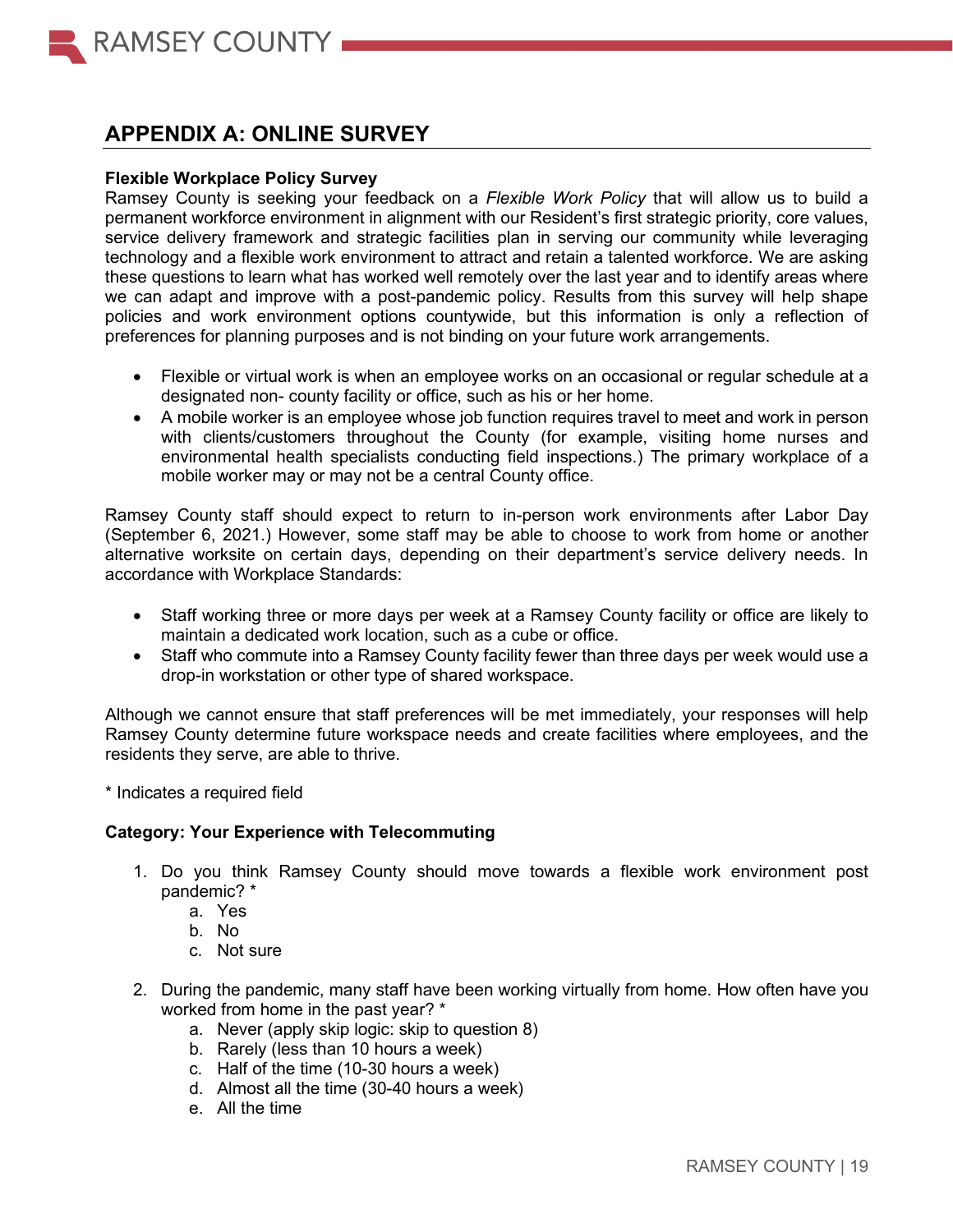

- 4. What are some of the things that would improve your work experience when working from home? (choose all that apply)
	- a. Enhanced technology access (laptop, scanner, fax, headsets)
	- b. Wifi/internet access

**RAMSEY COUNTY** 

- c. Virtual meeting guidelines
- d. Ergonomics (chairs, etc.)
- e. Phone access (County provided phone)
- f. Informal interaction or casual conversations with co-workers
- g. Formal interactions with co-workers (occasional in-person meetings)
- h. Designated meeting space for resident interactions
- i. Virtual work tools (Teams, Zoom, AdobeSign)
- j. Expanded technology training resources (department-based and countywide)
- k. Other (please describe):
- 5. If you work directly with residents or other individuals who are not Ramsey County employees, how much of the day do you spend interacting with them (virtually or by phone,) on average? \*
	- a. 1-2 hours
	- b. 3-4 hours
	- c. 5-6 hours
	- d. 8-10 hours
	- e. Does not apply
- 6. Compared to pre-pandemic, how has the quality of service delivery to residents changed since providing it virtually (including phone) to residents?
	- a. Improved very much
	- b. Improved a little
	- c. Remained the same
	- d. Decreased a little
	- e. Decreased a lot
	- f. I do not work directly with residents
- 7. How do you think the resident experience may have been impacted by the fact that you have worked virtually?
- 8. What are some of the barriers or challenges you've experienced working virtually? (choose all that apply)
	- a. Internet
	- b. Wi-fi
	- c. Technology -Software
	- d. Inadequate home workspace set up
	- e. Other?
	- f. Does not apply
- 9. If you have not been working virtually, please provide the reasons why (check all that apply) \*
	- a. Job function requires in-office work
	- b. By choice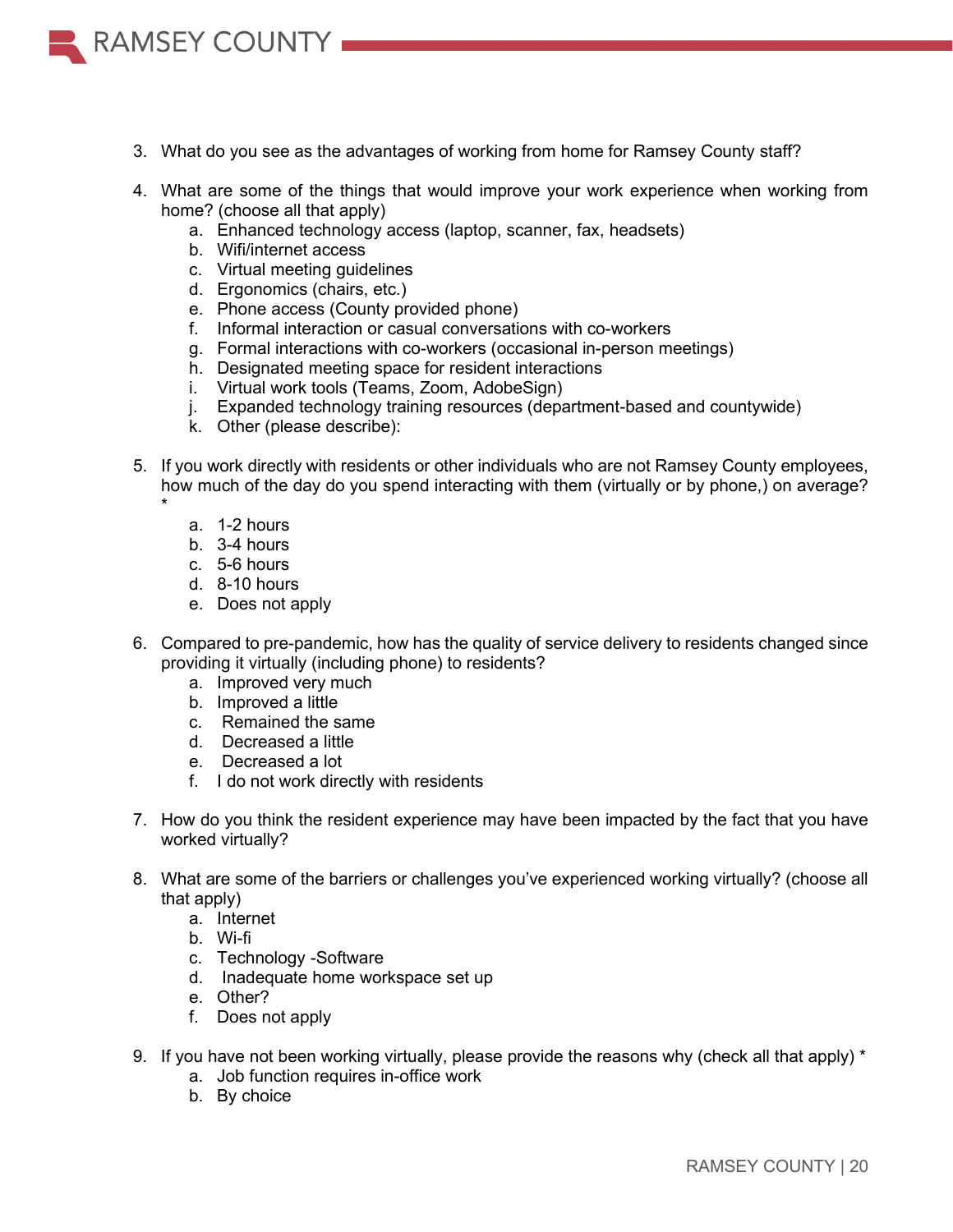

- c. Home environment is not conducive to my work (e.g.. lack space, lack quiet, etc.)
- d. OtheR (please describe):
- e. Does not apply

### **Category: Workspace Options**

- 10. If your job allows you to flexwork, where do you primarily prefer to work? (choose one)\*
	- a. Work from home
	- b. Work in a county location close to home or close to work assignments
	- c. Work from a Ramsey County Service Center, such as a Ramsey County library
	- d. Work where my unit is assigned to work (if different from the county location above)
	- e. Work from a contracted coworking or shared space (e.g.. We Work)
	- f. Does not apply
- 11. The County is considering establishing drop-in workstations at different department locations and minimizing or eliminating dedicated offices and workstations. Assuming that data privacy and personal security have been addressed by the County, how interested are you in this option? \*
	- a. Very interested
	- b. Somewhat interested
	- c. Not at all interested
	- d. Does not apply
- 12. How comfortable are you using a drop-in workstation (cubicle/office) with other staff (with scheduled times and regular cleaning?) \*
	- a. Very comfortable
	- b. Somewhat comfortable
	- c. Neither comfortable or uncomfortable
	- d. Somewhat uncomfortable
	- e. Very uncomfortable
- 13. What is your level of comfort with being co-located with staff of other divisions at a work site? (A great deal of comfort down to no comfort at all.) \*
	- a. Very comfortable
	- b. Somewhat comfortable
	- c. Neither comfortable or uncomfortable
	- d. Somewhat uncomfortable
	- e. Not comfortable

#### 14. Which virtual platforms work best for meetings? \*

- a. Zoom
- b. MS Teams
- c. WebEx
- d. Other (please describe):
- 15. Please indicate your work location preferences: \*
	- a. Work full time with a dedicated space at a Ramsey County facility or office and no consistent virtual work.
	- b. Work virtually one day a week with the remainder at dedicated space at a Ramsey County facility or office.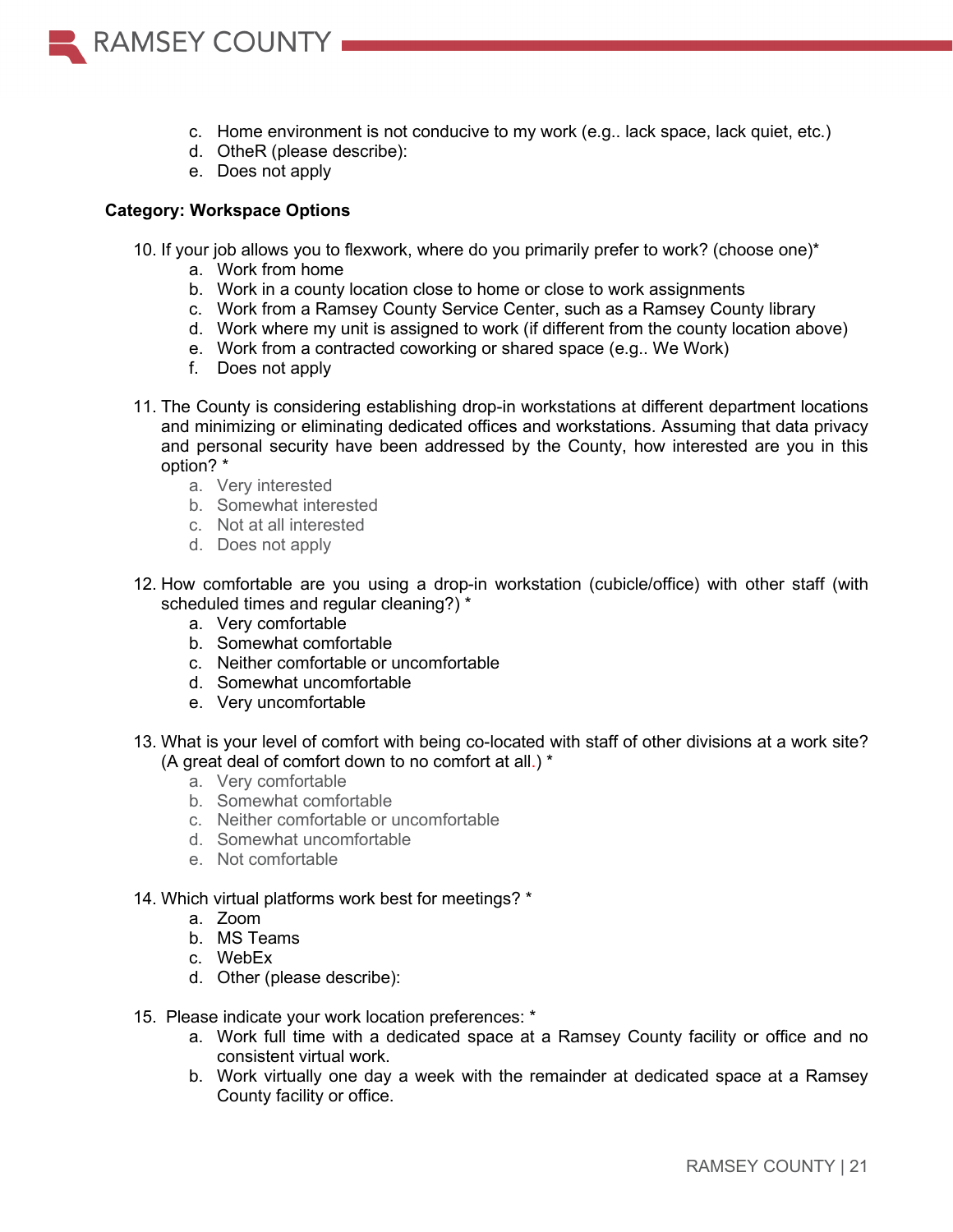

- d. Work virtually three days a week with the remainder in a shared drop-in space at a Ramsey County facility or office.
- e. Work virtually four days a week with the remainder in a shared drop-in space at a Ramsey County facility or office.
- 16. Which day(s) would you prefer to work in a Ramsey County office or facility? (check all that apply) \*
	- a. Monday

**RAMSEY COUNTY** 

- b. Tuesday
- c. Wednesday
- d. Thursday
- e. Friday
- 17. If you prefer to work virtually three or more days a week, please indicate your preference for types of physical workspace you would use while in the office (check all that apply) \*
	- a. Unassigned desk or worksurface (e.g.. drop-in and find a desk that is available)
	- b. Unassigned workstation (e.g.. drop-in and find a workstation that is available)
	- c. Open co-working space (e.g.. tables, chairs and sofas available)
	- d. Small, private room that can be reserved (1-2 person capacity)
	- e. Not applicable; I would only come to Ramsey County offices for team meetings, trainings, etc. on an as-needed basis.

### **Category: Data Storage**

- 18. How often do you work with private or confidential information? \*
	- a. Very often
	- b. Often
	- c. Hardly ever
	- d. Never
- 19. Please indicate your level of comfort in using electronic storage of materials and records and relying less on paper. \*
	- a. Very comfortable
	- b. Somewhat comfortable
	- c. Neither comfortable or uncomfortable
	- d. Somewhat uncomfortable
	- e. Very uncomfortable

### **Category: Overarching Feedback**

- 20. What is your biggest concern about extended flexwork opportunities? \*
- 21. What is your department, office, or division name:
	- a. County Manager's Office (Chief Clerk and Admin Staff, Policy and Planning, Compliance and Ethics, and Transforming Systems Together)
	- b. Communications & Public Relations
	- c. Community Corrections
	- d. Community & Economic Development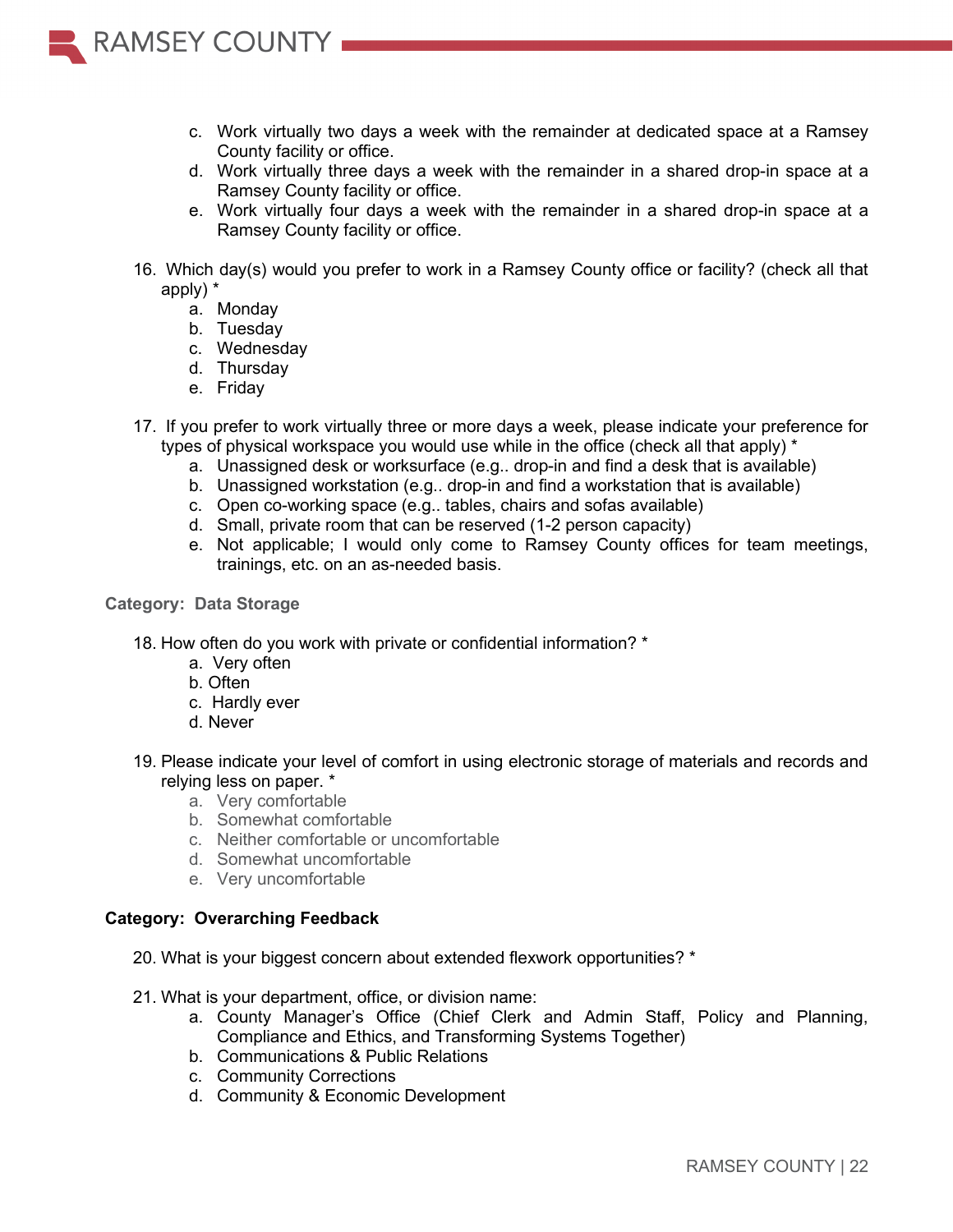

- e. County Assessor
- f. County Attorney's Office
- g. Emergency Communications
- h. Emergency Management & Homeland Security
- i. Enterprise Project Management Office
- j. Finance
- k. Financial Assistance Services
- l. Health and Wellness Administration
- m. Housing Stability
- n. Human Resources
- o. IPR Administration
- p. Information Services
- q. Lake Owasso Residence
- r. Law Library
- s. Library
- t. Medical Examiner
- u. Parks & Recreation
- v. Property Management
- w. Property Tax, Records & Election Services
- x. Public Health
- y. Public Works
- z. Ramsey County Care Center
- aa. Sheriff's Office
- bb. Social Services
- cc. Veteran's Services
- dd. Workforce Solutions
- 22. What is your level of management? \*
	- a. Frontline staff
	- b. Supervisor
	- c. Manager
	- d. Department Director or Senior Management
	- e. Executive Team Member
	- f. None of the above

## **Category: Demographics**

Please note that this section of questions is optional and that you are not required to respond. Any responses you do provide will remain anonymous and will be used for the sole purpose of analyzing potential equity impacts. This information will be kept strictly confidential and when reported, will not identify any individual.

23. With which racial/ethnic categories do you identify? Check all that apply:

- a. White/Caucasian
- b. Black/African descent
- c. Asian
- d. Latinx/Hispanic
- e. American Indian/Native American/Indigenous
- f. Decline to answer
- 24. Which gender do you identify?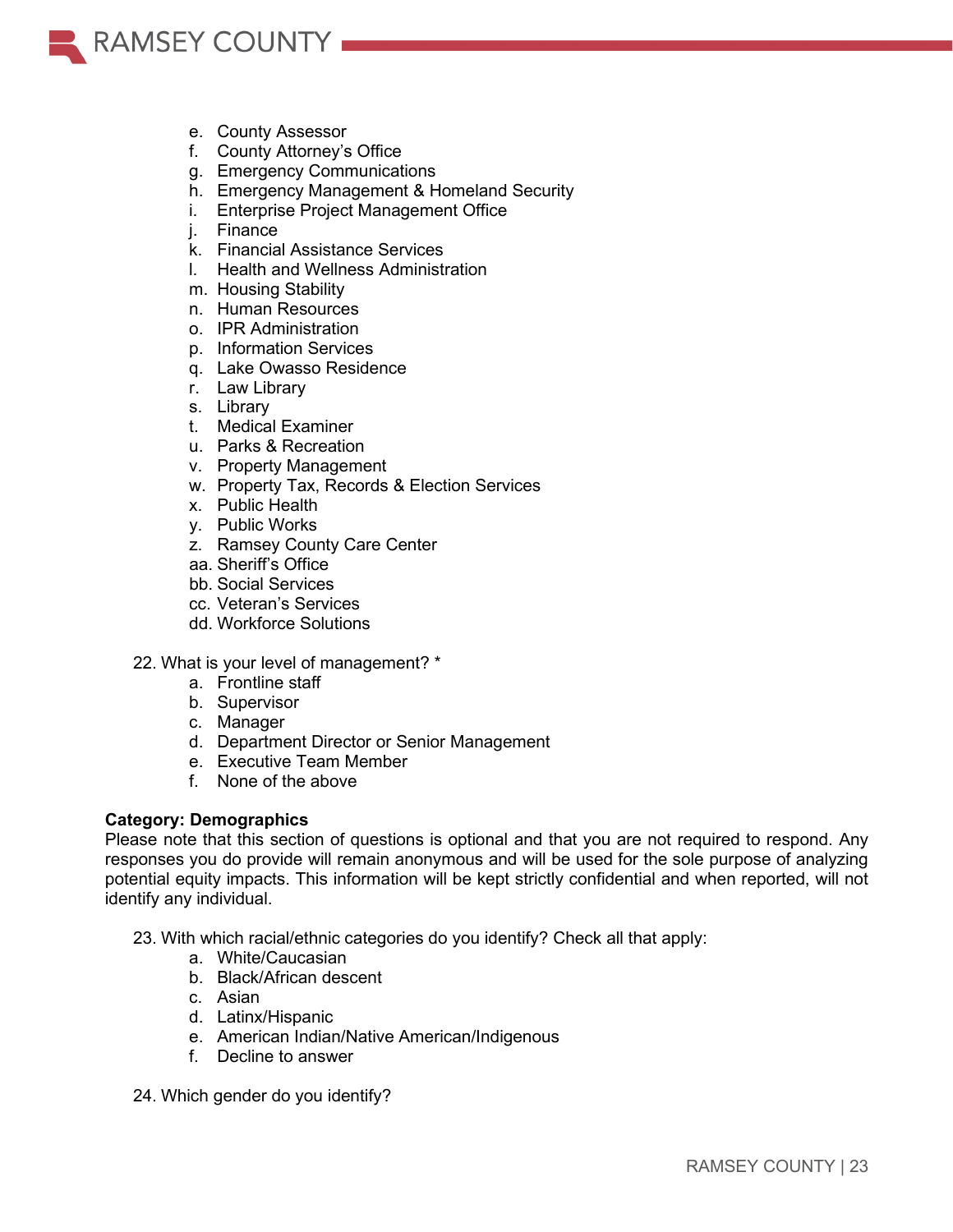

- a. Female
- b. Male
- c. Non-binary
- d. Decline to answer
- 25. Age Range:
	- a. 16-20
	- b. 21-29
	- c. 30-39
	- d. 40-49
	- e. 50-59
	- f. 60 or older
	- g. Decline to answer

26. Are you represented by a labor union?

- a. Yes
- b. No
- c. Decline to answer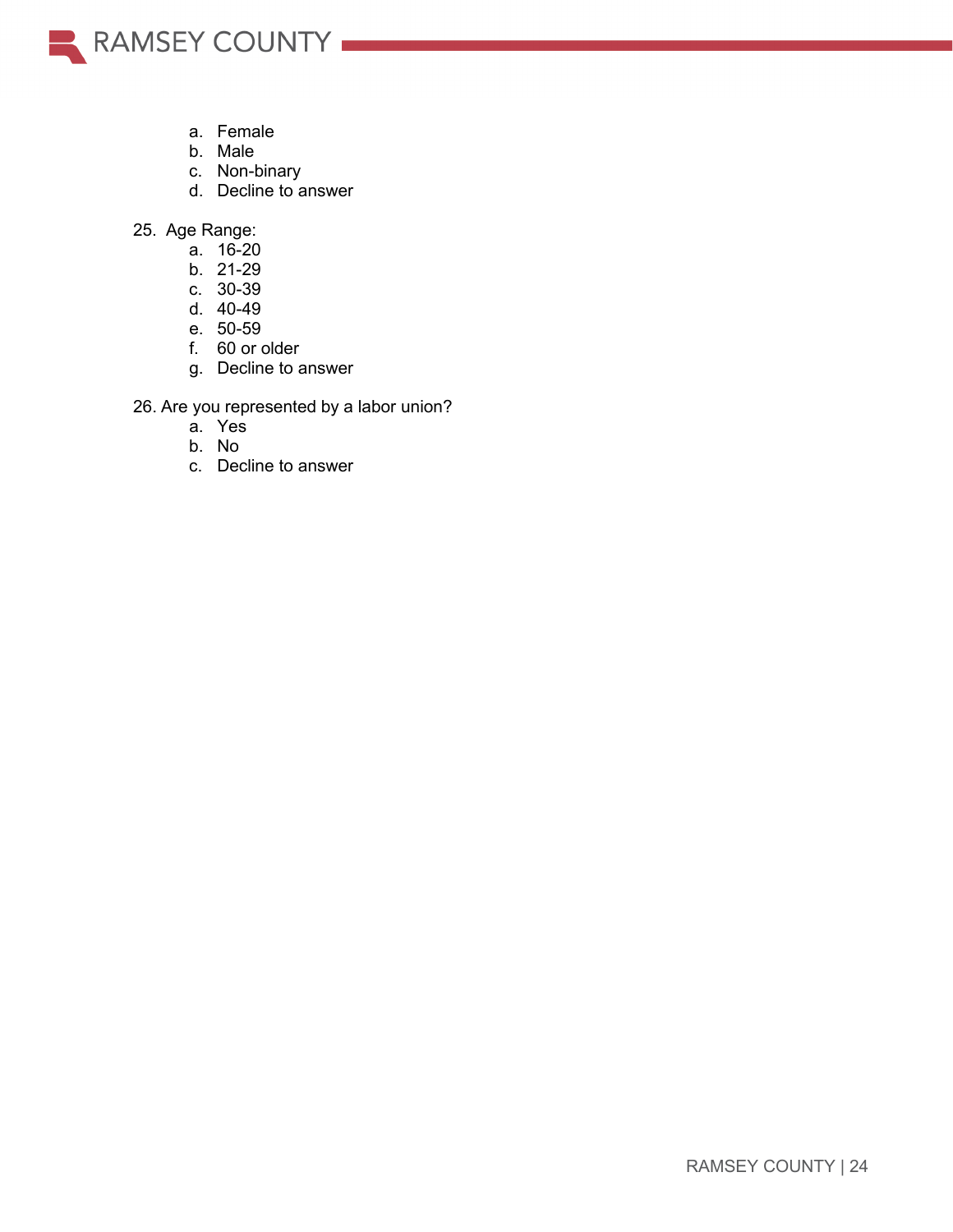

## **APPENDIX B: SURVEY RESULTS BY DEPARTMENT**

| <b>Service Team</b> | <b>Department/Division</b>                                    | No. of                  | <b>Respondent</b> | <b>Response</b>    |
|---------------------|---------------------------------------------------------------|-------------------------|-------------------|--------------------|
|                     |                                                               | Employees <sup>14</sup> | $\mathbf{s}$      | Rate <sup>15</sup> |
| <b>Economic</b>     | <b>Public Works</b>                                           | 111                     | 61                | 55%                |
| <b>Growth and</b>   | <b>Workforce Solutions</b>                                    | 80                      | 54                | 68%                |
| <b>Community</b>    | Library                                                       | 118                     | 47                | 40%                |
| <b>Investment</b>   | Parks & Recreation                                            | 93                      | 40                | 43%                |
|                     | <b>Property Management</b>                                    | 72                      | 23                | 32%                |
|                     | <b>Housing Stability</b>                                      | 19                      | 15                | 79%                |
|                     | <b>Community &amp; Economic Development</b>                   | 17                      | $\overline{7}$    | 41%                |
| <b>Health and</b>   | <b>Social Services</b>                                        | 631                     | 394               | 62%                |
| <b>Wellness</b>     | <b>Financial Assistance Services</b>                          | 369                     | 275               | 75%                |
|                     | <b>Community Corrections</b>                                  | 435                     | 241               | 55%                |
|                     | <b>Public Health</b>                                          | 308                     | 157               | 51%                |
|                     | Health and Wellness Administration                            | 318                     | 106               | 33%                |
|                     | <b>Ramsey County Care Center</b>                              | 175                     | $\overline{7}$    | 4%                 |
|                     | Lake Owasso Residence                                         | 113                     | 6                 | 5%                 |
|                     | <b>Veteran's Services</b>                                     | 6                       | 5                 |                    |
| <b>Information</b>  | <b>Information Services</b>                                   | 67                      | 70                | 104%               |
| and Public          | <b>County Assessor</b>                                        | 45                      | 36                | 80%                |
| <b>Records</b>      | Property Tax & Election Services                              | 22                      | 26                | 118%               |
|                     | <b>IPR Administration</b>                                     | 50                      | 24                | 48%                |
|                     | <b>Communications &amp; Public Relations</b>                  | 13                      | 14                | 108%               |
|                     | Enterprise Project Management<br>Office                       | $\overline{\mathbf{4}}$ | $\mathbf{1}$      | 25%                |
| Safety and          | <b>County Attorney's Office</b>                               | 321                     | 220               | 69%                |
| <b>Justice</b>      | Sheriff's Office                                              | 411                     | 14                | 3%                 |
|                     | <b>Emergency Communications</b>                               | 127                     | 13                | 10%                |
|                     | <b>Emergency Management &amp;</b><br><b>Homeland Security</b> | $\overline{7}$          | 5                 | 71%                |
|                     | <b>Medical Examiner</b>                                       | 17                      | $\overline{3}$    | 18%                |
| <b>Strategic</b>    | <b>Human Resources</b>                                        | 52                      | 56                | 108%               |
| <b>Team</b>         | Finance                                                       | 33                      | 43                | 130%               |
|                     | County Manager's Office <sup>16</sup>                         | 26                      | 26                | 100%               |
| <b>Related Org.</b> | Law Library                                                   | $\overline{\mathbf{4}}$ | $\mathbf{1}$      | 25%                |

#### **Table 1.** Survey response rate by department/division.

<sup>14</sup> Employee counts are based on the 2020 Human Resources report.

<sup>15</sup> Response rates are approximate since the number of employees may have changed between 2020 and the survey.

<sup>16</sup> Includes the Chief Clerk; Administration; Policy and Planning; Compliance and Ethics Office; and Transforming Systems Together divisions.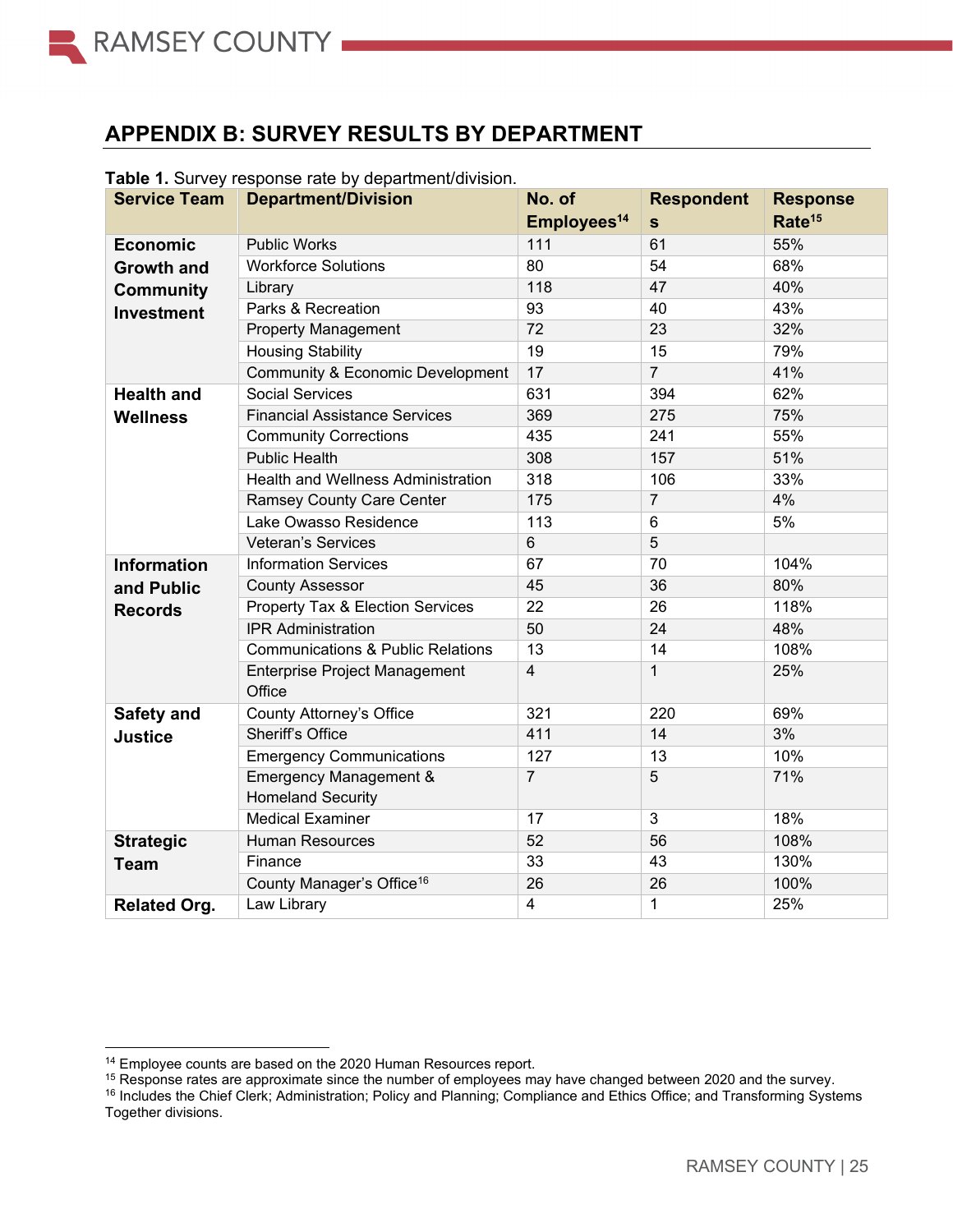

## **Table 2.** Self-identified employee management level.

| <b>Level of Management</b>               | <b>Respondents</b> | <b>Percent</b> |
|------------------------------------------|--------------------|----------------|
| Executive team member                    | 27                 | 1%             |
| Department director or senior management | 49                 | 2%             |
| Manager                                  | 119                | 6%             |
| Supervisor                               | 212                | 11%            |
| Frontline staff                          | 1062               | 53%            |
| None of the above                        | 521                | 26%            |
| Total                                    | 1,990              | 100%           |

## **Table 3.** Self-identified employee race/ethnicity breakdown.

| With which racial/ethnic categories do you identify? | <b>Respondents</b> | <b>Percent</b> |
|------------------------------------------------------|--------------------|----------------|
| Declined to answer                                   | 483                | 24%            |
| American Indian                                      | 15                 | 1%             |
| Asian                                                | 228                | 11%            |
| <b>Black/African American</b>                        | 195                | 10%            |
| Latinx/Hispanic                                      | 71                 | 4%             |
| Multiple                                             | 26                 | 1%             |
| White/Caucasian                                      | 972                | 49%            |
| Total                                                | 1,990              | 100%           |

#### **Table 4.** Self-identified employee gender.

| With which gender do you identify? | <b>Respondents</b> | <b>Percent</b> |
|------------------------------------|--------------------|----------------|
| Decline to answer                  | 472                | 24%            |
| Female                             | 1099               | 55%            |
| Male                               | 404                | 20%            |
| Non-binary                         | 15                 | $1\%$          |
| Total                              | 1,990              | 100%           |

## **Table 5.** Self-identified employee age range.

| What is your age?  | <b>Respondents</b> | <b>Percent</b> |
|--------------------|--------------------|----------------|
| Declined to answer | 392                | 20%            |
| 16-20              |                    | 0%             |
| 21-29              | 101                | 5%             |
| 30-39              | 406                | 20%            |
| 40-49              | 491                | 25%            |
| 50-59              | 434                | 22%            |
| 60 or older        | 165                | 8%             |
| Total              | 1,990              | 100%           |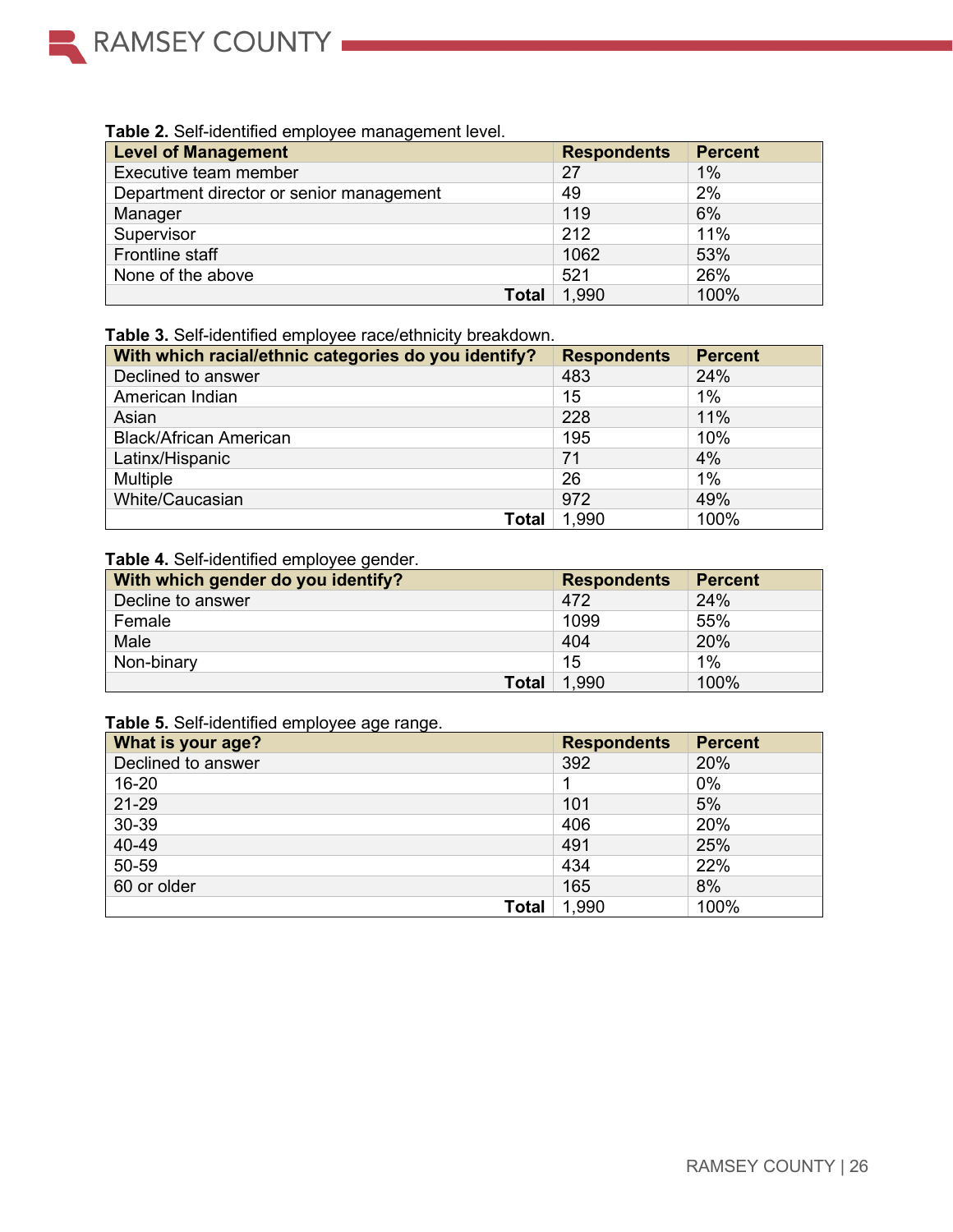

#### **Table 6.** Reasons why employees are not working virtually.

| If you have not been working virtually, please<br>provide the reasons why (check all that apply). | <b>Respondents</b> | <b>Percent</b> |
|---------------------------------------------------------------------------------------------------|--------------------|----------------|
| Job function requires in-office work                                                              | 105                | 64%            |
| By choice                                                                                         | 29                 | 18%            |
| Home environment is not conducive to my work                                                      | 23                 | 14%            |
| Other                                                                                             | 25                 | 15%            |
| Does not apply                                                                                    | 21                 | 13%            |
| Total                                                                                             | 164                | 100%           |

#### **Table 7.** Flexible workplace preference by respondents' characteristics.

| Do you think Ramsey County should move to a flexible work<br>environment post-pandemic? | <b>Percent "Yes"</b> |
|-----------------------------------------------------------------------------------------|----------------------|
| <b>Frequency of Employees Working from Home</b>                                         |                      |
| 10 or more hours                                                                        | 99%                  |
| 1-10 hours                                                                              | 80%                  |
| No telework                                                                             | 62%                  |
| <b>Level of Management</b>                                                              |                      |
| Executive team member                                                                   | 93%                  |
| Department director or senior management                                                | 98%                  |
| Manager                                                                                 | 95%                  |
| Supervisor                                                                              | 93%                  |
| Frontline staff                                                                         | 95%                  |
| None of the above                                                                       | 94%                  |
| <b>Gender</b>                                                                           |                      |
| Female                                                                                  | 96%                  |
| Male                                                                                    | 93%                  |
| Declined to answer <sup>17</sup>                                                        | 94%                  |
| <b>Age Group</b>                                                                        |                      |
| 49 and under                                                                            | 96%                  |
| 50-59                                                                                   | 94%                  |
| 60 or older                                                                             | 88%                  |
| Declined to answer <sup>18</sup>                                                        | 93%                  |
| <b>Race/Ethnicity</b>                                                                   |                      |
| White                                                                                   | 94%                  |
| Non-white                                                                               | 96%                  |
| Declined to answer <sup>19</sup>                                                        | 93%                  |

### **Table 8.** Employee time spent interacting with residents.

| If you work directly with residents or other<br>individuals who are not Ramsey County employees,<br>how much of the day do you spend interacting with<br>them (virtually or by phone) on average? | <b>Respondents</b> | <b>Percent</b> |
|---------------------------------------------------------------------------------------------------------------------------------------------------------------------------------------------------|--------------------|----------------|
| l 1 to 2 hours                                                                                                                                                                                    | 484                | 24%            |

 $17$  472 (24%) of employees who declined to select a gender and 15 employees identified as non-binary.

 $18$  392 (20%) of employees who declined to select an age group.

 $19$  483 (24%) of employees who declined to select a race/ethnicity.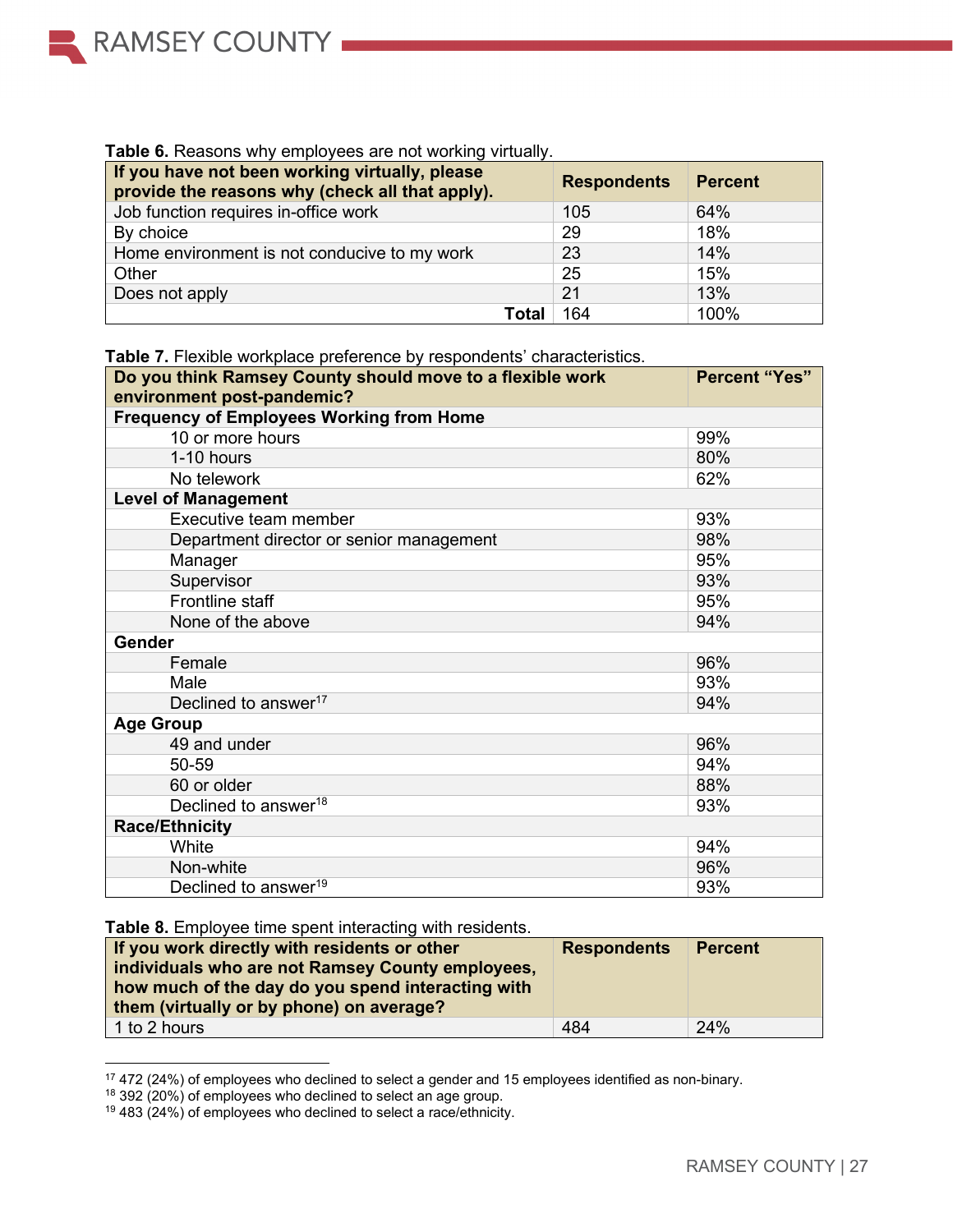| If you work directly with residents or other<br>individuals who are not Ramsey County employees,<br>how much of the day do you spend interacting with<br>them (virtually or by phone) on average? | <b>Respondents</b> | <b>Percent</b> |
|---------------------------------------------------------------------------------------------------------------------------------------------------------------------------------------------------|--------------------|----------------|
| 3 to 4 hours                                                                                                                                                                                      | 381                | 19%            |
| 5 to 6 hours                                                                                                                                                                                      | 220                | 11%            |
| 8 to 10 hours                                                                                                                                                                                     | 79                 | 4%             |
| Does not apply                                                                                                                                                                                    | 804                | 40%            |
| Invalid $20$                                                                                                                                                                                      | 22                 | $1\%$          |
| Total                                                                                                                                                                                             | 1,990              | 100%           |

| What are some of the things that would improve<br>your work experience working from home<br>(check all that apply)? | <b>Respondents</b> | <b>Percent</b> |
|---------------------------------------------------------------------------------------------------------------------|--------------------|----------------|
| <b>Enhanced Technology Access</b>                                                                                   | 1141               | 62%            |
| Ergonomics                                                                                                          | 913                | 50%            |
| Virtual work tools (Teams, Zoom, AdobeSign)                                                                         | 722                | 40%            |
| Expanded technology training resources (department-<br>based and countywide)                                        | 647                | 35%            |
| Formal interactions with co-workers (occasional in-<br>person meetings)                                             | 628                | 34%            |
| <b>Wi-fi Internet Access</b>                                                                                        | 555                | 30%            |
| Informal interaction or casual conversations with co-<br>workers                                                    | 530                | <b>29%</b>     |
| Phone Access (County Provided Phone)                                                                                | 460                | 25%            |
| Designated meeting space for resident interactions                                                                  | 352                | 19%            |
| <b>Virtual Meeting Guidelines</b>                                                                                   | 347                | 19%            |
| Other                                                                                                               | 315                | 17%            |
| Total                                                                                                               | 1,826              |                |

**Table 9.** Potential improvements from home.

**Table 10.** Barriers and challenges working virtually.

| What are some of the barriers or challenges<br>you've experienced working virtually (check all<br>that apply)? | <b>Respondents</b> | <b>Percent</b> |
|----------------------------------------------------------------------------------------------------------------|--------------------|----------------|
| Technology software                                                                                            | 692                | 35%            |
| Inadequate home workspace set up                                                                               | 490                | 25%            |
| Internet                                                                                                       | 438                | 22%            |
| Wi-fi                                                                                                          | 352                | 18%            |
| Does not apply                                                                                                 | 543                | 27%            |
| Other                                                                                                          | 456                | 23%            |
| <b>Total</b>                                                                                                   | 1,990              | 100%           |

<sup>20</sup> Some respondents selected more than one answer.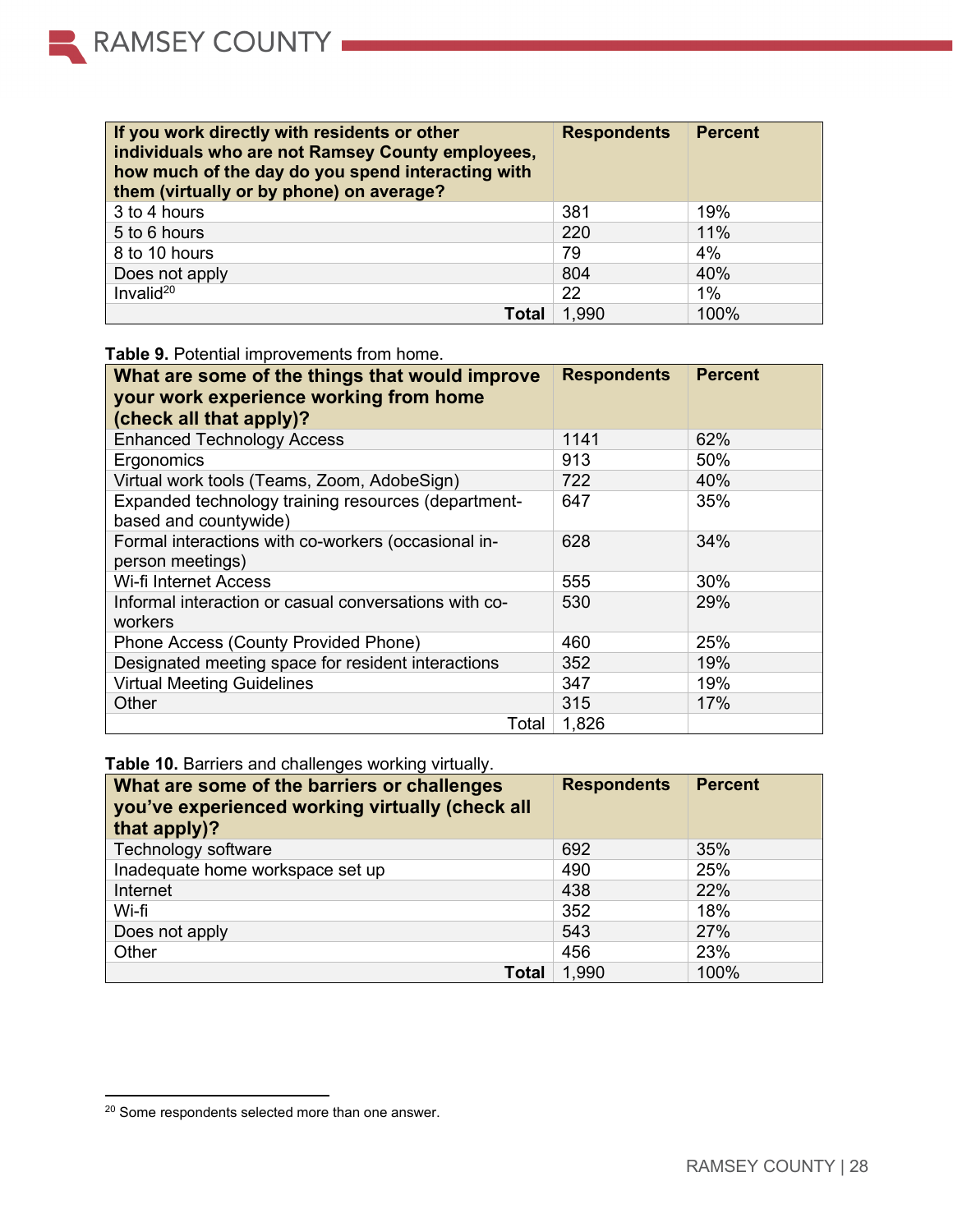

#### **Table 11.** Preferred virtual platforms.

| Which virtual platforms work best for meetings<br>(check all that apply)? | <b>Respondents</b> | <b>Percent</b> |
|---------------------------------------------------------------------------|--------------------|----------------|
| Zoom                                                                      | 1452               | 73%            |
| <b>Microsoft Teams</b>                                                    | 1231               | 62%            |
| WebEx                                                                     | 146                | 7%             |
| Other                                                                     | 89                 | 4%             |
| <b>Total</b>                                                              | 1,990              | 100%           |

#### **Table 12.** Primary work location preference. **If your job allows you to flexwork, where do you primarily prefer to work? Respondents Percent** Work from home  $\vert$  1,591  $\vert$  85% Work where my unit is assigned to work (if different from the county location above) 151 8% Work in a county location close to home or close to work assignments 97 5% Work from a Ramsey County Service Center, such as a Ramsey County library 18 1% Work from a contracted coworking or shared space (e.g. We Work)  $10$   $|$  <1% Total<sup>21</sup> 1,867 100%

| Please indicate your work location preference.                                                                | <b>Respondents</b> | <b>Percent</b> |
|---------------------------------------------------------------------------------------------------------------|--------------------|----------------|
| Virtually four days a week and remainder in a shared<br>drop-in space at a Ramsey County facility or office.  | 1,068              | 54%            |
| Virtually three days a week and remainder in a shared<br>drop-in space at a Ramsey County facility or office. | 321                | 16%            |
| Virtually two days a week and remainder at dedicated<br>space at a Ramsey County facility or office.          | 353                | 18%            |
| Virtually one day a week and remainder at dedicated<br>space at a Ramsey County facility or office.           | 88                 | 4%             |
| Full time with a dedicated space at a Ramsey County<br>facility or office and no consistent virtual work.     | 160                | 8%             |
| Total                                                                                                         | 1,990              | 100%           |

#### **Table 14.** Physical workspace preference.

| If you prefer to work virtually three or more days<br>a week, please indicate your preference for<br>types of physical workspace you would use<br>while in the office (check all that apply)? | <b>Respondents</b> | <b>Percent</b> |
|-----------------------------------------------------------------------------------------------------------------------------------------------------------------------------------------------|--------------------|----------------|
| Not applicable $^{22}$                                                                                                                                                                        | 578                | 42%            |
| Unassigned workstation <sup>23</sup>                                                                                                                                                          | 484                | 35%            |

<sup>21</sup> 123 employees indicated this question does not apply.

<sup>&</sup>lt;sup>22</sup> Employee would only come to Ramsey County offices for team meetings, trainings, etc. on an as-needed basis.

 $23$  E.g. drop-in and find a workstation that is available.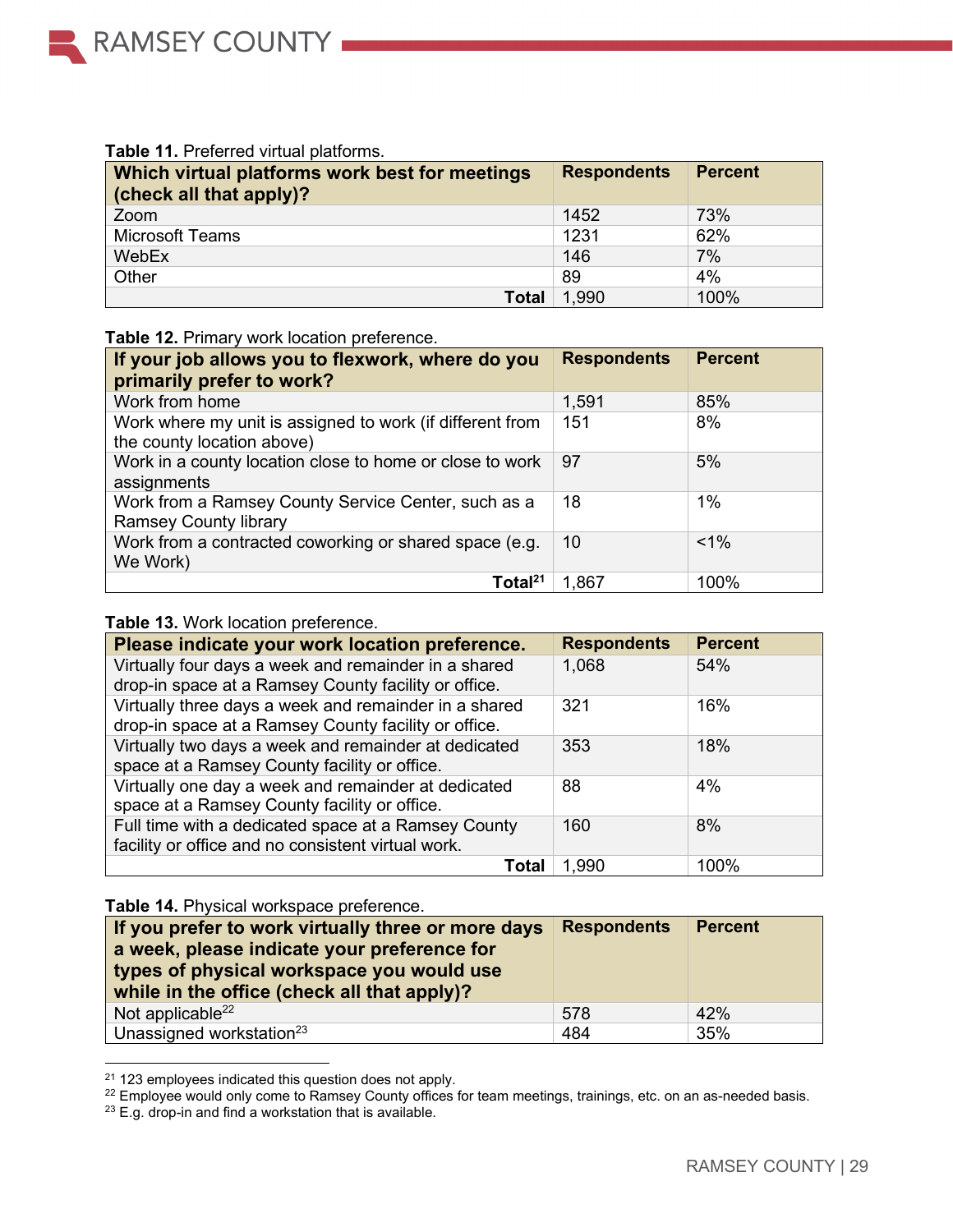| If you prefer to work virtually three or more days<br>a week, please indicate your preference for<br>types of physical workspace you would use<br>while in the office (check all that apply)? | <b>Respondents</b> | <b>Percent</b> |
|-----------------------------------------------------------------------------------------------------------------------------------------------------------------------------------------------|--------------------|----------------|
| Small, private room that can be reserved <sup>24</sup>                                                                                                                                        | 476                | 34%            |
| Unassigned desk or work surface <sup>25</sup>                                                                                                                                                 | 419                | 30%            |
| Open co-working space <sup>26</sup>                                                                                                                                                           | 278                | 20%            |
| Total                                                                                                                                                                                         | 1.389              |                |

# **Table 15.** Drop-in workstation preference.

| Assuming that data privacy and personal<br>security have been addressed by the county,<br>how interested are you in drop-in workstations. | <b>Respondents</b> | <b>Percent</b> |
|-------------------------------------------------------------------------------------------------------------------------------------------|--------------------|----------------|
| Very interested                                                                                                                           | 656                | 33%            |
| Somewhat interested                                                                                                                       | 647                | 33%            |
| Not at all interested                                                                                                                     | 515                | 26%            |
| Does not apply                                                                                                                            | 172                | 9%             |
| <b>Total</b>                                                                                                                              | 1,990              | 100%           |

## **Table 16.** Comfortability with a drop-in workstation.

| How comfortable are you using a drop-in<br>workstation (cubicle/office) with other staff (with<br>scheduled times and regular cleaning? | <b>Respondents</b> | <b>Percent</b> |
|-----------------------------------------------------------------------------------------------------------------------------------------|--------------------|----------------|
| Very comfortable                                                                                                                        | 679                | 34%            |
| Somewhat comfortable                                                                                                                    | 422                | 21%            |
| Neither comfortable or uncomfortable                                                                                                    | 349                | 18%            |
| Somewhat uncomfortable                                                                                                                  | 244                | 12%            |
| Very uncomfortable                                                                                                                      | 296                | 15%            |
| Total                                                                                                                                   | 1,990              | 100%           |

**Table 17.** Private or confidential data frequency.

| How often do you work with private or<br>confidential data? | <b>Respondents</b> | <b>Percent</b> |
|-------------------------------------------------------------|--------------------|----------------|
| Very often                                                  | 1,189              | 60%            |
| Often                                                       | 347                | 17%            |
| Sometimes                                                   | 271                | 14%            |
| Hardly ever                                                 | 147                | 7%             |
| <b>Never</b>                                                | 36                 | 2%             |
| <b>Total</b>                                                | 1,990              | 100%           |

<sup>&</sup>lt;sup>24</sup> A 1-2 person capacity room.

 $^{25}$  E.g. drop-in space and/or find a desk that is available.

 $^{26}$  E.g. tables, chairs and sofas available.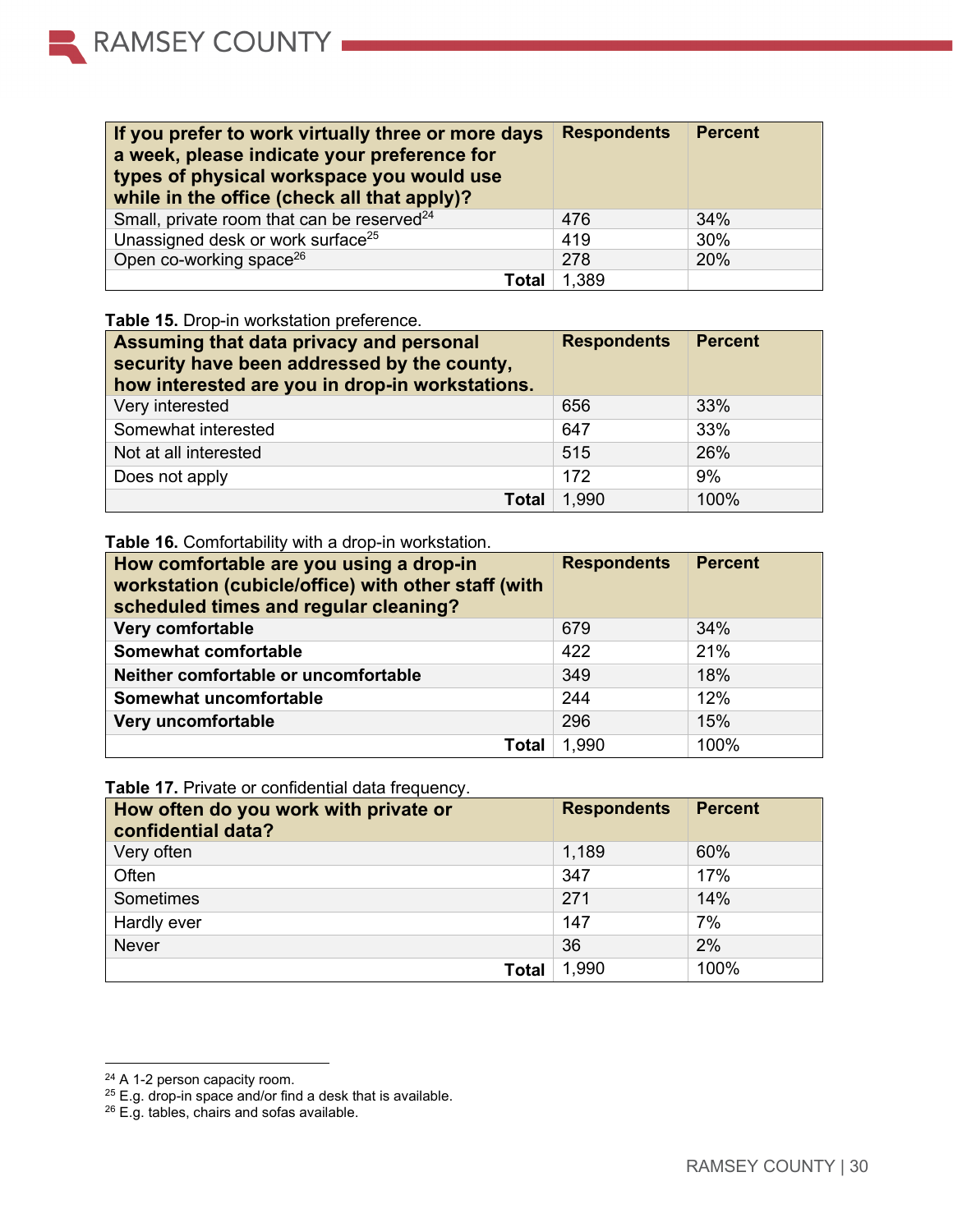

## **Table 18.** Electronic storage and record comfortability.

| Please indicate your level of comfort using<br>electronic storage of materials and records and<br>relying less on paper. | <b>Respondents</b> | <b>Percent</b> |
|--------------------------------------------------------------------------------------------------------------------------|--------------------|----------------|
| Very comfortable                                                                                                         | 1,463              | 74%            |
| Somewhat comfortable                                                                                                     | 362                | 18%            |
| Neither comfortable or uncomfortable                                                                                     | 83                 | 4%             |
| Somewhat uncomfortable                                                                                                   | 57                 | 3%             |
| Very uncomfortable                                                                                                       | 25                 | $1\%$          |
| Total                                                                                                                    | 1,990              | 100%           |

### **Table 19.** Department name.

| $\frac{1}{2}$ and $\frac{1}{2}$ . Department name.<br>What is your department, office or division name? | <b>Respondents</b> | <b>Percent</b> |
|---------------------------------------------------------------------------------------------------------|--------------------|----------------|
| <b>Communications &amp; Public Relations</b>                                                            | 14                 | 1%             |
| <b>Community &amp; Economic Development</b>                                                             | $\overline{7}$     | 1%             |
| <b>Community Corrections</b>                                                                            | 241                | 12%            |
| <b>County Assessor</b>                                                                                  | 36                 | 2%             |
| <b>County Attorney's Office</b>                                                                         | 220                | 11%            |
| County Manager's Office <sup>27</sup>                                                                   | 26                 | 1%             |
| <b>Emergency Communications</b>                                                                         | 13                 | 1%             |
| <b>Emergency Management &amp; Homeland Security</b>                                                     | 5                  | $1\%$          |
| <b>Enterprise Project Management Office</b>                                                             | $\mathbf{1}$       | $1\%$          |
| Finance                                                                                                 | 43                 | 2%             |
| <b>Financial Assistance Services</b>                                                                    | 275                | 14%            |
| <b>Health and Wellness Administration</b>                                                               | 106                | 5%             |
| <b>Housing Stability</b>                                                                                | 15                 | 1%             |
| <b>Human Resources</b>                                                                                  | 56                 | 3%             |
| <b>Information Services</b>                                                                             | 70                 | 4%             |
| <b>IPR Administration</b>                                                                               | 24                 | 1%             |
| Lake Owasso Residence                                                                                   | 6                  | $1\%$          |
| Law Library                                                                                             | $\mathbf{1}$       | 1%             |
| Library                                                                                                 | 47                 | 2%             |
| <b>Medical Examiner</b>                                                                                 | 3                  | 1%             |
| Parks & Recreation                                                                                      | 40                 | 2%             |
| <b>Property Management</b>                                                                              | 23                 | 1%             |
| Property Tax, Records & Election Services                                                               | 26                 | 1%             |
| <b>Public Health</b>                                                                                    | 157                | 8%             |
| <b>Public Works</b>                                                                                     | 61                 | 3%             |
| <b>Ramsey County Care Center</b>                                                                        | $\overline{7}$     | 0%             |
| <b>Sheriff's Office</b>                                                                                 | 14                 | 1%             |
| <b>Social Services</b>                                                                                  | 394                | 20%            |
| <b>Veteran's Services</b>                                                                               | 5                  | 0%             |
| <b>Workforce Solutions</b>                                                                              | 54                 | 3%             |
| <b>Total</b>                                                                                            | 1,990              | 100%           |

 $^{27}$  Includes the Chief Clerk; Administration; Policy and Planning; Compliance and Ethics Office; and Transforming Systems Together divisions.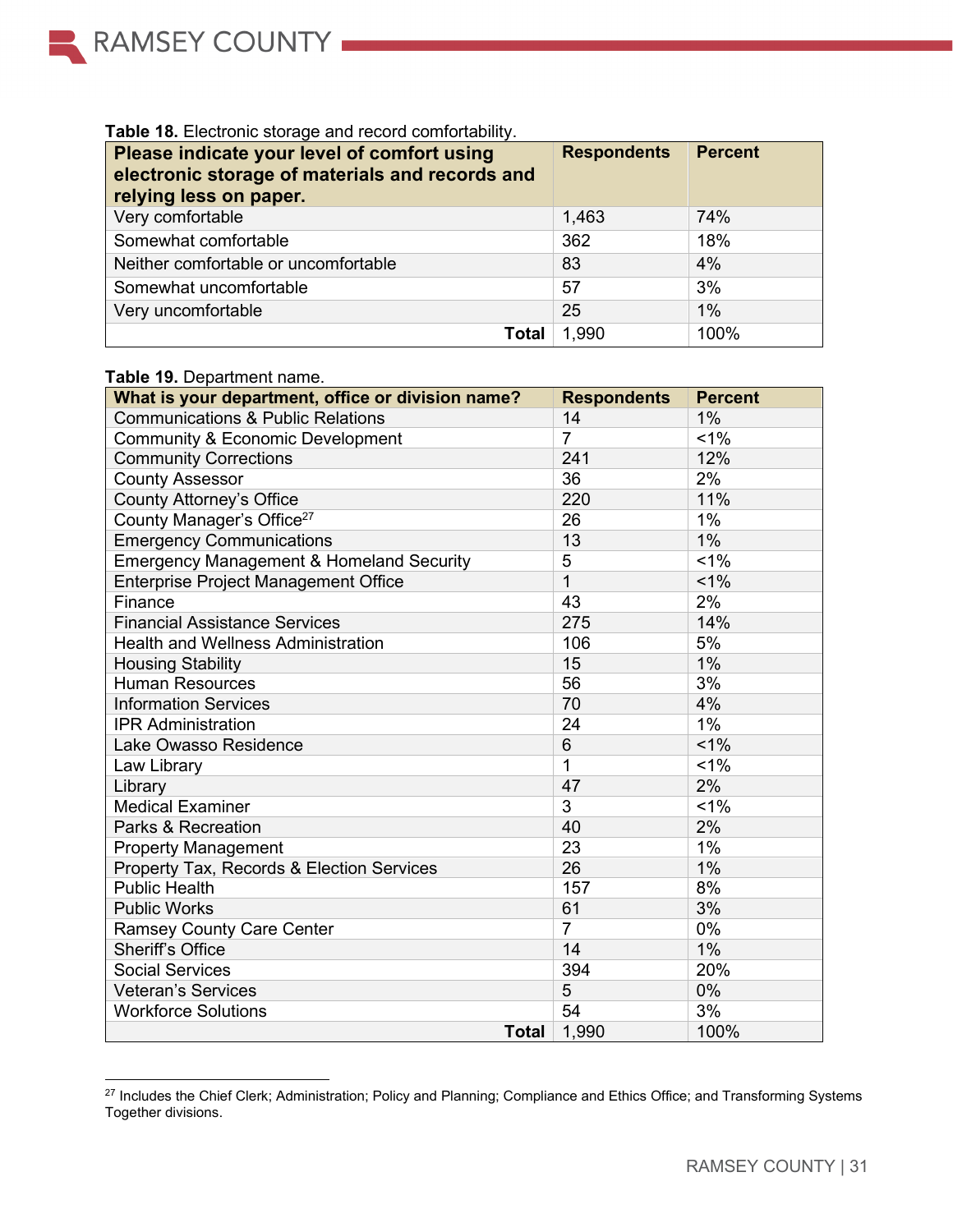| Table 20. Work from home frequency by respondents' characteristics. |
|---------------------------------------------------------------------|
|---------------------------------------------------------------------|

<span id="page-31-0"></span>

| How often have you worked from home in past year? | % Worked 30 or More Hours<br>from Home |
|---------------------------------------------------|----------------------------------------|
| <b>Level of Management</b>                        |                                        |
| <b>Executive Team Member</b>                      | 70%                                    |
| Department Director or Senior Management          | 63%                                    |
| Manager                                           | 57%                                    |
| Supervisor                                        | 65%                                    |
| Frontline staff                                   | 75%                                    |
| None of the above                                 | 79%                                    |
| Gender                                            |                                        |
| Female                                            | 77%                                    |
| Male                                              | 67%                                    |
| Decline to Answer                                 | 73%                                    |
| <b>Age Group</b>                                  |                                        |
| 29 and under                                      | 66%                                    |
| $30 - 49$                                         | 78%                                    |
| 50 and older                                      | 69%                                    |
| Declined to answer                                | 72%                                    |
| <b>Race/Ethnicity</b>                             |                                        |
| White                                             | 72%                                    |
| Non-White                                         | 77%                                    |
| Declined to answer                                | 73%                                    |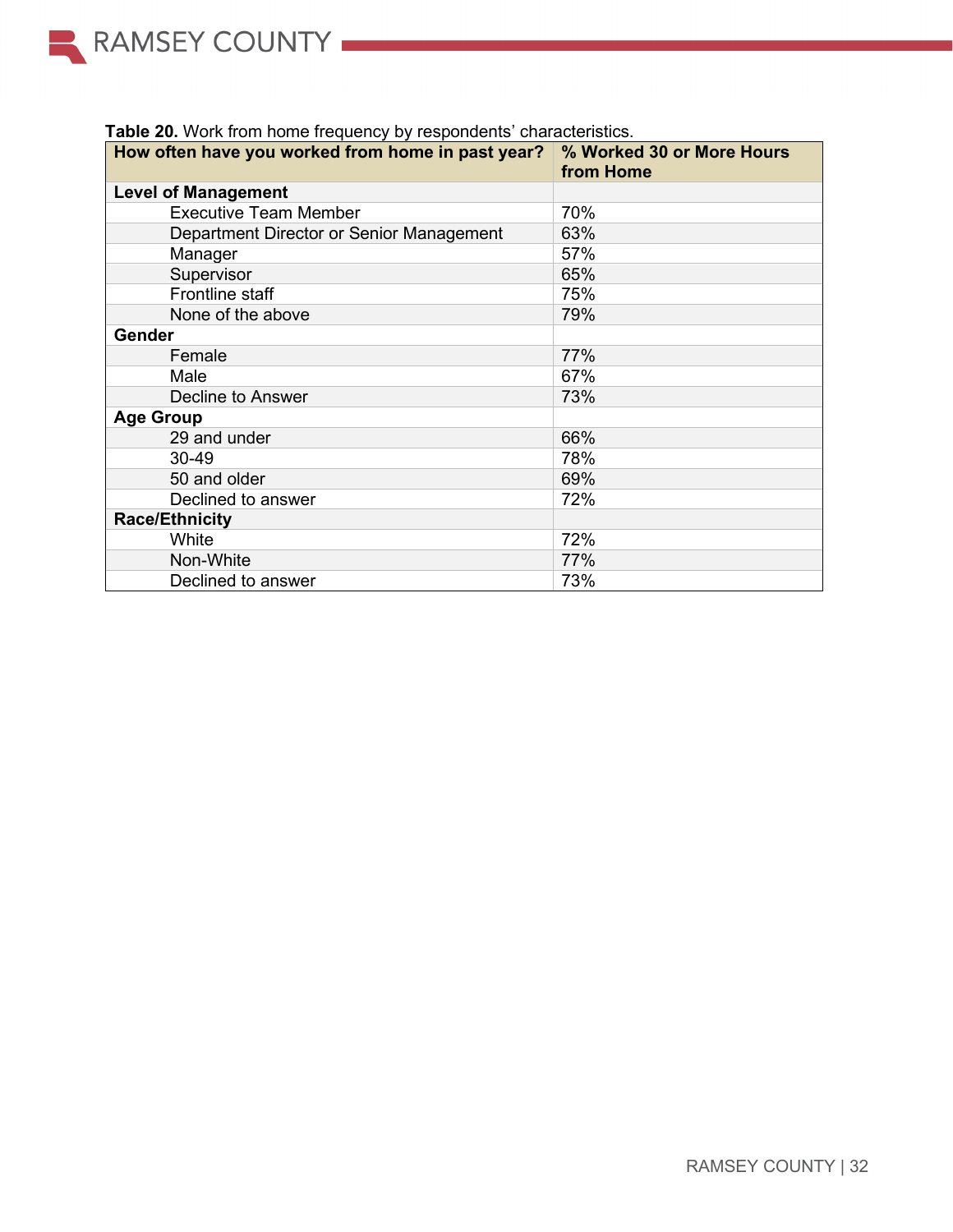

The following tables of departments/divisions are included in the county-wide results but are either combined or excluded from the breakouts by department/division due to either a low group size and/or low response rate.

Excluded: Ramsey County Care Center, Lake Owasso Residence, Veteran's Services, Law Library Sheriff's Office, Emergency Communications, Medical Examiner, Emergency Management and Homeland Security.

Combined: (1) Community Economic Developed (CED) and Housing Stability, (2) Assessor's Office and Property Taxes, Records and Election Services (PTRES) and (3) Information and Public Records (IPR) Administration and Communications and Public Relations (CPR).

| <b>Service Team</b>                                             | <b>Department/ Division</b>               | <b>Respondents</b> | <b>Percent "Yes"</b> |
|-----------------------------------------------------------------|-------------------------------------------|--------------------|----------------------|
| <b>Economic</b>                                                 | <b>Public Works</b>                       | 61                 | 89%                  |
| <b>Growth and</b>                                               | <b>Workforce Solutions</b>                | 54                 | 98%                  |
| Community                                                       | Library                                   | 47                 | 81%                  |
| <b>Investment</b>                                               | Parks & Recreation                        | 40                 | 78%                  |
|                                                                 | <b>Property Management</b>                | 23                 | 96%                  |
|                                                                 | CED & Housing                             | 22                 | 91%                  |
| <b>Health and</b>                                               | <b>Social Services</b>                    | 394                | 97%                  |
| <b>Wellness</b>                                                 | <b>Financial Assistance Services</b>      | 275                | 98%                  |
|                                                                 | <b>Community Corrections</b>              | 241                | 90%                  |
|                                                                 | <b>Public Health</b>                      | 157                | 93%                  |
|                                                                 | <b>Health and Wellness Administration</b> | 106                | 92%                  |
| <b>Information and</b>                                          | <b>Information Services</b>               | 70                 | 96%                  |
| <b>Public Records</b>                                           | Assessor, PTRES                           | 62                 | 98%                  |
|                                                                 | Administration, CPR                       | 38                 | 100%                 |
| <b>County Attorney's Office</b><br>Safety and<br><b>Justice</b> |                                           | 220                | 99%                  |
| <b>Strategic Team</b>                                           | <b>Human Resources</b>                    | 56                 | 100%                 |
|                                                                 | Finance                                   | 43                 | 100%                 |
|                                                                 | <b>County Manager's Office</b>            | 26                 | 92%                  |
|                                                                 | Total                                     | 1,990              | 94%                  |

**Table 1.** Flexible workplace preference by department/division.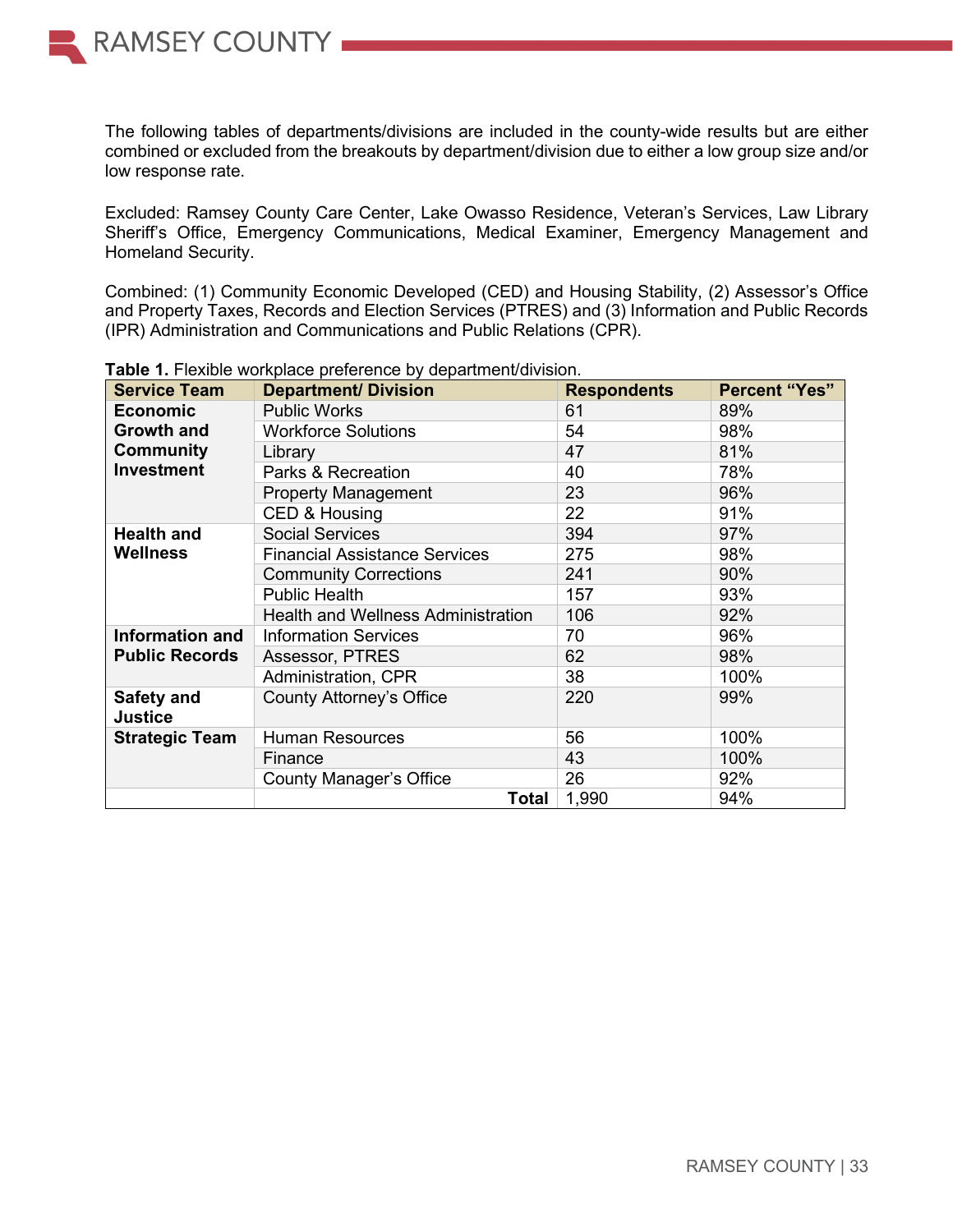

**Table 2**. Work from home frequency by department/division.

|                                       | <b>Frequency Per Week</b>                 |                    |               |              |             |             |                    |              |  |
|---------------------------------------|-------------------------------------------|--------------------|---------------|--------------|-------------|-------------|--------------------|--------------|--|
| <b>Service Team</b>                   | <b>Department/Division</b>                | <b>Respondents</b> | At least some | All the time | 30-40 hours | 10-30 hours | Less than 10 hours | <b>Never</b> |  |
| <b>Economic</b>                       | <b>Public Works</b>                       | 61                 | 79%           | 25%          | 28%         | 13%         | 13%                | 21%          |  |
| <b>Growth and</b>                     | <b>Workforce Solutions</b>                | 54                 | 100%          | 30%          | 61%         | 2%          | 7%                 | $0\%$        |  |
| <b>Community</b><br><b>Investment</b> | Library                                   | 47                 | 55%           | 2%           | 9%          | 11%         | 34%                | 45%          |  |
|                                       | Parks & Recreation                        | 40                 | 75%           | 20%          | 23%         | 18%         | 15%                | 25%          |  |
|                                       | <b>Property Management</b>                | 23                 | 87%           | 17%          | 17%         | 26%         | 26%                | 13%          |  |
|                                       | CED & Housing                             | 22                 | 95%           | 41%          | 36%         | 14%         | 5%                 | 5%           |  |
| <b>Health and</b>                     | <b>Social Services</b>                    | 394                | 96%           | 35%          | 46%         | 12%         | 4%                 | 4%           |  |
| <b>Wellness</b>                       | <b>Financial Assistance Services</b>      | 275                | 95%           | 64%          | 25%         | 6%          | 0%                 | 5%           |  |
|                                       | <b>Community Corrections</b>              | 241                | 90%           | 15%          | 49%         | 19%         | 7%                 | 10%          |  |
|                                       | <b>Public Health</b>                      | 157                | 90%           | 25%          | 36%         | 22%         | 8%                 | 10%          |  |
|                                       | <b>Health and Wellness Administration</b> | 106                | 88%           | 35%          | 37%         | 11%         | 5%                 | 12%          |  |
| <b>Information</b>                    | <b>Information Services</b>               | 70                 | 93%           | 56%          | 27%         | 7%          | 3%                 | 7%           |  |
| and Public                            | Assessor, PTRES                           | 62                 | 97%           | 34%          | 39%         | 21%         | 3%                 | 3%           |  |
| <b>Records</b>                        | Administration, CPR                       | 38                 | 100%          | 45%          | 34%         | 11%         | 11%                | 0%           |  |
| Safety and<br><b>Justice</b>          | <b>County Attorney's Office</b>           | 220                | 98%           | 55%          | 32%         | 8%          | 2%                 | 2%           |  |
| <b>Strategic</b>                      | <b>Human Resources</b>                    | 56                 | 95%           | 63%          | 25%         | 7%          | 0%                 | 5%           |  |
| <b>Team</b>                           | Finance                                   | 43                 | 100%          | 53%          | 40%         | 2%          | 5%                 | 0%           |  |
|                                       | <b>County Manager's Office</b>            | 26                 | 96%           | 38%          | 35%         | 23%         | 0%                 | 4%           |  |
|                                       | <b>Total</b>                              | 1,990              | 92%           | 38%          | 36%         | 12%         | 6%                 | 8%           |  |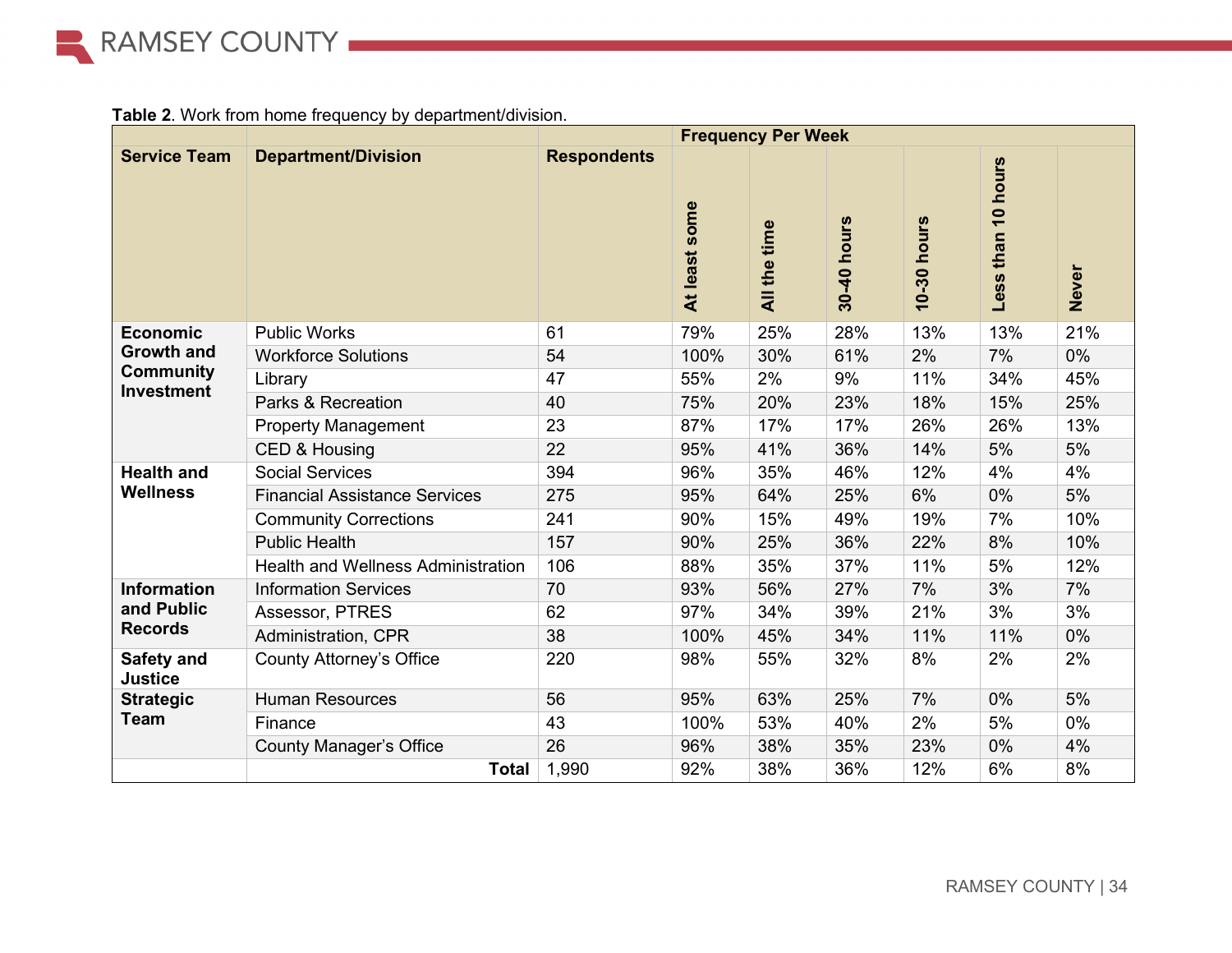

## **Table 3.** Work location preference by department/division.

|                                       |                                           | <b>Number of Weekdays Preferred Virtual</b>           |                                |                              |           |                           |       |          |
|---------------------------------------|-------------------------------------------|-------------------------------------------------------|--------------------------------|------------------------------|-----------|---------------------------|-------|----------|
| <b>Service Team</b>                   | <b>Department/Division</b>                | <b>Respondents</b><br>who have<br>worked from<br>home | days<br>4<br>$\mathbf{S}$<br>ო | days<br>$\blacktriangledown$ | days<br>ო | days<br>$\mathbf{\Omega}$ | 1 day | Fulltime |
| <b>Economic</b>                       | <b>Public Works</b>                       | 48                                                    | 38%                            | 26%                          | 11%       | 33%                       | 13%   | 16%      |
| <b>Growth and</b>                     | <b>Workforce Solutions</b>                | 54                                                    | 67%                            | 48%                          | 19%       | 26%                       | 6%    | 2%       |
| <b>Community</b><br><b>Investment</b> | Library                                   | 26                                                    | 21%                            | 17%                          | 4%        | 21%                       | 17%   | 40%      |
|                                       | Parks & Recreation                        | 30                                                    | 35%                            | 18%                          | 18%       | 25%                       | 8%    | 33%      |
|                                       | <b>Property Management</b>                | 20                                                    | 65%                            | 35%                          | 30%       | 13%                       | 0%    | 22%      |
|                                       | CED & Housing                             | 21                                                    | 73%                            | 55%                          | 18%       | 14%                       | 0%    | 14%      |
| <b>Health and</b>                     | <b>Social Services</b>                    | 380                                                   | 76%                            | 60%                          | 16%       | 15%                       | 4%    | 5%       |
| <b>Wellness</b>                       | <b>Financial Assistance Services</b>      | 261                                                   | 87%                            | 76%                          | 11%       | 7%                        | 1%    | 5%       |
|                                       | <b>Community Corrections</b>              | 216                                                   | 64%                            | 44%                          | 21%       | 21%                       | 5%    | 10%      |
|                                       | <b>Public Health</b>                      | 142                                                   | 62%                            | 47%                          | 15%       | 24%                       | 6%    | 8%       |
|                                       | <b>Health and Wellness Administration</b> | 93                                                    | 70%                            | 56%                          | 14%       | 15%                       | 3%    | 12%      |
| <b>Information</b>                    | <b>Information Services</b>               | 65                                                    | 81%                            | 67%                          | 14%       | 11%                       | 3%    | 4%       |
| and Public                            | Assessor, PTRES                           | 60                                                    | 76%                            | 52%                          | 24%       | 16%                       | 6%    | 2%       |
| <b>Records</b>                        | Administration, CPR                       | 38                                                    | 68%                            | 26%                          | 42%       | 26%                       | 3%    | 3%       |
| Safety and<br><b>Justice</b>          | <b>County Attorney's Office</b>           | 216                                                   | 73%                            | 59%                          | 14%       | 22%                       | 3%    | 2%       |
| <b>Strategic</b>                      | <b>Human Resources</b>                    | 53                                                    | 86%                            | 73%                          | 13%       | 11%                       | 2%    | 2%       |
| <b>Team</b>                           | Finance                                   | 43                                                    | 79%                            | 49%                          | 30%       | 19%                       | 2%    | 0%       |
|                                       | <b>County Manager's Office</b>            | 25                                                    | 58%                            | 42%                          | 15%       | 31%                       | 8%    | $1\%$    |
|                                       | <b>Total</b>                              | 1,826                                                 | 70%                            | 54%                          | 16%       | 18%                       | 4%    | 8%       |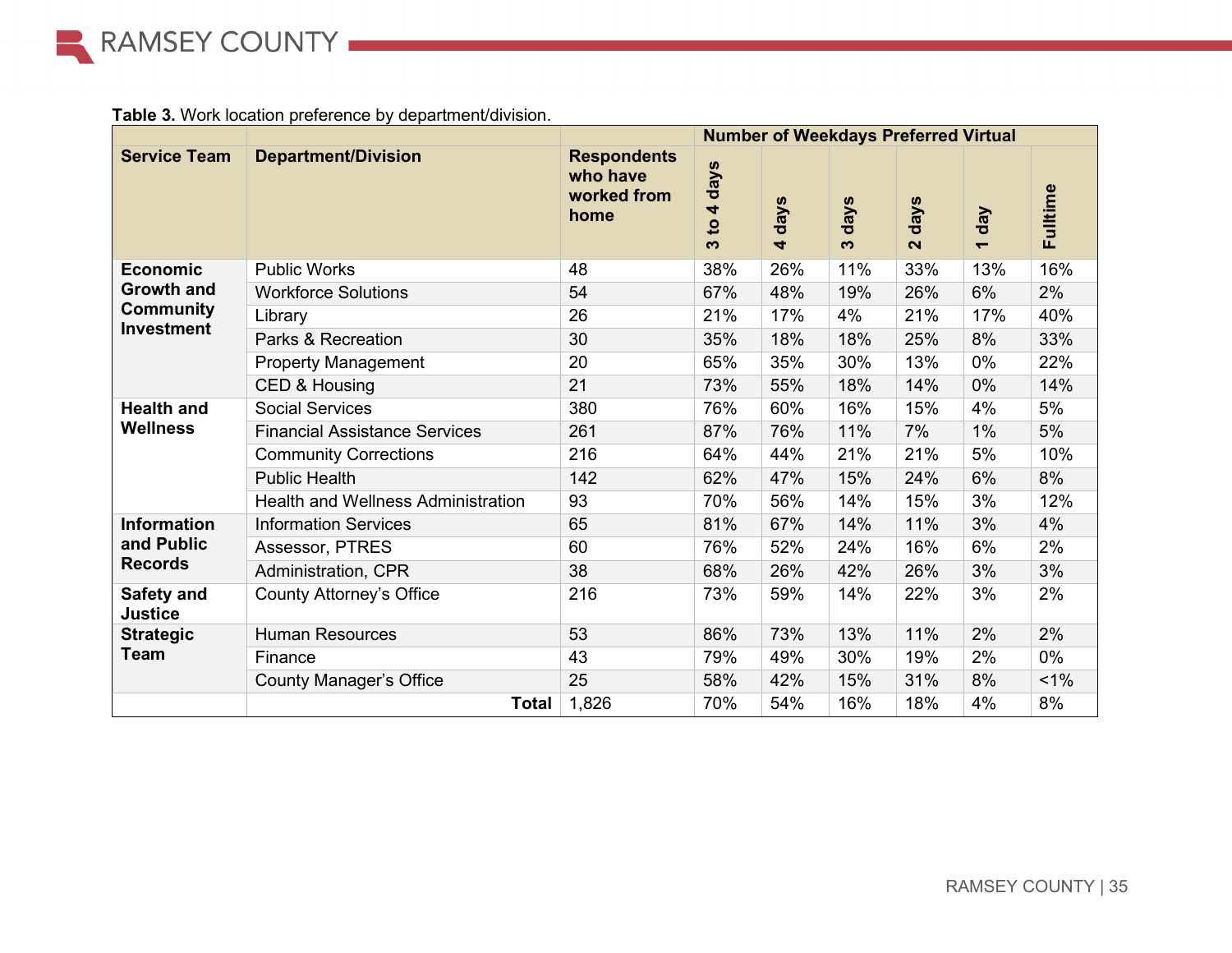

|  |  | <b>Table 4.</b> Primary work location preference by department/division. |
|--|--|--------------------------------------------------------------------------|

| <b>Service</b>                        | able +. I findly work location proference by acpartmentally signific<br><b>Department/Division</b> | <b>Respondents</b> |      |                |                   |                          |                     |                |
|---------------------------------------|----------------------------------------------------------------------------------------------------|--------------------|------|----------------|-------------------|--------------------------|---------------------|----------------|
| <b>Team</b>                           |                                                                                                    |                    |      |                |                   |                          |                     |                |
|                                       |                                                                                                    |                    |      |                |                   |                          |                     |                |
|                                       |                                                                                                    |                    |      | assignment     | Location close to | County<br>service center |                     | Does not apply |
|                                       |                                                                                                    |                    |      |                |                   |                          | <b>Shared space</b> |                |
|                                       |                                                                                                    |                    |      |                |                   | Ramsey                   |                     |                |
|                                       |                                                                                                    |                    | Home | <b>ji</b><br>5 | home              |                          |                     |                |
|                                       |                                                                                                    |                    |      |                |                   |                          |                     |                |
| <b>Economic</b>                       | <b>Public Works</b>                                                                                | 61                 | 70%  | 8%             | 8%                | 0%                       | 0%                  | 13%            |
| <b>Growth and</b>                     | <b>Workforce Solutions</b>                                                                         | 54                 | 76%  | 9%             | 4%                | 2%                       | 6%                  | 4%             |
| <b>Community</b><br><b>Investment</b> | Library                                                                                            | 47                 | 53%  | 13%            | 8%                | 0%                       | 0%                  | 28%            |
|                                       | Parks & Recreation                                                                                 | 40                 | 43%  | 4%             | 2%                | 6%                       | 0%                  | 45%            |
|                                       | <b>Property Management</b>                                                                         | 23                 | 74%  | 9%             | 9%                | 0%                       | 0%                  | 9%             |
|                                       | CED & Housing                                                                                      | 22                 | 77%  | 14%            | 9%                | 0%                       | 0%                  | 0%             |
| <b>Health and</b>                     | <b>Social Services</b>                                                                             | 394                | 86%  | 5%             | 5%                | 1%                       | 1%                  | 3%             |
| <b>Wellness</b>                       | <b>Financial Assistance Services</b>                                                               | 275                | 95%  | 1%             | 2%                | 0%                       | 0%                  | 1%             |
|                                       | <b>Community Corrections</b>                                                                       | 241                | 68%  | 19%            | 4%                | 0%                       | 0%                  | 9%             |
|                                       | <b>Public Health</b>                                                                               | 157                | 76%  | 7%             | 10%               | 0%                       | 1%                  | 6%             |
|                                       | <b>Health and Wellness Administration</b>                                                          | 106                | 75%  | 6%             | 7%                | 2%                       | 0%                  | 10%            |
| <b>Information</b>                    | <b>Information Services</b>                                                                        | 70                 | 89%  | 7%             | 1%                | 0%                       | 0%                  | 3%             |
| and Public                            | Assessor, PTRES                                                                                    | 62                 | 89%  | 8%             | 3%                | 0%                       | 0%                  | 0%             |
| <b>Records</b>                        | Administration, CPR                                                                                | 38                 | 79%  | 11%            | 5%                | 0%                       | 0%                  | 5%             |
| <b>Safety and</b><br><b>Justice</b>   | <b>County Attorney's Office</b>                                                                    | 220                | 85%  | 5%             | 6%                | 1%                       | 0%                  | 2%             |
| <b>Strategic</b>                      | <b>Human Resources</b>                                                                             | 56                 | 91%  | 5%             | 2%                | 0%                       | 0%                  | 2%             |
| <b>Team</b>                           | Finance                                                                                            | 43                 | 86%  | 9%             | 2%                | 0%                       | 0%                  | 2%             |
|                                       | <b>County Manager's Office</b>                                                                     | 26                 | 73%  | 12%            | 12%               | 4%                       | 0%                  | 0%             |
|                                       | <b>Total</b>                                                                                       | 1,990              | 80%  | 8%             | 5%                | 1%                       | 1%                  | 6%             |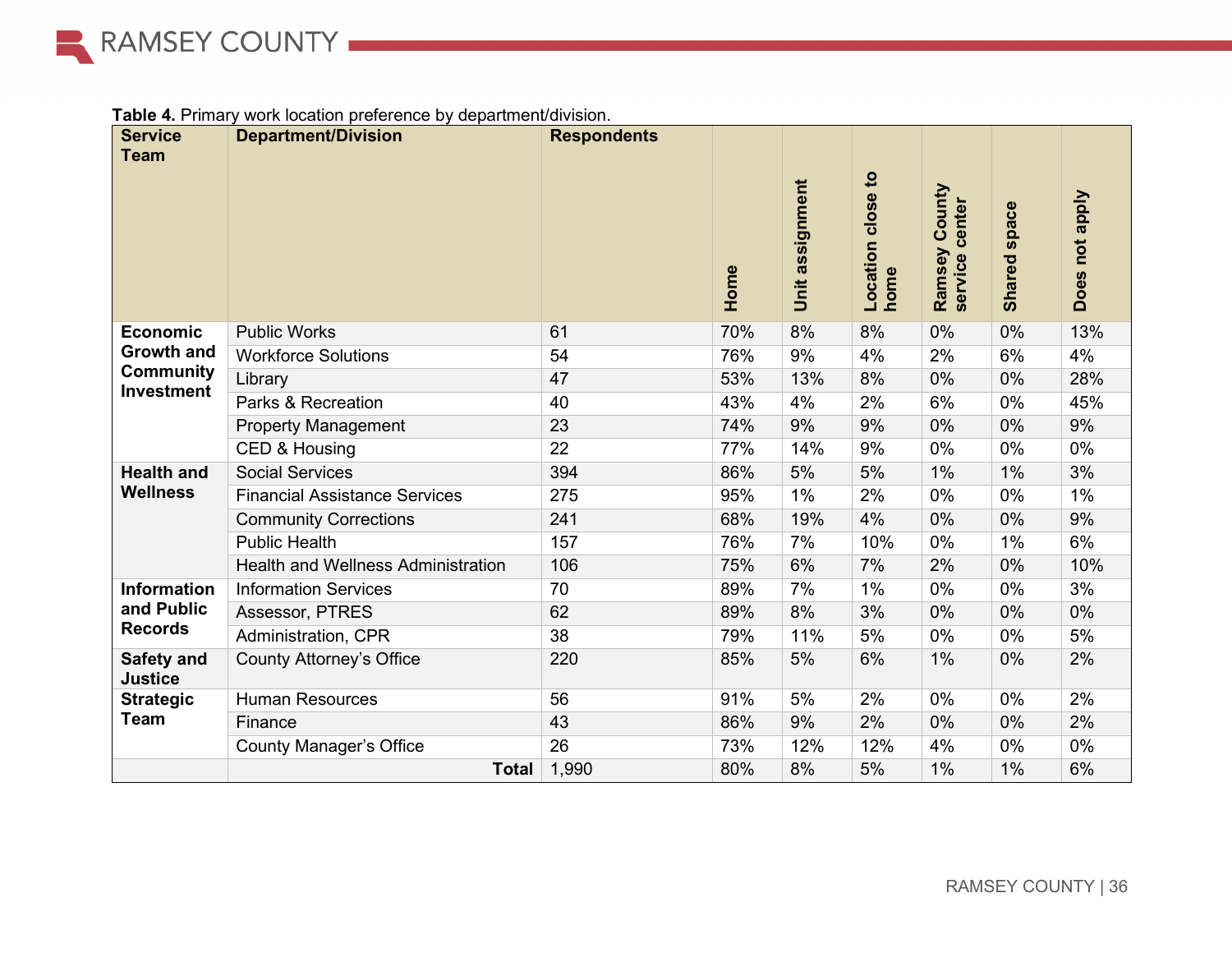

| <b>Service Team</b>            | <b>Department/Division</b>                  | <b>Respondents who</b><br>prefer working 3+<br>days virtually | <u>sq</u><br>$\mathsf{ran}$<br>private<br>room that<br>reserved<br>Small, | <b>Ined desk</b><br>surface <sup>29</sup><br>Unassigned<br>or work | Unassigned<br>workstation <sup>30</sup> | Open co-working<br>space <sup>31</sup> | Not applicable <sup>32</sup> |
|--------------------------------|---------------------------------------------|---------------------------------------------------------------|---------------------------------------------------------------------------|--------------------------------------------------------------------|-----------------------------------------|----------------------------------------|------------------------------|
| Economic                       | <b>Public Works</b>                         | 23                                                            | 57%                                                                       | 30%                                                                | 22%                                     | 17%                                    | 35%                          |
| <b>Growth and</b>              | <b>Workforce Solutions</b>                  | 36                                                            | 36%                                                                       | 28%                                                                | 33%                                     | 19%                                    | 36%                          |
| <b>Community</b>               | Library                                     | 10                                                            | 20%                                                                       | 10%                                                                | 30%                                     | 10%                                    | 50%                          |
| Investment                     | Parks & Recreation                          | 14                                                            | 21%                                                                       | 21%                                                                | 7%                                      | 21%                                    | 50%                          |
|                                | <b>Property Management</b>                  | 15                                                            | 40%                                                                       | 27%                                                                | 40%                                     | 33%                                    | 27%                          |
|                                | CED & Housing                               | 16                                                            | 44%                                                                       | 38%                                                                | 44%                                     | 19%                                    | 38%                          |
| <b>Health and</b>              | <b>Social Services</b>                      | 299                                                           | 29%                                                                       | 28%                                                                | 34%                                     | 20%                                    | 45%                          |
| <b>Wellness</b>                | <b>Financial Assistance Services</b>        | 239                                                           | 26%                                                                       | 26%                                                                | 35%                                     | 15%                                    | 51%                          |
|                                | <b>Community Corrections</b>                | 155                                                           | 45%                                                                       | 35%                                                                | 37%                                     | 25%                                    | 34%                          |
|                                | <b>Public Health</b>                        | 98                                                            | 37%                                                                       | 42%                                                                | 36%                                     | 17%                                    | 33%                          |
|                                | <b>Health and Wellness Administration</b>   | 74                                                            | 28%                                                                       | 24%                                                                | 30%                                     | 18%                                    | 53%                          |
|                                | <b>Information and Information Services</b> | 57                                                            | 32%                                                                       | 32%                                                                | 23%                                     | 26%                                    | 49%                          |
|                                | <b>Public Records Assessor, PTRES</b>       | 47                                                            | 30%                                                                       | 28%                                                                | 38%                                     | 19%                                    | 34%                          |
|                                | Administration, CPR                         | 26                                                            | 50%                                                                       | 27%                                                                | 46%                                     | 31%                                    | 35%                          |
| <b>Safety &amp;</b><br>Justice | <b>County Attorney's Office</b>             | 160                                                           | 35%                                                                       | 34%                                                                | 41%                                     | 18%                                    | 34%                          |
| Strategic Team                 | Human Resources                             | 48                                                            | 42%                                                                       | 31%                                                                | 33%                                     | 38%                                    | 54%                          |
|                                | Finance                                     | 34                                                            | 44%                                                                       | 32%                                                                | 41%                                     | 15%                                    | 29%                          |
|                                | County Manager's Office                     | 15                                                            | 53%                                                                       | 47%                                                                | 53%                                     | 40%                                    | 27%                          |
|                                |                                             | <b>Total 1,389</b>                                            | 34%                                                                       | 30%                                                                | 35%                                     | 20%                                    | 42%                          |

<span id="page-36-0"></span>Table 5. Physical workspace preference on-site if respondent works virtually three or more days a week by department/division.<sup>[28](#page-36-0)</sup>

 $^{28}$  Respondents had the option to check all that apply.

 $29$  E.g. drop-in and find a desk that is available.

 $30$  E.g. drop-in and find a workstation that is available.

 $31$  E.g. tables, chairs and sofas available.

 $^{32}$  Would only come to Ramsey County offices for team meetings, trainings, etc. on an as-needed basis.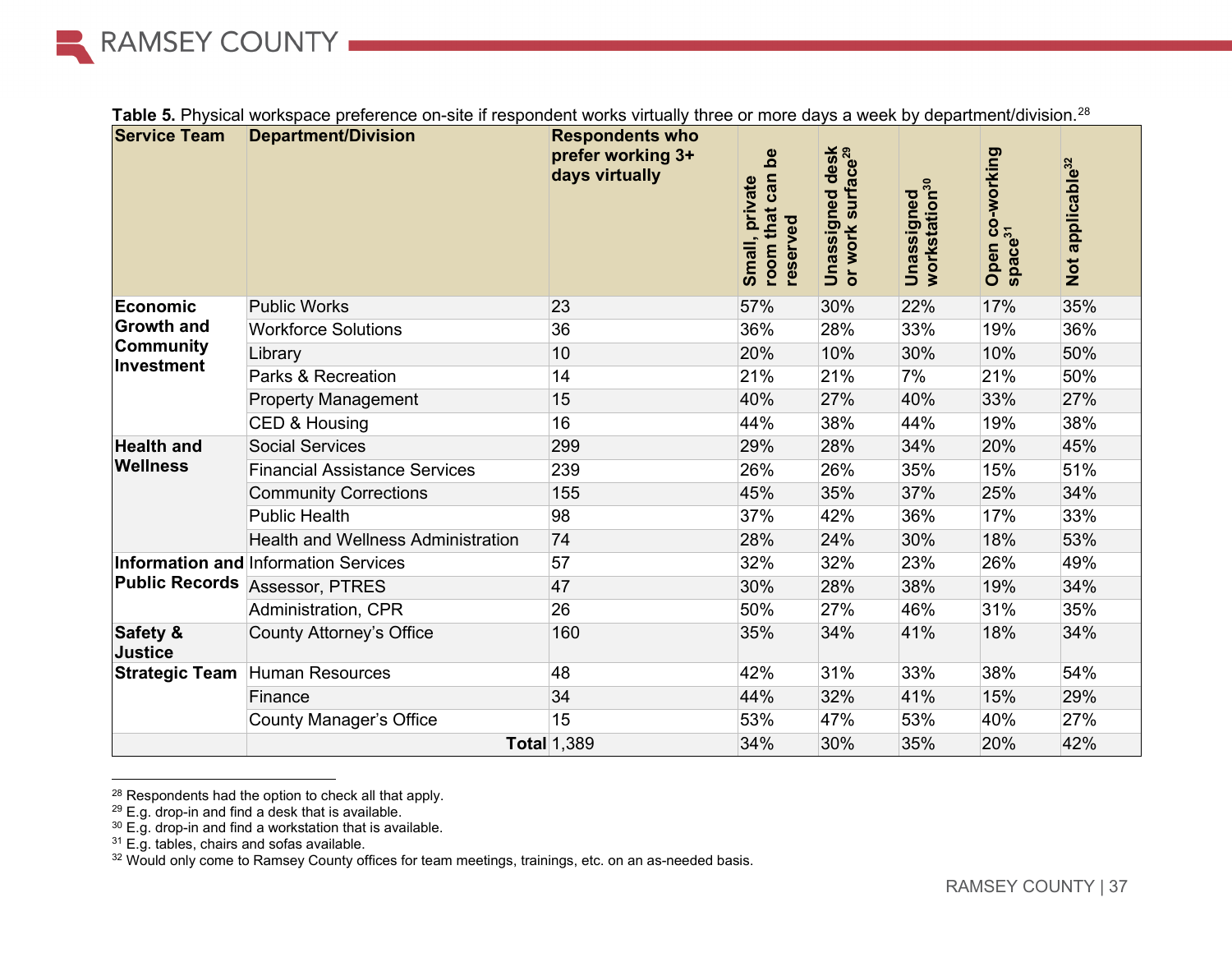| <b>Service</b><br><b>Team</b>         | <b>Department/Division</b>                | <b>Respondents</b> | Monday | Tuesday | Wednesday | Thursday | Friday |
|---------------------------------------|-------------------------------------------|--------------------|--------|---------|-----------|----------|--------|
| <b>Economic</b>                       | <b>Public Works</b>                       | 61                 | 52%    | 72%     | 77%       | 64%      | 26%    |
| <b>Growth and</b>                     | <b>Workforce Solutions</b>                | 54                 | 15%    | 59%     | 65%       | 61%      | 13%    |
| <b>Community</b><br><b>Investment</b> | Library                                   | 47                 | 79%    | 60%     | 68%       | 70%      | 51%    |
|                                       | Parks & Recreation                        | 40                 | 48%    | 70%     | 78%       | 70%      | 38%    |
|                                       | <b>Property Management</b>                | 23                 | 43%    | 57%     | 70%       | 57%      | 17%    |
|                                       | CED & Housing                             | 22                 | 41%    | 59%     | 86%       | 50%      | 18%    |
| <b>Health and</b>                     | <b>Social Services</b>                    | 394                | 27%    | 48%     | 56%       | 44%      | 19%    |
| <b>Wellness</b>                       | <b>Financial Assistance Services</b>      | 275                | 31%    | 48%     | 45%       | 28%      | 17%    |
|                                       | <b>Community Corrections</b>              | 241                | 42%    | 66%     | 64%       | 51%      | 25%    |
|                                       | <b>Public Health</b>                      | 157                | 34%    | 61%     | 71%       | 58%      | 22%    |
|                                       | <b>Health and Wellness Administration</b> | 106                | 38%    | 55%     | 62%       | 42%      | 27%    |
| <b>Information</b>                    | <b>Information Services</b>               | 70                 | 39%    | 43%     | 53%       | 41%      | 19%    |
| and Public                            | Assessor, PTRES                           | 62                 | 29%    | 53%     | 73%       | 47%      | 18%    |
| <b>Records</b>                        | Administration, CPR                       | 38                 | 39%    | 71%     | 61%       | 53%      | 13%    |
| Safety and<br><b>Justice</b>          | <b>County Attorney's Office</b>           | 220                | 30%    | 57%     | 60%       | 45%      | 17%    |
| <b>Strategic</b>                      | <b>Human Resources</b>                    | 56                 | 18%    | 45%     | 57%       | 38%      | 11%    |
| <b>Team</b>                           | Finance                                   | 43                 | 19%    | 65%     | 58%       | 58%      | 7%     |
|                                       | <b>County Manager's Office</b>            | 26                 | 38%    | 81%     | 69%       | 58%      | 15%    |
|                                       | <b>Total</b>                              | 1,990              | 34%    | 56%     | 61%       | 47%      | 21%    |

<span id="page-37-0"></span>**Table 6.** Weekday(s) preferred to work from home by department/division.<sup>[33](#page-37-0)</sup>

<sup>33</sup> Respondents had the option to check all that apply.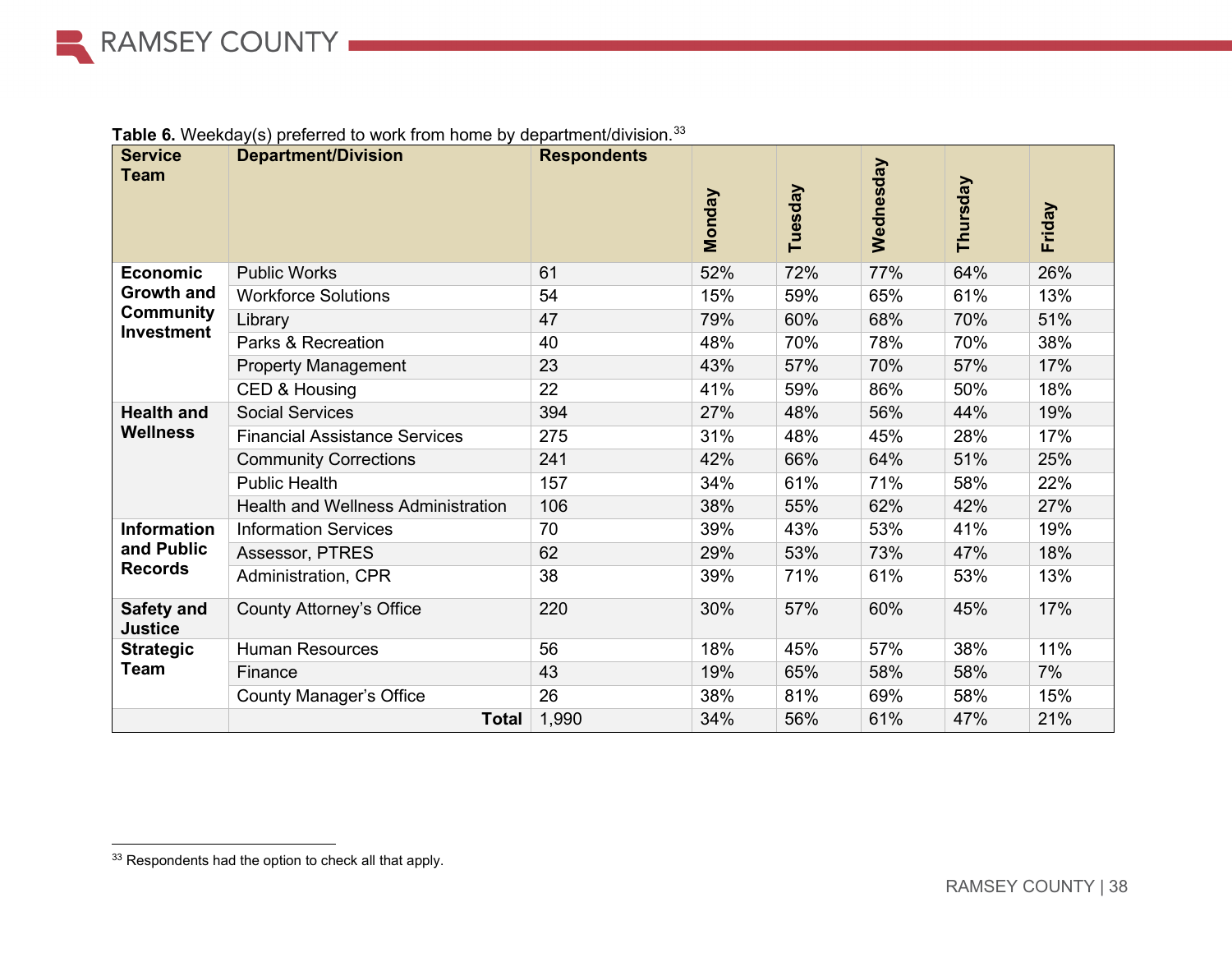

| <b>Service Team</b>                   | - - <del>. .</del> . -<br>$   -$<br><b>Department/Division</b> | <b>Respondents</b><br>working from<br>home providing<br>resident-facing<br><b>services</b> | or improved<br>Same | much<br>very<br>Improved | a little<br>Improved | same<br>Remained the | little<br>$\boldsymbol{\sigma}$<br><b>Decreased</b> | $\overline{\text{o}}$<br>$\boldsymbol{\sigma}$<br><b>Decreased</b> |
|---------------------------------------|----------------------------------------------------------------|--------------------------------------------------------------------------------------------|---------------------|--------------------------|----------------------|----------------------|-----------------------------------------------------|--------------------------------------------------------------------|
| <b>Economic</b>                       | <b>Public Works</b>                                            | 29                                                                                         | 97%                 | 10%                      | 17%                  | 69%                  | 3%                                                  | $0\%$                                                              |
| <b>Growth or</b>                      | <b>Workforce Solutions</b>                                     | 44                                                                                         | 86%                 | 43%                      | 20%                  | 23%                  | 11%                                                 | 2%                                                                 |
| <b>Community</b><br><b>Investment</b> | Library                                                        | 22                                                                                         | 55%                 | 5%                       | 9%                   | 41%                  | 27%                                                 | 18%                                                                |
|                                       | Parks & Recreation                                             | 28                                                                                         | 75%                 | 29%                      | 11%                  | 36%                  | 18%                                                 | 7%                                                                 |
|                                       | <b>Property Management</b>                                     | 8                                                                                          | 100%                | 13%                      | 25%                  | 63%                  | 0%                                                  | $0\%$                                                              |
|                                       | CED & Housing                                                  | 16                                                                                         | 75%                 | 19%                      | 31%                  | 25%                  | 19%                                                 | 6%                                                                 |
| <b>Health and</b>                     | <b>Social Services</b>                                         | 336                                                                                        | 84%                 | 33%                      | 17%                  | 34%                  | 13%                                                 | 4%                                                                 |
| <b>Wellness</b>                       | <b>Financial Assistance Services</b>                           | 237                                                                                        | 99%                 | 54%                      | 16%                  | 29%                  | 1%                                                  | 0%                                                                 |
|                                       | <b>Community Corrections</b>                                   | 173                                                                                        | 65%                 | 21%                      | 17%                  | 27%                  | 17%                                                 | 18%                                                                |
|                                       | <b>Public Health</b>                                           | 100                                                                                        | 71%                 | 24%                      | 18%                  | 29%                  | 19%                                                 | 10%                                                                |
|                                       | <b>Health and Wellness Administration</b>                      | 31                                                                                         | 81%                 | 42%                      | 23%                  | 16%                  | 16%                                                 | 3%                                                                 |
| <b>Information and</b>                | <b>Information Services</b>                                    | 16                                                                                         | 100%                | 44%                      | 38%                  | 19%                  | 0%                                                  | 0%                                                                 |
| <b>Public Records</b>                 | Assessor, PTRES                                                | 57                                                                                         | 93%                 | 26%                      | 25%                  | 42%                  | 7%                                                  | $0\%$                                                              |
|                                       | Administration, CPR                                            | 20                                                                                         | 85%                 | 25%                      | 20%                  | 40%                  | 15%                                                 | 0%                                                                 |
| <b>Safety &amp; Justice</b>           | <b>County Attorney's Office</b>                                | 148                                                                                        | 89%                 | 36%                      | 23%                  | 30%                  | 9%                                                  | 1%                                                                 |
| <b>Strategic Team</b>                 | <b>Human Resources</b>                                         | 10                                                                                         | 70%                 | 40%                      | 20%                  | 10%                  | 30%                                                 | 0%                                                                 |
|                                       | Finance                                                        | 16                                                                                         | 100%                | 44%                      | 13%                  | 44%                  | 0%                                                  | $0\%$                                                              |
|                                       | <b>County Manager's Office</b>                                 | 15                                                                                         | 73%                 | 20%                      | 33%                  | 20%                  | 27%                                                 | 0%                                                                 |
|                                       | <b>Total</b>                                                   | 1329                                                                                       | 83%                 | 33%                      | 19%                  | 32%                  | 12%                                                 | 5%                                                                 |

**Table 7.** Resident quality of service delivery change since pre-pandemic by department/division.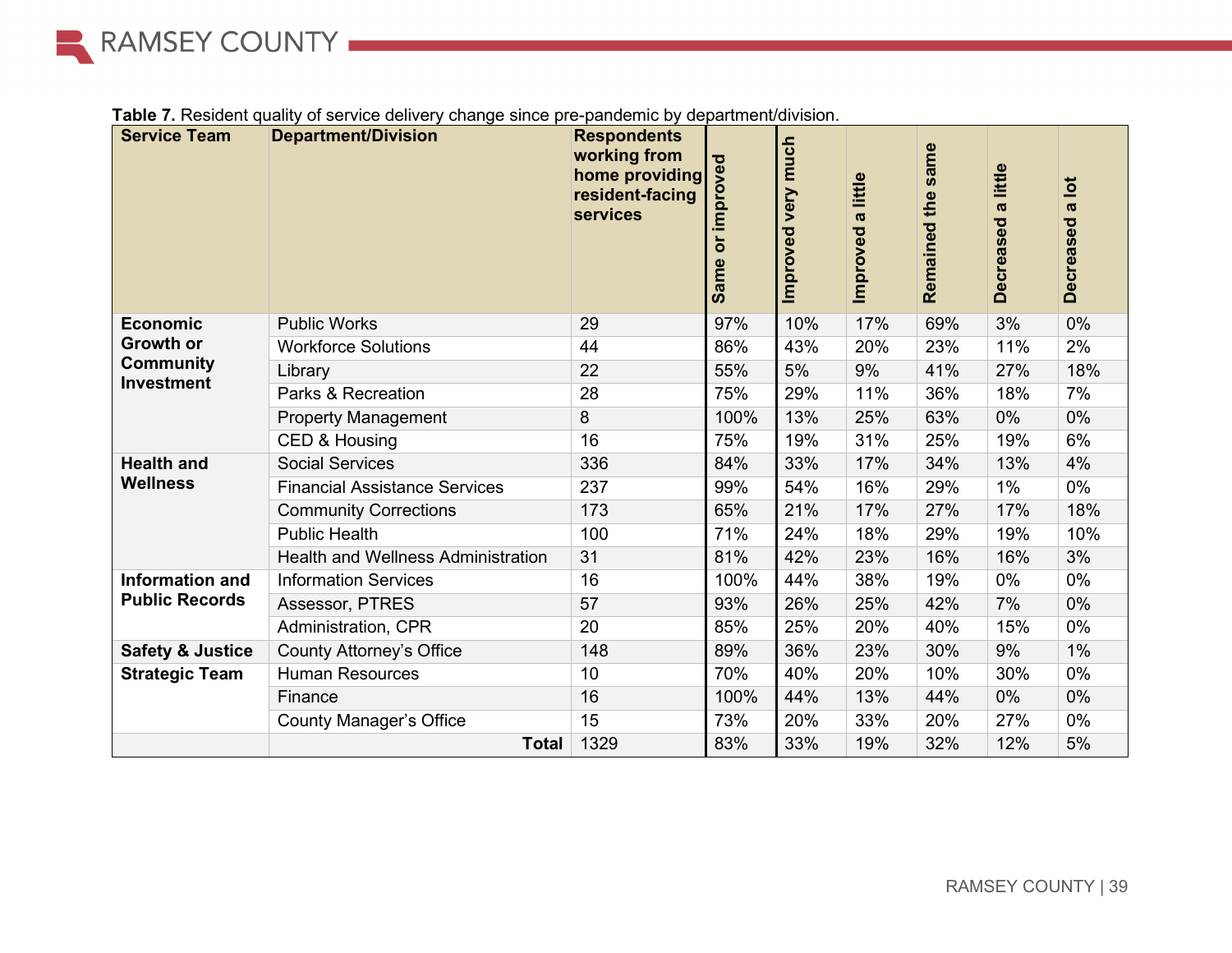

| Table 8. Barriers and challenges working from home by department/division. |  |  |  |
|----------------------------------------------------------------------------|--|--|--|
|----------------------------------------------------------------------------|--|--|--|

| <b>Service</b><br><b>Team</b>         | able of Barners and chancitycs working non-nome by acparations arrivalent.<br><b>Department/Division</b> | <b>Respondents</b> | Internet | Wi-fi | Technology-Software | set up<br>Inadequate home<br>workspace | Other | Does not apply |
|---------------------------------------|----------------------------------------------------------------------------------------------------------|--------------------|----------|-------|---------------------|----------------------------------------|-------|----------------|
| <b>Economic</b>                       | <b>Public Works</b>                                                                                      | 61                 | 21%      | 21%   | 30%                 | 23%                                    | 18%   | 30%            |
| <b>Growth and</b>                     | <b>Workforce Solutions</b>                                                                               | 54                 | 30%      | 28%   | 31%                 | 35%                                    | 30%   | 20%            |
| <b>Community</b><br><b>Investment</b> | Library                                                                                                  | 47                 | 9%       | 11%   | 28%                 | 28%                                    | 13%   | 45%            |
|                                       | Parks & Recreation                                                                                       | 40                 | 28%      | 15%   | 28%                 | 30%                                    | 20%   | 40%            |
|                                       | <b>Property Management</b>                                                                               | 23                 | 22%      | 13%   | 22%                 | 26%                                    | 13%   | 35%            |
|                                       | CED & Housing                                                                                            | 22                 | 23%      | 32%   | 45%                 | 45%                                    | 9%    | 27%            |
| <b>Health and</b>                     | <b>Social Services</b>                                                                                   | 394                | 25%      | 17%   | 39%                 | 19%                                    | 25%   | 25%            |
| <b>Wellness</b>                       | <b>Financial Assistance Services</b>                                                                     | 275                | 10%      | 8%    | 38%                 | 7%                                     | 22%   | 40%            |
|                                       | <b>Community Corrections</b>                                                                             | 241                | 29%      | 25%   | 37%                 | 41%                                    | 19%   | 21%            |
|                                       | <b>Public Health</b>                                                                                     | 157                | 31%      | 29%   | 42%                 | 39%                                    | 24%   | 15%            |
|                                       | Health and Wellness Administration                                                                       | 106                | 20%      | 16%   | 32%                 | 12%                                    | 27%   | 31%            |
| <b>Information</b>                    | <b>Information Services</b>                                                                              | 70                 | 17%      | 9%    | 11%                 | 17%                                    | 26%   | 44%            |
| and Public                            | Assessor, PTRES                                                                                          | 62                 | 23%      | 15%   | 29%                 | 32%                                    | 26%   | 16%            |
| <b>Records</b>                        | Administration, CPR                                                                                      | 38                 | 29%      | 29%   | 32%                 | 37%                                    | 26%   | 18%            |
| Safety and<br><b>Justice</b>          | <b>County Attorney's Office</b>                                                                          | 220                | 24%      | 20%   | 40%                 | 25%                                    | 23%   | 22%            |
| <b>Strategic</b>                      | <b>Human Resources</b>                                                                                   | 56                 | 21%      | 11%   | 23%                 | 29%                                    | 25%   | 34%            |
| <b>Team</b>                           | Finance                                                                                                  | 43                 | 14%      | 14%   | 35%                 | 23%                                    | 35%   | 19%            |
|                                       | <b>County Manager's Office</b>                                                                           | 26                 | 23%      | 19%   | 27%                 | 46%                                    | 27%   | 12%            |
|                                       | <b>Total</b>                                                                                             | 1,990              | 22%      | 18%   | 35%                 | 25%                                    | 23%   | 27%            |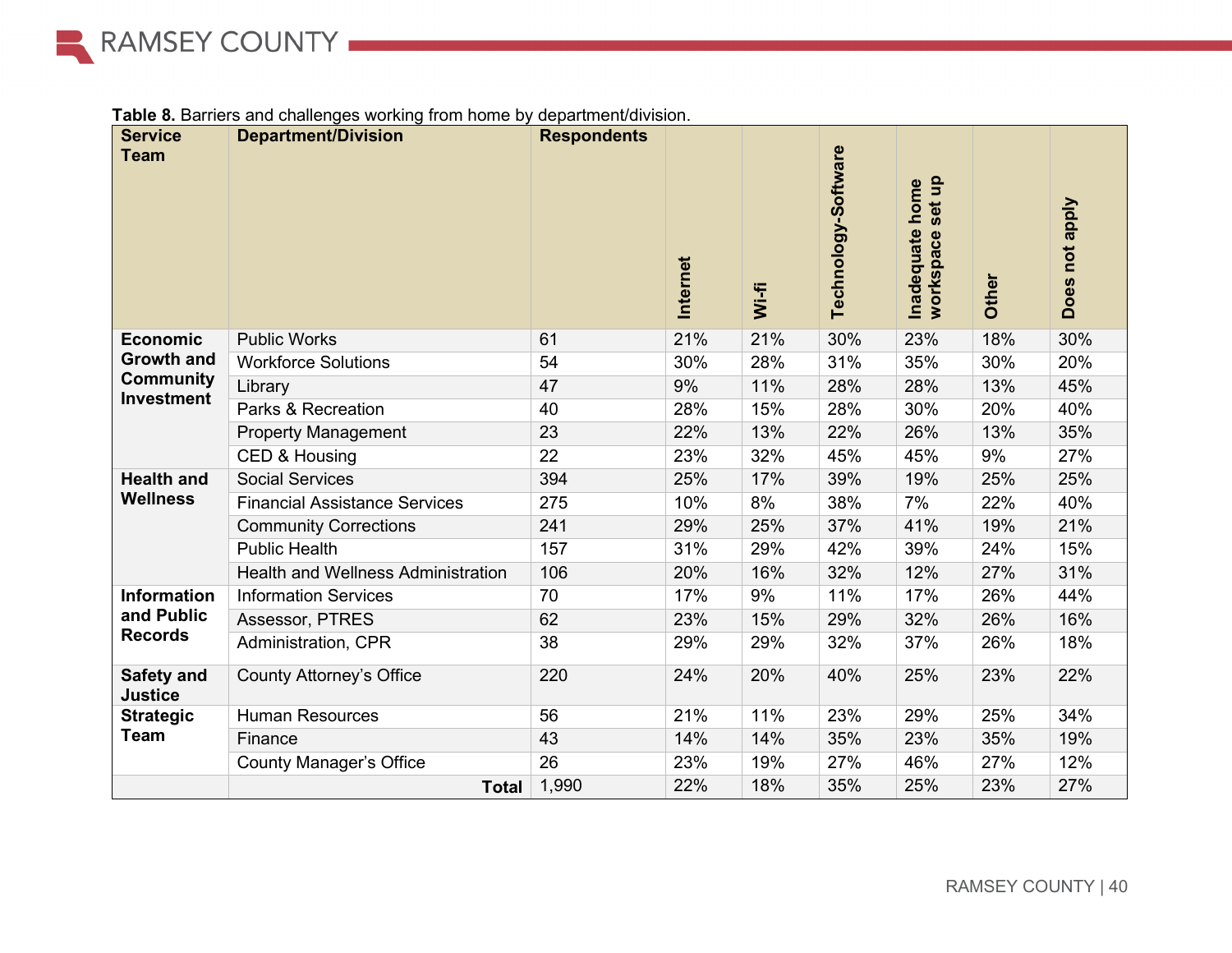

## **Table 9.** Improvements that can be made for working from home.

<span id="page-40-0"></span>

| <b>Service Team</b>            | <b>Department/Division</b>                     | <b>Respondents</b><br>who have<br>worked from<br>home | Enhanced technology<br>access | Ergonomics | Virtual work tools | Expanded technology<br>training resources | Formal interactions<br>with co-workers | Wi-fi internet access | Informal interaction<br>with co-workers | Phone access (county<br>provided) | Virtual meeting<br>guidelines | Resident interaction<br>spaces<br>meeting | Other |
|--------------------------------|------------------------------------------------|-------------------------------------------------------|-------------------------------|------------|--------------------|-------------------------------------------|----------------------------------------|-----------------------|-----------------------------------------|-----------------------------------|-------------------------------|-------------------------------------------|-------|
| <b>Economic</b>                | <b>Public Works</b>                            | 48                                                    | 50%                           | 52%        | 29%                | 35%                                       | 48%                                    | 33%                   | 40%                                     | 13%                               | 17%                           | 6%                                        | 19%   |
| <b>Growth and</b>              | <b>Workforce Solutions</b>                     | 54                                                    | 61%                           | 52%        | 52%                | 48%                                       | 39%                                    | 31%                   | 35%                                     | 19%                               | 17%                           | 33%                                       | 20%   |
| <b>Community</b><br>Investment | Library                                        | 26                                                    | 62%                           | 46%        | 35%                | 35%                                       | 23%                                    | 27%                   | 31%                                     | 27%                               | 19%                           | 4%                                        | 8%    |
|                                | Parks & Recreation                             | 30                                                    | 50%                           | 57%        | 50%                | 17%                                       | 43%                                    | 23%                   | 43%                                     | 23%                               | 23%                           | 10%                                       | 17%   |
|                                | <b>Property Management</b>                     | 20                                                    | 75%                           | 40%        | 50%                | 40%                                       | 20%                                    | 30%                   | 25%                                     | 25%                               | 20%                           | 15%                                       | 20%   |
|                                | CED & Housing                                  | 21                                                    | 76%                           | 57%        | 57%                | 33%                                       | 52%                                    | 33%                   | 29%                                     | 38%                               | 19%                           | 24%                                       | 0%    |
| <b>Health and</b>              | <b>Social Services</b>                         | 380                                                   | 67%                           | 42%        | 43%                | 34%                                       | 34%                                    | 28%                   | 25%                                     | 24%                               | 17%                           | 29%                                       | 18%   |
| <b>Wellness</b>                | <b>Financial Assistance</b><br><b>Services</b> | 261                                                   | 66%                           | 45%        | 35%                | 39%                                       | 25%                                    | 25%                   | 13%                                     | 31%                               | 20%                           | 12%                                       | 17%   |
|                                | <b>Community Corrections</b>                   | 216                                                   | 69%                           | 65%        | 42%                | 43%                                       | 45%                                    | 38%                   | 40%                                     | 26%                               | 20%                           | 36%                                       | 12%   |
|                                | <b>Public Health</b>                           | 142                                                   | 73%                           | 65%        | 37%                | 32%                                       | 40%                                    | 39%                   | 40%                                     | 20%                               | 12%                           | 16%                                       | 14%   |
|                                | <b>Health and Wellness</b><br>Administration   | 93                                                    | 56%                           | 40%        | 44%                | 42%                                       | 28%                                    | 34%                   | 20%                                     | 23%                               | 24%                           | 6%                                        | 23%   |
| <b>Information</b>             | <b>Information Services</b>                    | 65                                                    | 38%                           | 42%        | 23%                | 14%                                       | 26%                                    | 22%                   | 28%                                     | 6%                                | 17%                           | $0\%$                                     | 15%   |
| and Public                     | Assessor, PTRES                                | 60                                                    | 55%                           | 45%        | 33%                | 20%                                       | 28%                                    | 30%                   | 30%                                     | 30%                               | 13%                           | 22%                                       | 35%   |
| <b>Records</b>                 | Administration, CPR                            | 38                                                    | 61%                           | 58%        | 45%                | 32%                                       | 58%                                    | 42%                   | 34%                                     | 21%                               | 32%                           | 21%                                       | 21%   |
| Safety and<br><b>Justice</b>   | <b>County Attorney's Office</b>                | 216                                                   | 63%                           | 48%        | 42%                | 33%                                       | 30%                                    | 29%                   | 26%                                     | 31%                               | 19%                           | 11%                                       | 17%   |
| <b>Strategic</b>               | <b>Human Resources</b>                         | 53                                                    | 51%                           | 43%        | 32%                | 45%                                       | 26%                                    | 34%                   | 34%                                     | 34%                               | 28%                           | 11%                                       | 15%   |
| <b>Team</b>                    | Finance                                        | 43                                                    | 35%                           | 53%        | 26%                | 28%                                       | 33%                                    | 16%                   | 40%                                     | 19%                               | 26%                           | 5%                                        | 14%   |
|                                | County Manager's<br>Office                     | 25                                                    | 64%                           | 72%        | 44%                | 56%                                       | 52%                                    | 40%                   | 60%                                     | 16%                               | 36%                           | 28%                                       | 8%    |
|                                | <b>Total</b>                                   | 1,826                                                 | 62%                           | 50%        | 40%                | 35%                                       | 34%                                    | 30%                   | 29%                                     | 25%                               | 19%                           | 19%                                       | 17%   |

RAMSEY COUNTY | 41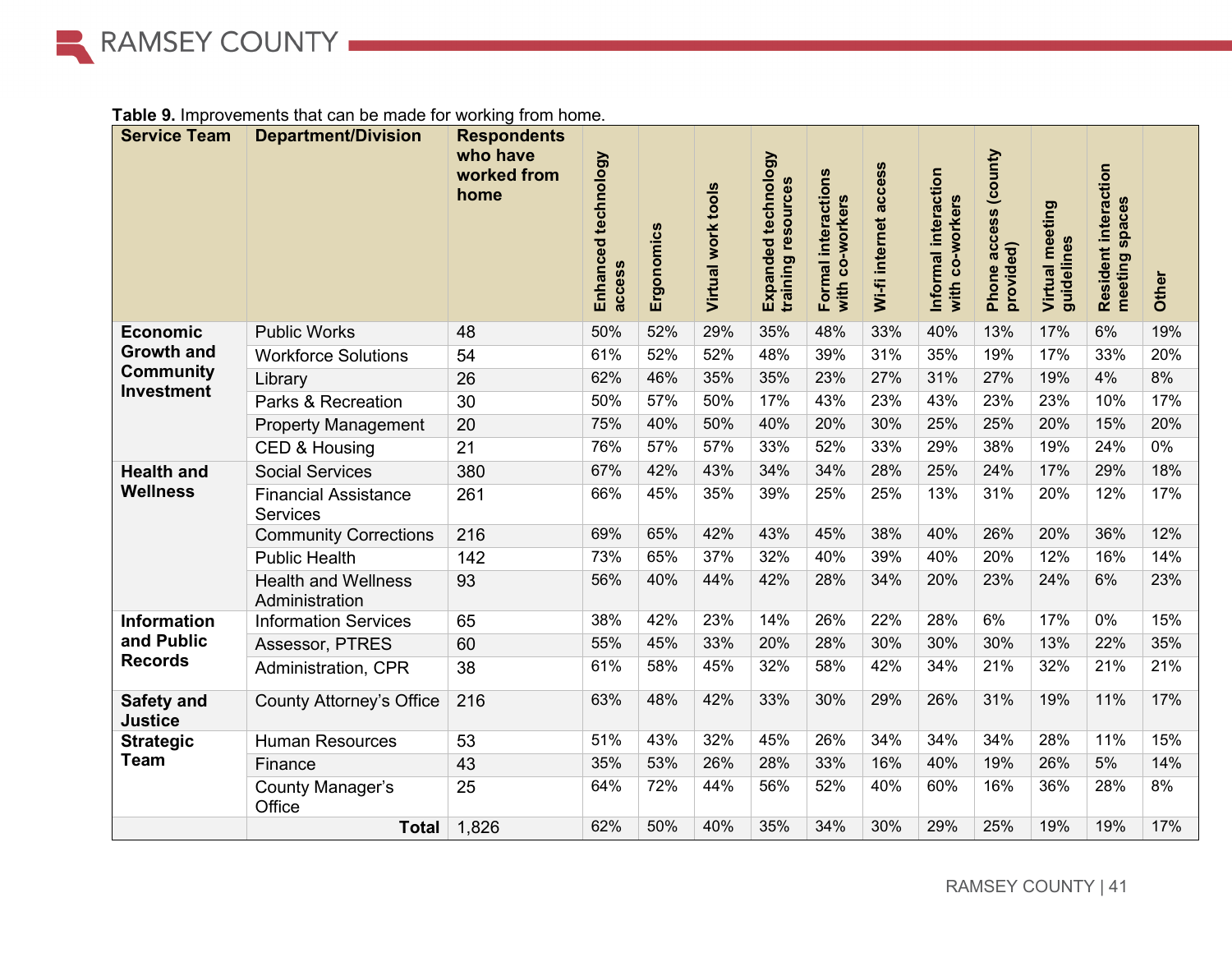

## **APPENDIX C: OPEN-ENDED QUESTION ANALYSIS**

Open-ended responses were coded by a team of Ramsey County staff, where they were broadly categorized as indicated below. Many responses included more than one idea and may have been coded across a number of categories. Response counts should not be considered additive—they do not add up to the total number of respondents.

|  |  | Table 10. Employee advantages working from home. |  |  |
|--|--|--------------------------------------------------|--|--|
|--|--|--------------------------------------------------|--|--|

| <b>Code</b>                                                           | <b>Count</b> |
|-----------------------------------------------------------------------|--------------|
| Productivity/Focus/Less distractions                                  | 1144         |
| Saves Time/ No commute; between meetings                              | 819          |
| Flexibility                                                           | 549          |
| Employee cost saving (driving/parking)                                | 503          |
| Work/Life balance                                                     | 465          |
| Less stress, including commute                                        | 304          |
| Savings to county/ environment                                        | 257          |
| Increased comfort and individualized work environment                 | 214          |
| Health (exercise, food prep, mental health, general wellness)         | 214          |
| Sick less/ Protection from COVID-19                                   | 185          |
| Better attendance/less need to take time off                          | 185          |
| Employee morale / Retention/Worker attraction                         | 182          |
| Greater availability to clients                                       | 133          |
| Avoid driving in inclement weather/Reduced accident risk              | 120          |
| Safety                                                                | 73           |
| Less gossip/negative workplace                                        | 61           |
| Independence/Autonomy/Trust                                           | 58           |
| Childcare                                                             | 51           |
| More accessible to colleagues                                         | 48           |
| Improved team communication                                           | 47           |
| Disadvantage                                                          | 32           |
| Privacy                                                               | 22           |
| Concern about returning to office                                     | 14           |
| Can work from further distance from county (greater MN, out of state) | 11           |

**Table 11.** Biggest concern of extended flexwork.

| Code                                                                           | <b>Count</b> |
|--------------------------------------------------------------------------------|--------------|
| <b>None</b>                                                                    | 818          |
| Missing connections with colleagues                                            | 273          |
| Office workspace setup                                                         | 158          |
| Maintaining accountability and productivity at home                            | 112          |
| Creating a fair flexwork schedule                                              | 112          |
| Need for technology, phone support at home                                     | 104          |
| Losing flexwork opportunities and being required to return to office full time | 94           |
| Role requires being in the office                                              | 77           |
| Contacting colleagues                                                          | 76           |
| Access to clients and community in-person                                      | 64           |
| Effective and quality service delivery                                         | 56           |
| Establishing an effective home workspace                                       | 54           |